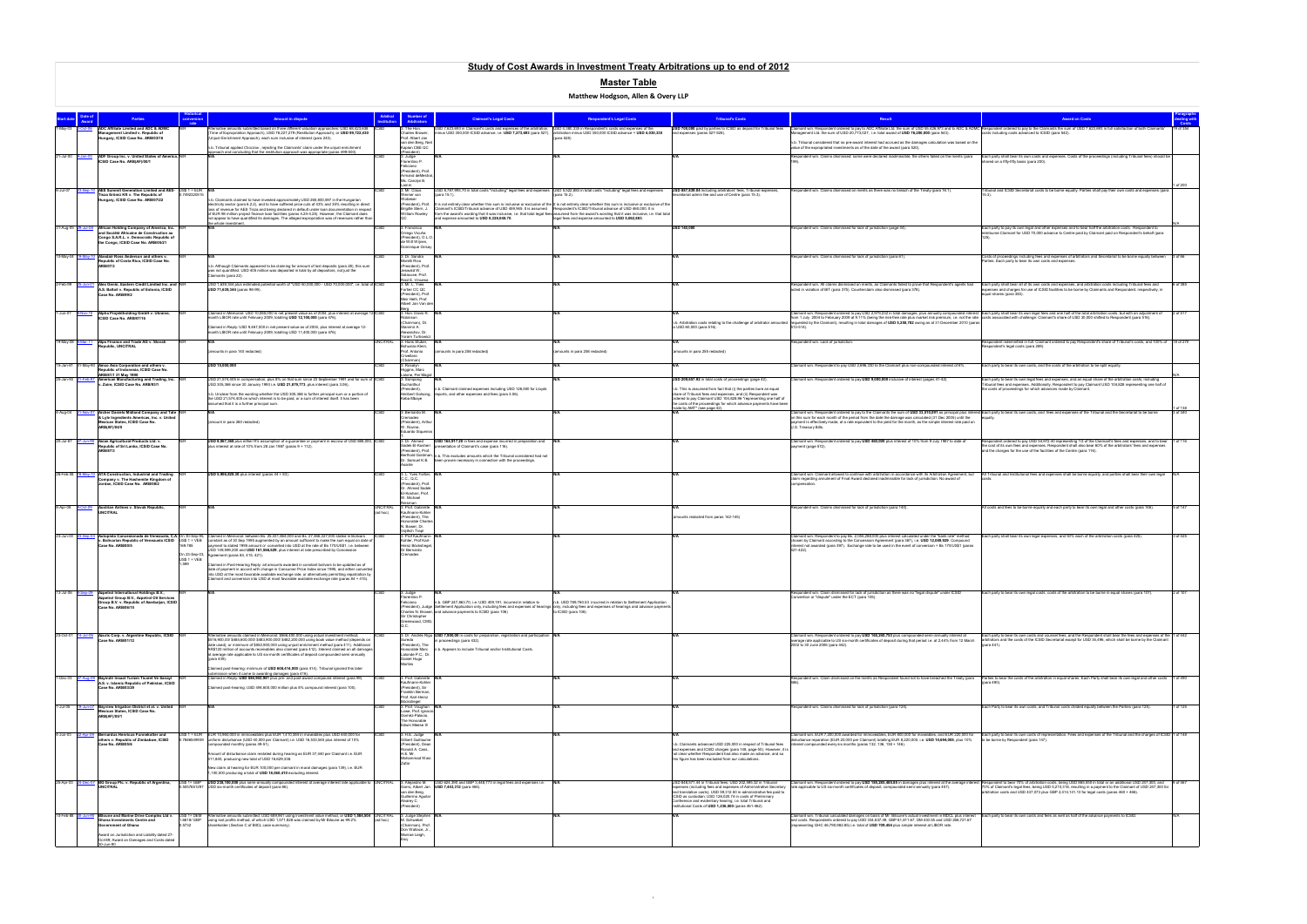|                     |                                                                                                                                                           |               | nount in dispute                                                                                                                                                                                                                                                 |                            |                                                               | <b>Claimant's Legal Costs</b>                                                                                                                                           | <b>Respondent's Legal Costs</b>                                                                                                                                                                                                                                                                       | <b>Tribunal's Costs</b>                                                                                                                                                                                                                                   |                                                                                                                                                                                                                                                                                                                                             | <b>Award on Costs</b>                                                                                                                                                                                                                                                                                                                    |           |
|---------------------|-----------------------------------------------------------------------------------------------------------------------------------------------------------|---------------|------------------------------------------------------------------------------------------------------------------------------------------------------------------------------------------------------------------------------------------------------------------|----------------------------|---------------------------------------------------------------|-------------------------------------------------------------------------------------------------------------------------------------------------------------------------|-------------------------------------------------------------------------------------------------------------------------------------------------------------------------------------------------------------------------------------------------------------------------------------------------------|-----------------------------------------------------------------------------------------------------------------------------------------------------------------------------------------------------------------------------------------------------------|---------------------------------------------------------------------------------------------------------------------------------------------------------------------------------------------------------------------------------------------------------------------------------------------------------------------------------------------|------------------------------------------------------------------------------------------------------------------------------------------------------------------------------------------------------------------------------------------------------------------------------------------------------------------------------------------|-----------|
|                     | water Gauff (Tanzania) Ltd. v. United<br>Republic of Tanzania, ICSID Case No.                                                                             |               | Iternative amounts calculated using "net investment" approach: USD 19,059,205 assuming 20% ICSID<br>lost return, or USD 20,158,775 assuming 25% lost return (para 751).                                                                                          |                            | : Bernare<br>Hanotiau                                         |                                                                                                                                                                         |                                                                                                                                                                                                                                                                                                       |                                                                                                                                                                                                                                                           | espondent win. Claim failed at merits stage on causation, or alternatively on quantum: Tribunal considered Each party to bear its own legal costs, and the costs of the arbitration borne in equal shares (para 813).<br>hat Respondent's violations of BIT had not caused the loss and damage referred to and quantified by Claimant       |                                                                                                                                                                                                                                                                                                                                          |           |
|                     | RB/05/22                                                                                                                                                  |               |                                                                                                                                                                                                                                                                  |                            | (President), Toby<br>andau, Q.C.,                             |                                                                                                                                                                         |                                                                                                                                                                                                                                                                                                       |                                                                                                                                                                                                                                                           | (para 798).                                                                                                                                                                                                                                                                                                                                 | 1.b. Dissenting opinion on costs from Gary Born.                                                                                                                                                                                                                                                                                         |           |
| 22-Aug-08 25-Oct-12 | Bosh International, Inc. and B&P Ltd<br>Foreign Investments Enterprise v. Ukraine, 8.172997                                                               |               | US\$ 1 = UAH UAH 6,666,700 claimed in damages including compensation in respect of future lost profits i.e. ICSID<br>USD 815,698 (para 227).                                                                                                                     |                            | Gary Born<br>3: Dr Gavan<br>Griffith QC                       | JSD 1,322,770 in total costs excluding ICSID fees (para 289).                                                                                                           | USD 914.920 plus UAH 17.331 (estimated at USD 2.101 by Tribunal) N/<br>i.e. total costs of USD 917,021 excluding ICSID fees (para 289).                                                                                                                                                               |                                                                                                                                                                                                                                                           | spondent win. Claims failed on merits due to lack of attribution (para 184).                                                                                                                                                                                                                                                                | Claimants ordered to pay a 1/6 share of the Respondent's costs (excluding Respondent's share of ICSID fees), 6 of 292<br>being USD 150,000 (para 292).                                                                                                                                                                                   |           |
|                     | ICSID Case No. ARB/08/11                                                                                                                                  |               | .b. Possible that this represents only part of the claim. NPV of the project was estimated at USD                                                                                                                                                                |                            | (President), Pro<br>Philippe Sands                            |                                                                                                                                                                         |                                                                                                                                                                                                                                                                                                       | b. Respondent paid USD 303,945 in ICSID fees, and it appears<br>that Claimant also paid an advance, but this has not been quantified                                                                                                                      |                                                                                                                                                                                                                                                                                                                                             |                                                                                                                                                                                                                                                                                                                                          |           |
| 24-Mar-08 2-Aug-11  | Brandes Investment Partners, LP v.                                                                                                                        |               | 9-11 million (para 38).                                                                                                                                                                                                                                          |                            | QC. Prof. Donald<br>3: Mr. Rodrigo                            |                                                                                                                                                                         |                                                                                                                                                                                                                                                                                                       | (para 289).                                                                                                                                                                                                                                               | Respondent win. Claim dismissed for lack of jurisdiction as the BIT did not contain Respondent's consent to                                                                                                                                                                                                                                 | Each party to bear its own fees and expenses. Fees and expenses of the Arbitral Tribunal and of ICSID to be 2 of 121                                                                                                                                                                                                                     |           |
|                     | livarian Republic of Venezuela, ICSID<br>Case No. ARB/08/3                                                                                                |               |                                                                                                                                                                                                                                                                  |                            | Oreamuno<br>President), Prof                                  |                                                                                                                                                                         |                                                                                                                                                                                                                                                                                                       |                                                                                                                                                                                                                                                           | ICSID jurisdiction (para 118)                                                                                                                                                                                                                                                                                                               | me on an equal basis (para 120)                                                                                                                                                                                                                                                                                                          |           |
|                     |                                                                                                                                                           |               |                                                                                                                                                                                                                                                                  |                            | Dr. Karl-Heinz<br>Böckstiegel, Pro<br><b>Brigitte Stern</b>   |                                                                                                                                                                         |                                                                                                                                                                                                                                                                                                       |                                                                                                                                                                                                                                                           |                                                                                                                                                                                                                                                                                                                                             |                                                                                                                                                                                                                                                                                                                                          |           |
|                     | 14-Nov-95 13-Jan-97 Cable Television of Nevis Ltd. and Cable<br>'elevision of Nevis Holdings Ltd. v. The<br>'ederation of St. Christopher (St. Kitts) and |               |                                                                                                                                                                                                                                                                  |                            | 3: G. Arthur A.<br>Maynard, Rex                               |                                                                                                                                                                         |                                                                                                                                                                                                                                                                                                       |                                                                                                                                                                                                                                                           | spondent win. Claim dismissed for lack of jurisdiction (para 8.02).                                                                                                                                                                                                                                                                         | Each party to bear its own costs and expenses (para 8.05). Fees and expenses of Tribunal members and ICSID N/A<br>harges to be paid in equal shares (para 8.04)                                                                                                                                                                          |           |
|                     | evis, ICSID Case No. ARB/95/2                                                                                                                             |               |                                                                                                                                                                                                                                                                  |                            | Mckay S.C.,<br>Woodbine A. Da<br>Q.C (President)              |                                                                                                                                                                         |                                                                                                                                                                                                                                                                                                       |                                                                                                                                                                                                                                                           |                                                                                                                                                                                                                                                                                                                                             |                                                                                                                                                                                                                                                                                                                                          |           |
|                     | 16-Mar-05 28-Jan-08 Canadian Cattlemen for Fair Trade v                                                                                                   |               | laimed in various notices of arbitration by the various Claimants: USD 235,000,000 in total (para UNCITRAL                                                                                                                                                       |                            | 3: Prof. Dr.                                                  |                                                                                                                                                                         |                                                                                                                                                                                                                                                                                                       |                                                                                                                                                                                                                                                           |                                                                                                                                                                                                                                                                                                                                             | ondent win. Claims dismissed for lack of jurisdiction because there was no "investment" under NAFTA Each Party to bear 50% of the costs of arbitration, and its own costs of legal representation (paras 231-232).<br>9 of 234                                                                                                           |           |
|                     | ited States of America, UNCITRAL                                                                                                                          |               |                                                                                                                                                                                                                                                                  |                            | Böckstiegel<br>(Chairman).<br>James Bacchus                   |                                                                                                                                                                         |                                                                                                                                                                                                                                                                                                       |                                                                                                                                                                                                                                                           | (para 233).                                                                                                                                                                                                                                                                                                                                 |                                                                                                                                                                                                                                                                                                                                          |           |
| 9-Jul-02            | 19-Jul-07 Canfor Corporation v. United States of                                                                                                          |               | Canfor claimed USD 250,000,000 (para 18 of Consolidation Order); Terminal claimed USD                                                                                                                                                                            | UNCITRAL                   | ucinda A. Low<br>3: Prof. Albert Jan                          |                                                                                                                                                                         | is-a-vis Tembe                                                                                                                                                                                                                                                                                        | mbec Art 112                                                                                                                                                                                                                                              | Tembec unilaterally withdrew from the consolidated proceeding on 10 January 2006, before the jurisdictional                                                                                                                                                                                                                                 | In Canfor and Terminal, parties to bear their own costs pursuant to their respective agreements. Fees and                                                                                                                                                                                                                                |           |
|                     | Imerica; Terminal Forest Products Ltd. v.<br>Inited States of America, UNCITRAL                                                                           |               | 90,000,000 (para 24 of Consolidation Order); Tembec claimed USD 200,000,000 (para 21 of<br>onsolidation Order)                                                                                                                                                   |                            | van den Berg<br>residing<br>Arbitrator), Prof.                | USD 101,052 for presenting case on costs and USD 2,019.36 in<br>oursements as of 13-Oct-06 claimed by Tembec in February<br>2007, i.e. USD 103,071.36 (paras 74 + 104). | 50,086.71 for Art 1120 proceedings; USD 24,054.91 for one-third of<br>onsolidation proceedings; USD 20,579.06 for presenting case on                                                                                                                                                                  | USD 94,720.68 in total legal costs claimed against Tembec (USD Total Tribunal fees and expenses of USD 34,329.15 (Tribunal fees of hearing (para 85)<br>USD 26,190 plus ICSID admin charges of USD 8,139.15) (para 162)                                   | Canfor (in January 2007) and Terminal (in June 2007) reached separate agreements with the Respondent to                                                                                                                                                                                                                                     | expenses of Art 1120 Tribunal in Canfor to be borne in equal shares by Canfor and US (para 158). In Tembec,<br>on the reasoning that "a claimant is liable for the costs of the proceedings when that claimant unilaterally<br>withdraws from the proceedings" (para 149), Tembec to bear arbitration costs in both Art 1120 proceedings |           |
|                     | Decision on Preliminary Question dated 06-<br>Jun-06: Joint Order on the Costs of Arbitration                                                             |               | n.b. For the purposes of our calculations, only the figures relating to Tembec have been used, as<br>figures relating specifically to the other two Claimants were not available.                                                                                |                            | Armand L.C. de<br>Mestral, Davis R.                           | n.b. Legal costs for the other two claimants were not available.                                                                                                        | osts) (paras 179-183).                                                                                                                                                                                                                                                                                | Canfor Art 1120<br>USD 372,623.25 in fees and expenses of Tribunal and Administrative                                                                                                                                                                     | erminate proceedings with each party bearing its own costs (para 153).                                                                                                                                                                                                                                                                      | (para 163) and Art 1126 proceedings between it and US (para 152). Tembec to contribute towards the US's<br>legal costs.                                                                                                                                                                                                                  |           |
|                     | and for the Termination of Certain Arbitral<br>roceedings dated 19-Jul-07                                                                                 |               |                                                                                                                                                                                                                                                                  |                            | Robinson Esg                                                  |                                                                                                                                                                         | Art 1126 proceedinas.<br>Total of USD 72.164.73 claimed in legal fees of in-house attorneys                                                                                                                                                                                                           | Secretary (para 156).<br>Art 1126 proceedings                                                                                                                                                                                                             |                                                                                                                                                                                                                                                                                                                                             | Arbitration costs<br>Fees and expenses of the Art 1126 Tribunal (para 170):                                                                                                                                                                                                                                                              |           |
|                     | n.b. US requested consolidated of proceeding<br>on 7 March 2005; the NAFTA Article 1126                                                                   |               |                                                                                                                                                                                                                                                                  |                            |                                                               |                                                                                                                                                                         | n.b. This last sum has not been taken into account in our<br>calculations because Respondent's legal costs vis-a-vis Canfor in                                                                                                                                                                        | USD 995,509.59 (in Tribunal fees and expenses of USD 930,294.80<br>and ICSID admin charges of USD 65,214.79) for Phases I, II and III                                                                                                                     |                                                                                                                                                                                                                                                                                                                                             | Phase I (from establishment of Tribunal to withdrawal of Tembec) to be borne 1/3 by Tembec (bearing 100% o<br>the Tembec allocation), 1/3 by US (bearing 50% of the Canfor/Terminal allocation), 1/6 by Canfor and 1/6 by                                                                                                                |           |
|                     | ribunal was established on 6 May 2005 and<br>Fembec withdrew from the consolidated<br>oceeding on 10 January 2006 (para 85).                              |               |                                                                                                                                                                                                                                                                  |                            |                                                               |                                                                                                                                                                         | the Art 1120 proceedings were not available.                                                                                                                                                                                                                                                          | para 175).<br>1.b. Portion of Art 1126 proceedings relating to Tembec estimated                                                                                                                                                                           |                                                                                                                                                                                                                                                                                                                                             | Terminal (each bearing 25% of the Canfor/Terminal allocation).<br>Phase II (from withdrawal of Tembec to date of Tribunal's Decision on Preliminary Question) to be borne 25%<br>each by Canfor and Terminal 50% by US.                                                                                                                  |           |
|                     | There were no previous NAFTA Article 1120<br>oceedings in Terminal (para 159).                                                                            |               |                                                                                                                                                                                                                                                                  |                            |                                                               |                                                                                                                                                                         |                                                                                                                                                                                                                                                                                                       | using Tribunal's apportionment, i.e. USD 329,614.50 in total (paras<br>$170 + 176$                                                                                                                                                                        |                                                                                                                                                                                                                                                                                                                                             | Phase III (from Decision on Preliminary Question to date of Joint Order) to be borne 90% by Tembec (bearing<br>100% of the Tembec allocation), 2.5% by Canfor and 2.5% by Terminal (each bearing 25% of the                                                                                                                              |           |
|                     |                                                                                                                                                           |               |                                                                                                                                                                                                                                                                  |                            |                                                               |                                                                                                                                                                         |                                                                                                                                                                                                                                                                                                       | Total costs of Tembec Art 1120 and Art 1126 proceedings = USD<br>363.944                                                                                                                                                                                  |                                                                                                                                                                                                                                                                                                                                             | Canfor/Terminal allocation) and 5% by US (bearing 50% of the Canfor/Terminal allocation).<br>Total arbitration costs per party for Art 1126 proceedings:                                                                                                                                                                                 |           |
|                     |                                                                                                                                                           |               |                                                                                                                                                                                                                                                                  |                            |                                                               |                                                                                                                                                                         |                                                                                                                                                                                                                                                                                                       |                                                                                                                                                                                                                                                           |                                                                                                                                                                                                                                                                                                                                             | Canfor: USD 166,473.77<br>Terminal: USD 166,473.77<br>Tember: USD 329 614 50                                                                                                                                                                                                                                                             |           |
|                     |                                                                                                                                                           |               |                                                                                                                                                                                                                                                                  |                            |                                                               |                                                                                                                                                                         |                                                                                                                                                                                                                                                                                                       |                                                                                                                                                                                                                                                           |                                                                                                                                                                                                                                                                                                                                             | US: USD 332.947.55                                                                                                                                                                                                                                                                                                                       |           |
|                     |                                                                                                                                                           |               |                                                                                                                                                                                                                                                                  |                            |                                                               |                                                                                                                                                                         |                                                                                                                                                                                                                                                                                                       |                                                                                                                                                                                                                                                           |                                                                                                                                                                                                                                                                                                                                             | Total arbitration costs per party for Tembec Art 1120 proceedings:<br>Tembec: USD 34,329.15 (i.e. 100% of the costs of proceedings) (para 163).                                                                                                                                                                                          |           |
|                     |                                                                                                                                                           |               |                                                                                                                                                                                                                                                                  |                            |                                                               |                                                                                                                                                                         |                                                                                                                                                                                                                                                                                                       |                                                                                                                                                                                                                                                           |                                                                                                                                                                                                                                                                                                                                             | Legal costs<br>Fembec ordered to pay to US USD 94,720.68 in legal costs, i.e. 100% of the costs claimed by US (para 190).                                                                                                                                                                                                                |           |
| 26-Aug-08 5-Jun-12  | Caratube International Oil Company LLP v. N<br><b>Republic of Kazakhstan, ICSID Case No.</b>                                                              |               | Claimed in Memorial: USD 1,005,700,000 in damages, plus 3.7% interest compounded quarterly ICSID<br>from 31 January 2008 to date of award, amounting to total of USD 1,121,400,000 (paras 2 + 122).                                                              |                            | Heinz Böckstiege                                              | 3: Prof. Dr. Karl- USD 5,948,908.25 total costs (paras 473 + 486).                                                                                                      | USD 14,725,206,71 in professional, witness and expert fees and<br>expenses (paras 480 + 485).                                                                                                                                                                                                         | CSID deposits of USD 950,000 paid by Respondent, and of USD<br>975,000 paid by Claimant (including USD 25,000 ICSID registration                                                                                                                          | Respondent win. Lack of jurisdiction as Claimant failed to satisfy burden of proof (paras 468-469).                                                                                                                                                                                                                                         | Claimant to pay Respondent USD 3,200,000, comprising USD 3,000,000 for Respondent's legal costs and USD 24 of 495<br>200.000 in recovery of part of ICSID deposit (para 495).                                                                                                                                                            |           |
|                     | ARB/08/12                                                                                                                                                 |               | Claimed in Reply: USD 1,149,000,000 plus interest at 3.7% per annum compounded quarterly                                                                                                                                                                         |                            | (President)<br>Dr. Gavan Griffith                             |                                                                                                                                                                         |                                                                                                                                                                                                                                                                                                       | ee), totalling USD 1,925,000 (paras 485-486).                                                                                                                                                                                                             |                                                                                                                                                                                                                                                                                                                                             |                                                                                                                                                                                                                                                                                                                                          |           |
|                     |                                                                                                                                                           |               | (para 122).                                                                                                                                                                                                                                                      |                            | QC, Arbitrator<br>Dr. Kamal<br>Hossain, Arbitrat              |                                                                                                                                                                         |                                                                                                                                                                                                                                                                                                       |                                                                                                                                                                                                                                                           |                                                                                                                                                                                                                                                                                                                                             |                                                                                                                                                                                                                                                                                                                                          |           |
|                     |                                                                                                                                                           |               | Claimed in Post-Hearing Brief: USD 1,145,000,000 plus interest at 3.7% per annum compounded<br>quarterly (para 124).                                                                                                                                             |                            |                                                               |                                                                                                                                                                         |                                                                                                                                                                                                                                                                                                       |                                                                                                                                                                                                                                                           |                                                                                                                                                                                                                                                                                                                                             |                                                                                                                                                                                                                                                                                                                                          |           |
|                     | 30-Aug-05 18-Sep-09 Cargill, Incorporated v. United Mexican<br>tes, ICSID Case No. ARB(AF)/05/2                                                           |               | USD 123,810,000, "brought to present value considering the time value and opportunity cost of   ICSID<br>noney", with 46.77% attributed to CdM (Cargill's wholly owned Mexican enterprise) and 53.23%<br>ributed to Cargill (para 435).                          |                            | Pryles (President), 5<br>Prof. David D.                       | 3: Dr. Michael C. USD 3,350,946 in legal representation and assistance costs (para                                                                                      |                                                                                                                                                                                                                                                                                                       |                                                                                                                                                                                                                                                           | Claimant win. Respondent ordered to pay USD 77,329,240 plus interest at the U.S. Monthly Bank Loan Prime Respondent to bear all arbitration costs and half of the Claimant's legal costs (para 547).<br>Rate, compounded annually (paras 5, 540 + 544).                                                                                     | Paragraph 561: "Respondent to pay all of the costs of this arbitration and half of Claimant's costs of legal                                                                                                                                                                                                                             | 1 of 562  |
|                     |                                                                                                                                                           |               | Iternative amount of USD 100,000,000 submitted by Claimant to eliminate the effect of                                                                                                                                                                            |                            | Caron, Prof.<br>Donald M. McRa                                |                                                                                                                                                                         |                                                                                                                                                                                                                                                                                                       |                                                                                                                                                                                                                                                           |                                                                                                                                                                                                                                                                                                                                             | epresentation and assistance, in addition to its own costs of representation, a total of US \$3,296,140; and<br>Claimant to maintain responsibility for the remaining half of its legal representation and assistance costs, or US                                                                                                       |           |
|                     |                                                                                                                                                           |               | antidumping duties period (para 450). Tribunal adopted this Alternative Damage Model as the<br>asis for its calculation of damages (paras 465 + 538.)                                                                                                            |                            |                                                               |                                                                                                                                                                         |                                                                                                                                                                                                                                                                                                       |                                                                                                                                                                                                                                                           |                                                                                                                                                                                                                                                                                                                                             | \$1,675,473." It is unclear from wording whether the USD 3,296,140 sum relates to the arbitration costs plus half<br>the Claimant's costs, or whether it also includes the Respondent's costs. It has been assumed that USD<br>1.675.473 equals half the Claimant's costs, which would therefore total USD 3.350.946.                    |           |
|                     |                                                                                                                                                           |               |                                                                                                                                                                                                                                                                  |                            |                                                               |                                                                                                                                                                         |                                                                                                                                                                                                                                                                                                       |                                                                                                                                                                                                                                                           |                                                                                                                                                                                                                                                                                                                                             | n.b. Tribunal applied not only Art 58 of the ICSID Additional Facility Arbitration Rules but also Art 40(1) and (2)                                                                                                                                                                                                                      |           |
| 18-Dec-01 1-Jan-04  |                                                                                                                                                           |               | CCL v. Republic of Kazakhstan, SCC Case US\$ 1 = EUR EUR 178,892,338, estimated by Tribunal at around USD 219,000,000 (or USD 215,265,276                                                                                                                        |                            | 3: Norway                                                     |                                                                                                                                                                         |                                                                                                                                                                                                                                                                                                       |                                                                                                                                                                                                                                                           | UR 123,000 i.e. USD 148,009 for cost of the arbitration (page 124). Respondent win. Claim dismissed on the merits as there was no legal basis for finding expropriation or damage Parties to bear costs of arbitrators and Arb                                                                                                              | of the UNCITRAL Arbitration Rules (para 545).                                                                                                                                                                                                                                                                                            |           |
|                     |                                                                                                                                                           |               | 0.8310320232 according to actual conversion rate at date of Award) (page 124).                                                                                                                                                                                   | hamber of<br>ommerce       | (Chairman<br>James H. Carte                                   |                                                                                                                                                                         |                                                                                                                                                                                                                                                                                                       |                                                                                                                                                                                                                                                           | pages 175-176).                                                                                                                                                                                                                                                                                                                             |                                                                                                                                                                                                                                                                                                                                          |           |
| -Nov-02             | urisdictional Award dated 01-Jan-03; Final<br>Award dated 01-Jan-04<br>17-Dec-03 CDC Group plc v. Republic of Seychelles, US\$ 1 = GBP                    |               |                                                                                                                                                                                                                                                                  |                            | Christer Soderlur<br>1: Sir Anthony                           | SBP 124,295.15 sought in "indemnity costs" i.e. USD 219,004 (para N/A                                                                                                   |                                                                                                                                                                                                                                                                                                       |                                                                                                                                                                                                                                                           |                                                                                                                                                                                                                                                                                                                                             | Claimant win. Respondent ordered to pay GBP 1,771,096.75 as principal owing under the guarantees and GBP Respondent to bear Claimant's legal fees and disbursements of GBP 100,000 i.e. USD 176,197, and to pay                                                                                                                          |           |
|                     | CSID Case No. ARB/02/14                                                                                                                                   | 0.5675470551  | owed under quarantees not yet calculated by the Claimant (para 20).                                                                                                                                                                                              |                            | ason, AC KBE                                                  |                                                                                                                                                                         |                                                                                                                                                                                                                                                                                                       |                                                                                                                                                                                                                                                           | b. Respondent was ordered to pay USD 40,000 in reimbursement at a daily rate of GBP 611 from 25 August to 17 December 2003, plus further interest provided for by the loan                                                                                                                                                                  | 372,915.45 as interest owing under the guarantees, totalling GBP 2,444,012.20 or USD 4,306,272, plus interest USD 40,000 to the Claimant in reimbursement of fees and expenses paid to the Tribunal and Centre (para 63)                                                                                                                 |           |
|                     |                                                                                                                                                           |               | Claimed subsequently: principal, interest and premiums owing under the guarantees amounting<br>to GBP 2,446,701.38 i.e. USD 4,311,011, plus further interest accruing at GBP 611 per day from<br>25 August 2003 on loan agreements and the guarantees (para 62). |                            |                                                               | b. It appears sufficiently certain that this sum represents legal fees<br>and disbursements only - see wording of para 63 and of the final<br>ward on page 22.          |                                                                                                                                                                                                                                                                                                       | of the Claimant's payment in respect of the fees and expenses of the agreements until date of payment (para 62).<br>Tribunal (page 23). However, the amount of the total advances made<br>by the Claimant and/or Respondent are not clarified and so this |                                                                                                                                                                                                                                                                                                                                             | i.b. Unclear whether the USD 40,000 payment represented full reimbursement of the Tribunal's fees and<br>expenses, or whether this was only partial reimbursement of a larger advance made by the Claimant. This figur<br>as therefore been excluded from our costs awards calculations                                                  |           |
|                     | 16-Nov-06 17-Sep-09 Cementownia "Nowa Huta" S.A. v. Republic N/R<br>of Turkey, ICSID Case No. ARB(AF)/06/2                                                |               | Claimed in Request for Arbitration: USD 4,648,157,411 plus interest (paras 24 + 123).                                                                                                                                                                            |                            | 3: Prof. Pierre                                               | JSD 873,198.70 in legal advisor and notary fees plus USD<br>415.251.25 in disbursements i.e. USD 1,288.449.95 (paras 87 +                                               | USD 3,859,053.35 in legal fees plus USD 1,045,768.71 in<br>disbursements, i.e. USD 4,904,822,06 (paras 90 + 173).                                                                                                                                                                                     | figure has been excluded.<br>USD 400,000 in fees and expenses of Tribunal and of ICSID                                                                                                                                                                    | Respondent win. Claim dismissed in its entirety on jurisdictional grounds, as Claimant (i) was unable to prove<br>that it owned an "investment" and (ii) had brought its claim fraudulently and in bad faith (para 179).                                                                                                                    | Claimant to bear all ICSID costs, resulting in a USD 325,000 payment to the Respondent; and all Respondent's 7 of 179<br>legal costs of USD 4,904,822.06 (para 178). Tribunal calculates total payment to be made by Claimant to                                                                                                         |           |
|                     |                                                                                                                                                           |               | Claimed in Memorial: minimum of USD 4,000,000,000, to be quantified in quantum phase (paras<br>$45 + 158$ ).                                                                                                                                                     |                            | Tercier<br>(President).<br>Honourable Marc                    |                                                                                                                                                                         |                                                                                                                                                                                                                                                                                                       | Secretariat (para 178).                                                                                                                                                                                                                                   |                                                                                                                                                                                                                                                                                                                                             | .<br>lespondent as USD 5,304,822.06 (para 179).                                                                                                                                                                                                                                                                                          |           |
|                     |                                                                                                                                                           |               |                                                                                                                                                                                                                                                                  |                            | Lalonde, P.C.,<br>O.C., Q.C., J.<br>Christopher               |                                                                                                                                                                         |                                                                                                                                                                                                                                                                                                       |                                                                                                                                                                                                                                                           |                                                                                                                                                                                                                                                                                                                                             |                                                                                                                                                                                                                                                                                                                                          |           |
|                     |                                                                                                                                                           |               | 25-Apr-97 29-Dec-04 Ceskoslovenska Obchodni Banka, a.s. v. US\$ 1 = SKK Claimed in Memorial: SKK 24,659,907,271 for principal and interest due under loan agreement ICSID                                                                                        |                            | homas, Q.C                                                    | 3: Prof. Hans van USD 16,351,846 including all costs and expenses of the proceeding USD 14,314,236.17 in total costs associated with proceeding,                        |                                                                                                                                                                                                                                                                                                       |                                                                                                                                                                                                                                                           |                                                                                                                                                                                                                                                                                                                                             | Claimant win. Respondent ordered to pay SKK 24,796,381,842 (representing SKK 13,178,227,533 in principal Respondent to pay USD 10,000,000 as a contribution to Claimant's costs, expenses, counsel fees, and share of 5 of 374                                                                                                           |           |
|                     |                                                                                                                                                           |               | is SKK 9.064.537.958 for adj<br>juantified at later date for lost productive management time and professional fees and expenses<br>e. minimum of SKK 33,724,445,229 or USD 1,179,433,655 (para 38).                                                              |                            | Prof. Piero<br>Bernardini, Pro                                |                                                                                                                                                                         |                                                                                                                                                                                                                                                                                                       |                                                                                                                                                                                                                                                           | 29 Dec 2004 (paras 351 + 374).                                                                                                                                                                                                                                                                                                              |                                                                                                                                                                                                                                                                                                                                          |           |
|                     |                                                                                                                                                           |               | Iaimed in final submission: SKK 32,443,747,036 in actual damage, SKK 7,857,193,540 in lost                                                                                                                                                                       |                            | Andreas Bucher                                                |                                                                                                                                                                         |                                                                                                                                                                                                                                                                                                       |                                                                                                                                                                                                                                                           |                                                                                                                                                                                                                                                                                                                                             |                                                                                                                                                                                                                                                                                                                                          |           |
| 8-Aug-02            | <b>Champion Trading Company, Ameritrade</b><br>rnational, Inc., v. Arab Republic of                                                                       | $USS = FGP$   | additional gains, i.e. 40,300,940,576 or USD 1,409,431,210 (para 39).<br>Claimed by original claimants in Request for Arbitration dated 29 May 2002: minimum of USD<br>5.739513/ EUR 100,000,000 plus interest at 10% compounded quarterly (para 33).            |                            |                                                               | 3: Mr Robert Briner USD 283,121.71 for jurisdictional phase and USD 1,089,158 for<br>Chairman), Mr L. merits phase, i.e. USD 1.372.279.71 excluding ICSID advances      | 9,738.30 (para 167).                                                                                                                                                                                                                                                                                  | nd expenses and ICSID expenses and administrative fee (para 166)                                                                                                                                                                                          | Jurisdictional phase: USD 170,000 plus EGP 236,021.11 plus EUR USD 450,000 in advance payments made by parties for Tribunal fees Respondent win. Claims dismissed on merits as Claimants had failed to discharge burden of pro                                                                                                              | ondent of USD 225.000 (para 176)                                                                                                                                                                                                                                                                                                         | 14 of 178 |
|                     | Egypt, ICSID Case No. ARB/02/9<br>ecision on Jurisdiction dated 21 October                                                                                | 0.786052      | Claimed in Reply dated 30 Oct 2005: USD 73.034.224 plus interest for Champion Trading and<br>USD 292,136,897 for Ameritrade International plus interest, totalling USD 365,171,121 for the                                                                       |                            | Yves Fortier, Q.C., (paras 166-168)<br>Prof. Laurent<br>Avnès | n.b. Tribunal calculates total as USD 1,375,279 (para 169).                                                                                                             | Merits phase: USD 548,075 plus EGP 152,679.88 plus EUR<br>19,791.48 (para 168).                                                                                                                                                                                                                       |                                                                                                                                                                                                                                                           |                                                                                                                                                                                                                                                                                                                                             | Claimant to bear one half of the Respondent's expenses, resulting in payment to Respondent of USD<br>334,037.50 plus EGP 194,350 plus EUR 14,765 (para 177).                                                                                                                                                                             |           |
|                     | 2003: Award dated 27 October 2007.                                                                                                                        |               | maining two Claimants (para 37).                                                                                                                                                                                                                                 |                            |                                                               |                                                                                                                                                                         | n.b. This is for the two corporate Claimants, not including the original Total: USD 718,075 plus EGP 388,700.88 plus EUR 29,529.78,. i.e                                                                                                                                                              |                                                                                                                                                                                                                                                           |                                                                                                                                                                                                                                                                                                                                             | Tribunal further held that the three original individual claimants were jointly and severally liable to the                                                                                                                                                                                                                              |           |
|                     | 1.b. Originally the claimants were Champion<br>rading Company, Ameritrade Internationa<br>c., James T. Wahba, John B. Wahba and                           |               |                                                                                                                                                                                                                                                                  |                            |                                                               | ndividual claimants.                                                                                                                                                    | USD 823.366.<br>n.b. Tribunal calculates total as USD 668.075 plus EGP 388.700.99                                                                                                                                                                                                                     |                                                                                                                                                                                                                                                           |                                                                                                                                                                                                                                                                                                                                             | Respondents for 20% of the total amount owed by the Claimant, i.e. USD 66,807.50 plus EGP 38,870 plus EUR<br>2,953 in respect of Respondent's expenses, and USD 45,000 in respect of Tribunal and ICSID fees and<br>expenses (para 178).                                                                                                 |           |
|                     | imothy T. Wahba. Claim by the three Wahba<br>claimants was dismissed for lack of                                                                          |               |                                                                                                                                                                                                                                                                  |                            |                                                               |                                                                                                                                                                         | plus EUR 29,529.78 i.e. USD 773,366 (para 169)                                                                                                                                                                                                                                                        |                                                                                                                                                                                                                                                           |                                                                                                                                                                                                                                                                                                                                             |                                                                                                                                                                                                                                                                                                                                          |           |
|                     | urisdiction on 21-Oct-03.                                                                                                                                 |               |                                                                                                                                                                                                                                                                  |                            |                                                               |                                                                                                                                                                         | n.b. Part of the jurisdictional phase related to the claimants whose<br>claims were dismissed, and so technically these should be excluded<br>from the total costs figure above. However, as this was not                                                                                             |                                                                                                                                                                                                                                                           |                                                                                                                                                                                                                                                                                                                                             |                                                                                                                                                                                                                                                                                                                                          |           |
| 17-Oct-02 2-Aug-10  |                                                                                                                                                           |               | Chemtura Corporation (formerly Crompton US\$ 1 = CAD   Originally claimed: USD 83,139,672 plus compound interest payable from date of expropriation<br>1.0227240304 (para 94).                                                                                   | <b>UNCITRAL</b><br>ad hoc. | Kaufmann-Kohler                                               | 3: Prof. Gabrielle USD 1,294,640 in legal and other costs (para 268).                                                                                                   | quantified, this was not possible.                                                                                                                                                                                                                                                                    | Tribunal expenses; USD 2,286 in PCA fees; i.e. USD 688,219 in                                                                                                                                                                                             | CAD 5,778,467.60 in fees and expenses i.e. USD 5,650,075 (paras USD 587,680 in total fees of Tribunal and Secretary, USD 98,253 in Respondent win. Claim dismissed on merits as the Respondent had not breached Articles 1105,<br>of NAFTA (para 267).                                                                                      |                                                                                                                                                                                                                                                                                                                                          | 6 of 273  |
|                     | Corporation) v. Government of Canada,<br><b>JNCITRAL</b>                                                                                                  |               | laimed in Reply: USD 78,593,520 plus compound interest (para 95)                                                                                                                                                                                                 | NAFTA)                     | (Chairperson),<br>The Honorable                               | n.b. Small possibility that this includes advances to the institution                                                                                                   | $268 + 273$ ).                                                                                                                                                                                                                                                                                        | total (paras 269-270).                                                                                                                                                                                                                                    |                                                                                                                                                                                                                                                                                                                                             | Claimant to bear one half of Respondent's fees and costs at CAD 2.889.233.80, i.e. USD 2.825.038 (para 273                                                                                                                                                                                                                               |           |
|                     |                                                                                                                                                           |               |                                                                                                                                                                                                                                                                  |                            | Charles N. Brower<br>Prof. James R.<br>Crawford               |                                                                                                                                                                         |                                                                                                                                                                                                                                                                                                       |                                                                                                                                                                                                                                                           |                                                                                                                                                                                                                                                                                                                                             |                                                                                                                                                                                                                                                                                                                                          |           |
| 21-Dec-06 31-Aug-11 | Chevron Corporation (USA) and Texaco                                                                                                                      | $USS 1 = EUF$ | s assessed for Partial Award: for TexPet, USD 587,823,427 in damages, or between USD                                                                                                                                                                             |                            |                                                               | Prof. Karl-Heinz   USD 12,390,265.87 in costs of legal representation and assistance                                                                                    | USD 17,836,463 in costs of legal representation and assistance                                                                                                                                                                                                                                        | EUR 1,346,910.22 in arbitrators' fees; EUR 291.690.78 in other                                                                                                                                                                                            | laimant win. Respondent ordered to pay USD 77,739,696.94 in direct damages and pre-judgment interest,                                                                                                                                                                                                                                       | Each party to bear its own costs of legal representation and assistance (as well as expenses of witnesses and 23 of 376                                                                                                                                                                                                                  |           |
|                     | oleum Company (USA) v. Republic of<br>uador, UNCITRAL, PCA Case No. 34877                                                                                 |               | 0.6941603334 1,484,000,000 and USD 1,605,000,000 including accumulated interest first at simple rate and<br>after date of denial of justice at annual compound rate of 11.41% equal to Ecuador's cost of<br>capital (paras 53 + 356).                            |                            | Böckstiegel<br>(Chairman). The                                | (para 355).<br>Honorable Charles n.b. Claimants also submitted USD 1,203,962.11 as "costs of the                                                                        | para 361).<br>n.b. Respondent also submitted USD 40.468 and EUR 850.000 as PCA fees for registry services; i.e. total Tribunal and Institutional                                                                                                                                                      | ribunal costs including court reporters, hearing rooms, meeting<br>acilities, travel, bank charges and other expenses; EUR 155,940 in                                                                                                                     | plus additional pre-award annual compound interest at New York Prime Rate until 31-Aug-11, to a total of USD experts), and tribunal costs to be divided equally (para 376).<br>96,355,369.17 (paras 349-350).                                                                                                                               |                                                                                                                                                                                                                                                                                                                                          |           |
|                     | Partial Award on Merits dated 30-Mar-10; Final<br>Award dated 31-Aug-11                                                                                   |               | laimed on 10-Dec-10: after-tax principal amount of USD 523,966,429, plus pre-award                                                                                                                                                                               |                            |                                                               | Albert Jan van den ito the Tribunal, and so this sum has not been added to the USD                                                                                      | N. Brower, Prof. arbitration" (para 355). It is not clear whether these are amounts paid <sup>le</sup> costs of the arbitration" (para 361). It is not clear whether these are Costs of <b>USD 2,585,198</b> (paras 369-370).<br>amounts paid in respect of Tribunal Costs, as these costs are stated |                                                                                                                                                                                                                                                           |                                                                                                                                                                                                                                                                                                                                             |                                                                                                                                                                                                                                                                                                                                          |           |
|                     |                                                                                                                                                           |               | mpound interest until 31-Dec-10, to a total of USD 649,786,333 (paras 205 + 338).<br>b. Tribunal used the figures reached by the Claimants' expert as the basis for its calculation of                                                                           |                            |                                                               | 12,390,265.97 submitted as Claimant's legal costs.                                                                                                                      | o include USD 28,290 incurred in the production of eleven witnesser<br>for cross-examination at the Hearing on the Merits (para 362). As this<br>insufficiently certain, we have not added these further amounts to                                                                                   |                                                                                                                                                                                                                                                           |                                                                                                                                                                                                                                                                                                                                             |                                                                                                                                                                                                                                                                                                                                          |           |
|                     |                                                                                                                                                           |               | nages, though applied a different interest rate (para 276).                                                                                                                                                                                                      |                            |                                                               |                                                                                                                                                                         | the USD 17,836,463 submitted as Respondent's legal costs.                                                                                                                                                                                                                                             |                                                                                                                                                                                                                                                           |                                                                                                                                                                                                                                                                                                                                             |                                                                                                                                                                                                                                                                                                                                          |           |
|                     | 22-Feb-00 14-Mar-03 CME Czech Republic B.V. v. Czech<br>public, UNCITRAL                                                                                  |               | Claimed in Statement of Claim Respecting Quantum and in Reply Respecting Quantum: USD [UNCITRAL 3: Dr. Wolfgang<br>526.900.000 (para 31).                                                                                                                        |                            | Kühn (Chairman<br>Judge Stephen M.                            |                                                                                                                                                                         |                                                                                                                                                                                                                                                                                                       | Partial Award: USD 1,096,498.86 in Tribunal fees and expenses<br>(para 622 of that award)                                                                                                                                                                 |                                                                                                                                                                                                                                                                                                                                             | .<br>Claimant win. Respondent ordered to pay USD 269,814,000 plus interest at 10% since 23 February 2000 (paras Partial Award (determining lability); Respondent to refund USD 750,000 being a portion of Claimant's legal fees 2<br>being USD 730.999.24 in total or an extra USD 182.749.81 (para 624 of that award).                  |           |
|                     | Partial Award dated 13-Sep-01; Final Award<br>dated 14-Mar-03                                                                                             |               | Claimed in Skeleton Quantum Arguments dated 04-Nov-02 (reduction to reflect receipt of<br>payments awarded in ICC arbitration): USD 495,200,000, plus interest at Czech statutory rate of                                                                        |                            | chwebel, Mr. Iar<br>Brownlie C.B.E.                           |                                                                                                                                                                         |                                                                                                                                                                                                                                                                                                       | Final Award: USD 1,351,203.44 in Arbitrators' fees, disbursements<br>and costs (page 161 of that award).                                                                                                                                                  |                                                                                                                                                                                                                                                                                                                                             | Final Award (determining quantum): Each Party to bear its own out-of-court fees and expenses. Tribunal fees                                                                                                                                                                                                                              |           |
|                     | .b. Costs were awarded in both Awards<br>hese have been considered as one for the                                                                         |               | 12% per annum since 6 August 1999 (para 31 of Final Award).                                                                                                                                                                                                      |                            |                                                               |                                                                                                                                                                         |                                                                                                                                                                                                                                                                                                       | Total for both Awards = USD 2,447,702.30                                                                                                                                                                                                                  |                                                                                                                                                                                                                                                                                                                                             | nd costs to be borne equally (para 649 of that award).                                                                                                                                                                                                                                                                                   |           |
| 26-Jul-0            | oses of this methodology.<br><b>CMS Gas Transmission Company v</b>                                                                                        |               | USD 261,100,000 as fair market value on 17 August 2000 in the event that Respondent decides                                                                                                                                                                      |                            | Prof. Francisco                                               |                                                                                                                                                                         |                                                                                                                                                                                                                                                                                                       |                                                                                                                                                                                                                                                           | laimant win. Respondent ordered to pay USD 133.200.000 to the Claimant plus simple interest at the                                                                                                                                                                                                                                          | Each party shall bear its own fees and expenses. The arbitration costs, including the fees of the members of the 1 of 472                                                                                                                                                                                                                |           |
|                     | Argentine Republic, ICSID Case No.<br>ARB/01/8                                                                                                            |               | to take title to shares, or USD 243,600,000 in the event that title to the share remains with CMS<br>(para 396).                                                                                                                                                 |                            | Orrego Vicuña<br>President), The<br>Honorable Marc            |                                                                                                                                                                         |                                                                                                                                                                                                                                                                                                       |                                                                                                                                                                                                                                                           | innualized average rate of 2.51% of the United States Treasury Bills for the period August 18, 2000 to 60 days Tribunal, shall be borne equally (para 472).<br>after the date of the Award, or the date of effective payment if before, applicable to both the value loss suffered<br>by the Claimant and the residual value of its shares. |                                                                                                                                                                                                                                                                                                                                          |           |
|                     |                                                                                                                                                           |               |                                                                                                                                                                                                                                                                  |                            | Lalonde P.C. O.C<br>Q.C., H.E. Judge                          |                                                                                                                                                                         |                                                                                                                                                                                                                                                                                                       |                                                                                                                                                                                                                                                           | Ilaimant to transfer ownership of TGN shares to Respondent, upon payment by Respondent of additional USD                                                                                                                                                                                                                                    |                                                                                                                                                                                                                                                                                                                                          |           |
|                     |                                                                                                                                                           |               |                                                                                                                                                                                                                                                                  |                            | Francisco Reze                                                |                                                                                                                                                                         |                                                                                                                                                                                                                                                                                                       |                                                                                                                                                                                                                                                           | 2,148,100 - producing total of USD 135,348,100 (paras 468-469).<br>wever, the interest on the residual value of the shares shall cease to run upon written notice by Argentina to                                                                                                                                                           |                                                                                                                                                                                                                                                                                                                                          |           |
|                     |                                                                                                                                                           |               |                                                                                                                                                                                                                                                                  |                            |                                                               |                                                                                                                                                                         |                                                                                                                                                                                                                                                                                                       |                                                                                                                                                                                                                                                           | the Claimant that it will not exercise its option to buy the Claimant's shares in TGN. After the date indicated<br>above, the rate shall be the arithmetic average of the six-month U.S. Treasury Bills rates observed on the<br>forementioned date and every six months thereafter, compounded semi-annually.                              |                                                                                                                                                                                                                                                                                                                                          |           |
|                     |                                                                                                                                                           |               |                                                                                                                                                                                                                                                                  |                            |                                                               |                                                                                                                                                                         |                                                                                                                                                                                                                                                                                                       |                                                                                                                                                                                                                                                           |                                                                                                                                                                                                                                                                                                                                             |                                                                                                                                                                                                                                                                                                                                          |           |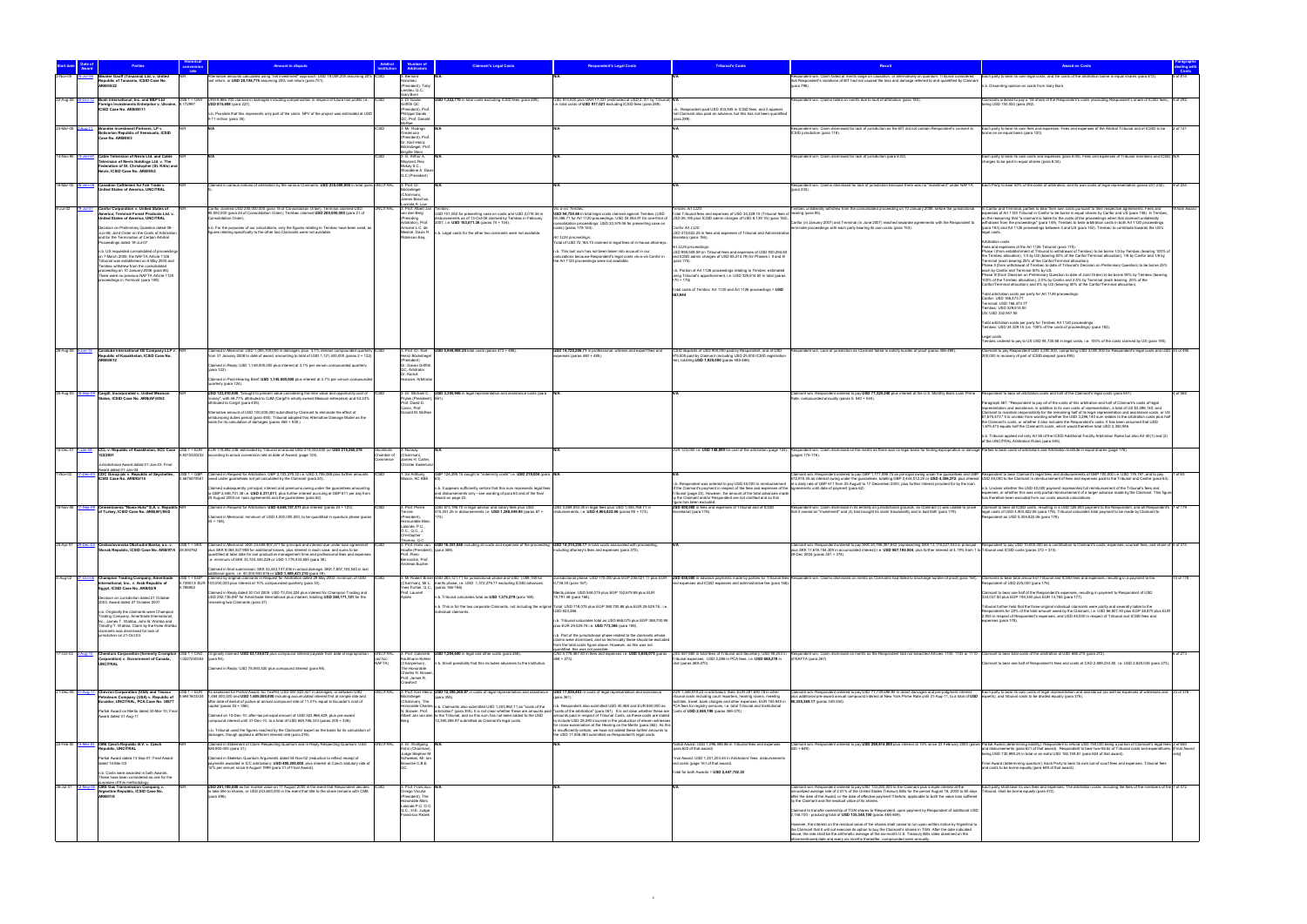|           |            |                                                                                                                            |                                           |                                                                                                                                                                                                                                                                                 |                                                              |                                                                                                                                                                                                                                                               |                                                                                                                                                                                                                                                                                                                                                  | <b>Tribunal's Costs</b>                                                                                                                                                                                       |                                                                                                                                                                                                                                                                                                                                                                                                            |                                                                                                                                                                                                                                                                                                                                                    |
|-----------|------------|----------------------------------------------------------------------------------------------------------------------------|-------------------------------------------|---------------------------------------------------------------------------------------------------------------------------------------------------------------------------------------------------------------------------------------------------------------------------------|--------------------------------------------------------------|---------------------------------------------------------------------------------------------------------------------------------------------------------------------------------------------------------------------------------------------------------------|--------------------------------------------------------------------------------------------------------------------------------------------------------------------------------------------------------------------------------------------------------------------------------------------------------------------------------------------------|---------------------------------------------------------------------------------------------------------------------------------------------------------------------------------------------------------------|------------------------------------------------------------------------------------------------------------------------------------------------------------------------------------------------------------------------------------------------------------------------------------------------------------------------------------------------------------------------------------------------------------|----------------------------------------------------------------------------------------------------------------------------------------------------------------------------------------------------------------------------------------------------------------------------------------------------------------------------------------------------|
|           |            | ommerce Group Corp. and San Sebastian<br><b>Gold Mines Inc. v. Republic of El Salvador</b>                                 |                                           |                                                                                                                                                                                                                                                                                 | an den Berg                                                  | 3: Prof. Albert Jan USD 145,120.59 in attorney fees and expenses paid for and/or<br>curred by Claimants (para 130).                                                                                                                                           | USD 790,399 excluding legal fees and costs incurred before 1 July N/A<br>2010 i.e. when the Tribunal was constituted (para 131).                                                                                                                                                                                                                 |                                                                                                                                                                                                               | Respondent win. Claims dismissed for lack of jurisdiction as Claimants had not raised any causes of action<br>under the Foreign Investment Law (para 128).                                                                                                                                                                                                                                                 | Each party shall bear one half of the costs of arbitration, and each Party shall bear its own legal fees and                                                                                                                                                                                                                                       |
|           |            | ICSID Case No. ARB/09/17                                                                                                   |                                           |                                                                                                                                                                                                                                                                                 | President). Dr<br>Horacio A. Grigera                         |                                                                                                                                                                                                                                                               |                                                                                                                                                                                                                                                                                                                                                  |                                                                                                                                                                                                               |                                                                                                                                                                                                                                                                                                                                                                                                            |                                                                                                                                                                                                                                                                                                                                                    |
|           |            |                                                                                                                            |                                           |                                                                                                                                                                                                                                                                                 | Naón, J.<br>Christopher                                      |                                                                                                                                                                                                                                                               |                                                                                                                                                                                                                                                                                                                                                  |                                                                                                                                                                                                               |                                                                                                                                                                                                                                                                                                                                                                                                            |                                                                                                                                                                                                                                                                                                                                                    |
| 26-Dec-96 |            | 1-Nov-00 Compañía de Aguas del Aconquija S.A. and N/<br>Compagnie Générale des Eaux v. Argenti                             |                                           | Ver USD 300,000,000 (page 2).                                                                                                                                                                                                                                                   | Thomas, Q.O<br>3: Judge Francisco<br><b>Rezek, President</b> |                                                                                                                                                                                                                                                               |                                                                                                                                                                                                                                                                                                                                                  |                                                                                                                                                                                                               | Respondent win. Claim dismissed on merits as there was no basis for holding that the Respondent had<br>ched its obligations under the BIT (para 92).                                                                                                                                                                                                                                                       | Each party shall bear its own expenses. Fees and expenses of Tribunal and charges for use of Centre to be 4 of 96<br>orne equally (para 96).                                                                                                                                                                                                       |
|           |            | lepublic, ICSID Case No. ARB/97/3 -<br><b>VIVENDI I</b>                                                                    |                                           |                                                                                                                                                                                                                                                                                 | Judge Thomas<br><b>Buergenthal</b>                           |                                                                                                                                                                                                                                                               |                                                                                                                                                                                                                                                                                                                                                  |                                                                                                                                                                                                               |                                                                                                                                                                                                                                                                                                                                                                                                            |                                                                                                                                                                                                                                                                                                                                                    |
|           |            |                                                                                                                            |                                           |                                                                                                                                                                                                                                                                                 | Mr. Peter D.<br><b>Trooboff</b>                              |                                                                                                                                                                                                                                                               |                                                                                                                                                                                                                                                                                                                                                  |                                                                                                                                                                                                               |                                                                                                                                                                                                                                                                                                                                                                                                            |                                                                                                                                                                                                                                                                                                                                                    |
| 29-Aug-03 |            | 0-Aug-07 Compañía de Aguas del Aconquija S.A. and N/R<br>Vivendi Universal S.A. v. Argentine                               |                                           | USD 316,923,000 in damages, plus interest compounded from 27 November 1997 (para 3.2.4). ICSID                                                                                                                                                                                  | 3: J. William<br>Rowley QC                                   | Jurisdictional phase: USD 701,961.08 in attorney fees and other<br>costs excluding ICSID payments plus USD 4,312.15 in transportation                                                                                                                         |                                                                                                                                                                                                                                                                                                                                                  |                                                                                                                                                                                                               | Claimant win. Respondent ordered to pay USD 105,000,000 plus interest at 6%, compounded annually, on the<br>mount of USD 51,000,000.00 as from 28 August 1997 until the date of payment, and on the further amount of the jurisdictional phase, plus 6% simple interest from date of Award to date of payment (para 10.2.6).                                                                               | Respondent shall pay to Claimants the sum of USD 701,961.08, being their reasonable legal and other costs for N/A                                                                                                                                                                                                                                  |
|           |            | Republic, ICSID Case No. ARB/97/3 -<br><b>VIVENDI II</b>                                                                   |                                           |                                                                                                                                                                                                                                                                                 | President), Prof<br>Carlos Bernal                            | costs for hearing, i.e. USD 706,273.23 (para 10.1.2).                                                                                                                                                                                                         | 1.b. Respondent's counsel withdrew costs claim for jurisdictional<br>phase (para 10.1.2). Respondent claimed                                                                                                                                                                                                                                     | ICSID payments by both parties, for substantive phase only (para                                                                                                                                              | n.b. No Tribunal Costs given for jurisdictional phase. USD 719,973 in USD 54,000,000 as from 5 September 2002 until the date of payment.                                                                                                                                                                                                                                                                   | Parties to bear their own costs and counsel fees for the substantive phase, and to bear equally the arbitrators'                                                                                                                                                                                                                                   |
|           |            |                                                                                                                            |                                           |                                                                                                                                                                                                                                                                                 | Verea, Prof.<br>Gabrielle                                    | Substantive phase: USD 5,978,612.78 (para 10.1.4).<br>Kaufmann- Kohler. Total for both phases, including transportation costs = USD                                                                                                                           | USD 796,119.35 in total costs excluding ICSID payments of USD<br>355,000 for substantive phase excluding amount of ICSID payments<br>(paras 6.13.1 + 10.1.4).                                                                                                                                                                                    | $10.1.4$ ).                                                                                                                                                                                                   |                                                                                                                                                                                                                                                                                                                                                                                                            | fees and expenses and cost of ICSID Secretariat, together with any related costs or charges for use of the ICSID<br>facilities (para 10.2.6).                                                                                                                                                                                                      |
|           |            |                                                                                                                            |                                           |                                                                                                                                                                                                                                                                                 |                                                              | 6.684.886.01                                                                                                                                                                                                                                                  |                                                                                                                                                                                                                                                                                                                                                  |                                                                                                                                                                                                               |                                                                                                                                                                                                                                                                                                                                                                                                            |                                                                                                                                                                                                                                                                                                                                                    |
| 2-Jun-95  |            | 7-Feb-00 Compañía del Desarrollo de Santa Elena                                                                            |                                           | Claimed in Memorial: fair market value of USD 41,200,000, excluding interest and other amounts, ICSID                                                                                                                                                                           | 3: Yves Fortier                                              |                                                                                                                                                                                                                                                               |                                                                                                                                                                                                                                                                                                                                                  |                                                                                                                                                                                                               | Claimant win. Respondent ordered to pay USD 16,000,000 by way of compensation for the expropriation (this                                                                                                                                                                                                                                                                                                  | Each party shall bear its own costs and expenses, and the costs of the proceeding including Tribunal fees and 3 of 111                                                                                                                                                                                                                             |
|           |            | S.A. v. Republic of Costa Rica ICSID Case<br>No. ARB/96/1                                                                  |                                           | s fair and full compensation for expropriation of the Property (paras 29 + 57).                                                                                                                                                                                                 | Prof. Sir Elihu<br>Lauterpacht and                           |                                                                                                                                                                                                                                                               |                                                                                                                                                                                                                                                                                                                                                  |                                                                                                                                                                                                               | presents principal and adjusted compound interest for over 20 years) (para 107).                                                                                                                                                                                                                                                                                                                           | enses and charges for use of ICSID facilities to be borne in equal shares (para 109).                                                                                                                                                                                                                                                              |
|           |            |                                                                                                                            |                                           | Claimed in Reply: USD 40,337,750 plus compound interest as of date of expropriation on 5 May<br>1978 (paras 38 + 57).                                                                                                                                                           | Prof. Prosper Weil                                           |                                                                                                                                                                                                                                                               |                                                                                                                                                                                                                                                                                                                                                  |                                                                                                                                                                                                               |                                                                                                                                                                                                                                                                                                                                                                                                            |                                                                                                                                                                                                                                                                                                                                                    |
| 28-Jun-00 |            | 2-Dec-03 Consortium R.F.C.C. v. Kingdom of                                                                                 | $USS 1 = EUR$                             | Vorst case scenario" claims were USD 22,200,000 and USD 33,400,000 (para 58).<br>EUR 72,186,174.35 inclusive of interest, i.e. USD 89,601,773 (para 20).                                                                                                                        | 3: Maître Robert                                             |                                                                                                                                                                                                                                                               |                                                                                                                                                                                                                                                                                                                                                  |                                                                                                                                                                                                               | Respondent win. Claim dismissed on merits (para 110)                                                                                                                                                                                                                                                                                                                                                       | Each party shall bear its own costs and fees, and the costs of the arbitration proceedings shall be borne equally. 2 of 113                                                                                                                                                                                                                        |
|           |            | occo, ICSID Case No. ARB/00/6                                                                                              | 8056333254                                |                                                                                                                                                                                                                                                                                 | riner (Président),<br>Maître Bernardo M.<br>Cremades, M. le  |                                                                                                                                                                                                                                                               |                                                                                                                                                                                                                                                                                                                                                  |                                                                                                                                                                                                               |                                                                                                                                                                                                                                                                                                                                                                                                            |                                                                                                                                                                                                                                                                                                                                                    |
|           |            |                                                                                                                            |                                           |                                                                                                                                                                                                                                                                                 | Professeur Ibrahim<br>Fadlallah                              |                                                                                                                                                                                                                                                               |                                                                                                                                                                                                                                                                                                                                                  |                                                                                                                                                                                                               |                                                                                                                                                                                                                                                                                                                                                                                                            |                                                                                                                                                                                                                                                                                                                                                    |
| 3-Feb-03  |            | 0-Jan-05 Consorzio Groupement L.E.S.I. - DIPENTA<br>. People's Democratic Republic of Algeria,<br>ICSID Case No. ARB/03/08 |                                           | N/A (see page 15, para 7                                                                                                                                                                                                                                                        | 3: Prof. Pierre<br>Tercier<br>(President), Maître            |                                                                                                                                                                                                                                                               |                                                                                                                                                                                                                                                                                                                                                  | USD 209,900 in costs of arbitration (para 43)                                                                                                                                                                 | Respondent win. Lack of jurisdiction                                                                                                                                                                                                                                                                                                                                                                       | Each party shall bear its own fees and expenses. The arbitration costs, including the fees of the members of the 1 of 43<br>Tribunal, shall be borne equally. Consequently the Respondent shall pay the Claimant USD 45,050 in<br>mbursement of its advance payment for the costs of the arbitration.                                              |
|           |            |                                                                                                                            |                                           |                                                                                                                                                                                                                                                                                 | André Faurès,<br>Prof. Emmanuel                              |                                                                                                                                                                                                                                                               |                                                                                                                                                                                                                                                                                                                                                  |                                                                                                                                                                                                               |                                                                                                                                                                                                                                                                                                                                                                                                            |                                                                                                                                                                                                                                                                                                                                                    |
| 7-Jan-03  |            |                                                                                                                            |                                           |                                                                                                                                                                                                                                                                                 | Gaillard<br>3: Prof. Giorgio                                 | JSD 3,323,849.91 in total costs excluding ICSID fees (FN 445).                                                                                                                                                                                                | USD 844,776.43 in total costs excluding ICSID fees (FN 445).                                                                                                                                                                                                                                                                                     |                                                                                                                                                                                                               |                                                                                                                                                                                                                                                                                                                                                                                                            |                                                                                                                                                                                                                                                                                                                                                    |
|           |            | Continental Casualty Company v.<br>Argentine Republic, ICSID Case No.<br>RB/03/9                                           |                                           | nimum of USD 69,000,000 for violation of contractual and expropriation obligations (para 22).  ICSID<br>b. USD 3.500.000 claimed in respect of LETE losses, the only claim which succeeded (para                                                                                | Sacerdoti<br>(President), Mr.                                |                                                                                                                                                                                                                                                               |                                                                                                                                                                                                                                                                                                                                                  |                                                                                                                                                                                                               | lack of BIT-based jurisdiction (paras 304-305)                                                                                                                                                                                                                                                                                                                                                             | Claimant win. Claims based on FET and on umbrella clause failed either due to defence of necessity or due to Each party to bear its own expenses of presenting and preparing its case, and half of the arbitrators' fees and<br>penses and charges for use of Centre's facilities and services (para 319).                                         |
|           |            |                                                                                                                            |                                           |                                                                                                                                                                                                                                                                                 | V.V. Veeder, Lic<br>Michell Nader                            |                                                                                                                                                                                                                                                               |                                                                                                                                                                                                                                                                                                                                                  |                                                                                                                                                                                                               | Claimant succeeded on breach of FET claim in respect of LETEs. Respondent ordered to pay USD 2,800,000<br>plus compound interest at the rates for USD 6 month LIBOR plus 2 per cent compounded annually from 1                                                                                                                                                                                             |                                                                                                                                                                                                                                                                                                                                                    |
| 2-Aug-04  |            | Daimler Financial Services AG v. Argentine<br>lepublic, ICSID Case No. ARB/05/1                                            |                                           | EUR 272,000,000, i.e. USD 339,147,670 (FN 267)                                                                                                                                                                                                                                  | : Prof. Pierre<br>Marie Dupuy                                |                                                                                                                                                                                                                                                               |                                                                                                                                                                                                                                                                                                                                                  |                                                                                                                                                                                                               | January 2005 until payment (paras 305 + 315).<br>spondent win. All claims dismissed for lack of BIT-based jurisdiction (para 286                                                                                                                                                                                                                                                                           | he costs of the arbitration to be split evenly between the parties, with each party bearing its own legal costs.                                                                                                                                                                                                                                   |
|           |            |                                                                                                                            |                                           |                                                                                                                                                                                                                                                                                 | (President), Judge<br>Charles N. Brower                      |                                                                                                                                                                                                                                                               |                                                                                                                                                                                                                                                                                                                                                  |                                                                                                                                                                                                               |                                                                                                                                                                                                                                                                                                                                                                                                            |                                                                                                                                                                                                                                                                                                                                                    |
|           |            |                                                                                                                            |                                           |                                                                                                                                                                                                                                                                                 | Prof. Domingo<br>Bello Janeiro                               |                                                                                                                                                                                                                                                               |                                                                                                                                                                                                                                                                                                                                                  |                                                                                                                                                                                                               |                                                                                                                                                                                                                                                                                                                                                                                                            |                                                                                                                                                                                                                                                                                                                                                    |
| 2-Aug-05  | $S-Feb-08$ | Desert Line Projects LLC v. Republic of<br>Yemen, ICSID Case No. ARB/05/17                                                 |                                           | US\$ 1 = GBP Sums totalling OMR 96,409,954, i.e. USD 250,395,948, plus interest at 7% from date amounts ICSID<br>0.5101443184 / were due (para 81)                                                                                                                              | : Prof. Pierre                                               | USD 717,191 in Salans fees and expenses including those of Mr.<br>Fathallah; GBP 21,209 (USD 41,575) in fees of Mr JH Scott; OMR                                                                                                                              | USD 471,534.82 in legal costs (para 301).                                                                                                                                                                                                                                                                                                        | (para 300)                                                                                                                                                                                                    | USD 225,000 paid by Claimant as lodging fee and advance on costs Claimant win. Respondent ordered to pay USD 1,000,000 for moral damages including loss of reputation<br>(without pre-award interest), plus an amount in Omani Riyals equivalent to YER 3,585,446,554 at exchange rate to ICSID, it is assumed that USD 297,500 was borne by Respondent and USD 127,500 by Claimant, i.e.                  | Claimant to bear 30% and Respondent 70% of the arbitration costs. On basis of amounts advanced by parties                                                                                                                                                                                                                                          |
|           |            |                                                                                                                            | 0.3850299977                              |                                                                                                                                                                                                                                                                                 | (President), Pro<br>Jan Paulsson<br>Prof. Ahmed S. E.        | 75 500 (USD 196 089) in KPMG fees: OMR 4 147 (USD 10 771) in<br>expenses paid directly by Claimant for visit by counsel, expert and<br>- witnesses to Muscat: OMR 3.981 plus EUR 18.172 (USD 10.339 +                                                         | n.b. Respondent excluded costs borne by Yemeni Government for<br>own costs and time spent participating in proceedings.                                                                                                                                                                                                                          | USD 200,000 naid by Respondent in advance costs to ICSID for<br>dministrative expenses of proceedings including Tribunal fees and                                                                             | of Omani Central Bank as of 9 August 2004 with simple interest at 5% per annum from 9 August 2004 (paras<br>253 291 + 295-296) je USD 20.409.753                                                                                                                                                                                                                                                           | Respondent bore an extra 20% or USD 85,000<br>ondent to pay an additional USD 400,000 to the Claimant for legal expenses (para 304).                                                                                                                                                                                                               |
|           |            |                                                                                                                            | 0.683053667                               |                                                                                                                                                                                                                                                                                 | Kosheri                                                      | 26,604) in expenses incurred by Claimant for representatives and<br>itnesses for hearing) (para 300)                                                                                                                                                          |                                                                                                                                                                                                                                                                                                                                                  | xpenses (para 301).                                                                                                                                                                                           | n.b. On 9 August 2004, YER 3,585,446,554 was equal to OMR 7,473,337. On the date of the award OMR<br>7.473.337 was equal to USD 19.409.753.                                                                                                                                                                                                                                                                |                                                                                                                                                                                                                                                                                                                                                    |
|           |            |                                                                                                                            | n.b. Further<br>historical                |                                                                                                                                                                                                                                                                                 |                                                              | e. total of USD 1,002,569                                                                                                                                                                                                                                     |                                                                                                                                                                                                                                                                                                                                                  | .e. Total of USD 425,000 advanced to ICSID                                                                                                                                                                    |                                                                                                                                                                                                                                                                                                                                                                                                            |                                                                                                                                                                                                                                                                                                                                                    |
|           |            |                                                                                                                            | conversion ra<br>used for<br>purposes of  |                                                                                                                                                                                                                                                                                 |                                                              |                                                                                                                                                                                                                                                               |                                                                                                                                                                                                                                                                                                                                                  |                                                                                                                                                                                                               |                                                                                                                                                                                                                                                                                                                                                                                                            |                                                                                                                                                                                                                                                                                                                                                    |
|           |            |                                                                                                                            | calculating<br>amount                     |                                                                                                                                                                                                                                                                                 |                                                              |                                                                                                                                                                                                                                                               |                                                                                                                                                                                                                                                                                                                                                  |                                                                                                                                                                                                               |                                                                                                                                                                                                                                                                                                                                                                                                            |                                                                                                                                                                                                                                                                                                                                                    |
|           |            |                                                                                                                            | awarded: OMF<br>$1 = YER$<br>479.76516865 |                                                                                                                                                                                                                                                                                 |                                                              |                                                                                                                                                                                                                                                               |                                                                                                                                                                                                                                                                                                                                                  |                                                                                                                                                                                                               |                                                                                                                                                                                                                                                                                                                                                                                                            |                                                                                                                                                                                                                                                                                                                                                    |
|           |            |                                                                                                                            | s of 9-Aug-0                              |                                                                                                                                                                                                                                                                                 |                                                              |                                                                                                                                                                                                                                                               |                                                                                                                                                                                                                                                                                                                                                  |                                                                                                                                                                                                               |                                                                                                                                                                                                                                                                                                                                                                                                            |                                                                                                                                                                                                                                                                                                                                                    |
| 17-Feb-09 |            | Deutsche Bank AG v. Democratic Socialis<br>Republic of Sri Lanka, ICSID Case No.<br>ARRIORIOS                              |                                           | USD 60,368,993 plus interest (para 8(2))                                                                                                                                                                                                                                        | 3: Prof. Dr.<br>(President), Mr.                             | USD 7,995,127.36 submitted in Statement of Costs including legal<br>Bernard Hanotiau fees and expenses (para 576).                                                                                                                                            | USD 2,822,435.11 submitted in Statement of Costs including legal<br>fees and expenses (para 577).                                                                                                                                                                                                                                                | USD 960,928.72 including arbitrators' fees, Tribunal expenses,                                                                                                                                                | Claimant win. Respondent ordered to pay USD 60,368,993 plus interest based on a nine-month LIBOR rate as<br>ecretariat admin fee and charges for use of Centre facilities (para   of 9 December 2008, plus a market-based funding spread based on credit risks associated with DB, based on [Costs of the arbitration to be borne by parti<br>DB's one-year credit default rate, of 1.12% (paras 574-575). | 15 of 590<br>Respondent to pay USD 7,995,127.36 representing the full amount of the Claimant's legal fees and expenses.                                                                                                                                                                                                                            |
|           |            |                                                                                                                            |                                           |                                                                                                                                                                                                                                                                                 | Makhdoom Ali<br>Khan, Prof. David                            |                                                                                                                                                                                                                                                               |                                                                                                                                                                                                                                                                                                                                                  |                                                                                                                                                                                                               |                                                                                                                                                                                                                                                                                                                                                                                                            |                                                                                                                                                                                                                                                                                                                                                    |
| 25-Aug-04 |            | 8-Aug-08 Duke Energy Electroquil Partners &<br>Electroquil S.A. v. Republic of Ecuador,                                    |                                           | laimed in Reply: USD 24,720,904 in damages resulting from unlawful conduct; in the alternative, ICSID<br>USD 19,263,434 for impairment of investment value; plus further USD 358,954 in damages                                                                                 | A.R. Williams QO<br>3: Prof. Gabrielle<br>Kaufmann-Kohler    |                                                                                                                                                                                                                                                               |                                                                                                                                                                                                                                                                                                                                                  |                                                                                                                                                                                                               | Claimant win. Respondent ordered to pay USD 5,578,566 plus interest at the simple active rate quoted by<br>Central Bank of Ecuador from the date on which each fine became due and payable until full payment.                                                                                                                                                                                             | Parties shall bear the costs of the arbitration equally and each party shall bear its own legal and other costs                                                                                                                                                                                                                                    |
|           |            | ICSID No. ARB/04/19                                                                                                        |                                           | resulting from denial of justice; each amount inclusive of annually compounded interest until 31<br>December 2005; i.e. maximum of USD 25,079,858 inclusive of interest (para 106).                                                                                             | President), Dr.<br>Enrique Gómez                             |                                                                                                                                                                                                                                                               |                                                                                                                                                                                                                                                                                                                                                  |                                                                                                                                                                                                               | For BIT breach relating to late invoice payments. Respondent ordered to pay interest at a simple active rate                                                                                                                                                                                                                                                                                               |                                                                                                                                                                                                                                                                                                                                                    |
|           |            |                                                                                                                            |                                           |                                                                                                                                                                                                                                                                                 | Pinzón, Prof.<br>Albert Jan van der                          |                                                                                                                                                                                                                                                               |                                                                                                                                                                                                                                                                                                                                                  |                                                                                                                                                                                                               | quoted by the Central Bank of Ecuador on the sum of USD 96,980.64 between 28 August 2002 and the date or<br>which this sum was actually paid by the Respondent (para 491).                                                                                                                                                                                                                                 |                                                                                                                                                                                                                                                                                                                                                    |
| 6-Dec-04  |            | public, SCC Case No. 008/2004                                                                                              |                                           | 12-Apr-07 Eastern Sugar B.V. (Netherlands) v. Czech US\$ 1 = EUR Claimed on 1 July 2005: EUR 95,858,000, plus bi-annually compounded interest at 100 basis<br>Stockholm<br>points above 6-month EURIBOR (para 20 of Partial Award).<br>hamber of                                | 3: Mr. Rober<br>Volterra, Prof.                              | 381 of Partial Award).                                                                                                                                                                                                                                        | EUR 3,366,120.35 in representation costs, i.e. USD 4,496,257 (para EUR 1,242,486.90 in representation costs, i.e. USD 1,659,638 (para EUR 856,719.50 in arbitrators' fees and expenses, i.e. USD<br>381 of Partial Award).                                                                                                                       | 144,353 (para 5 of Final Award                                                                                                                                                                                | Claimant win. Respondent ordered to pay EUR 25,400,000, i.e. USD 33,927,759, plus simple annual interest at Of arbitration costs, 30% allocated to Respondent and 70% to Claimant, so that Claimant bears EUR<br>7 percentage points above repo rate published by Czech National Bank from 31 July 2006 to date of payment                                                                                 | 599,703.65 in total, or an extra EUR 171,343.90, i.e. an extra USD 228,871; resulting in balance payment of                                                                                                                                                                                                                                        |
|           |            | Partial Award dated 27-Mar-07; Final Award<br>(concerning arbitration costs only) dated 12-                                |                                           | Claimed on 15 March 2006: EUR 109,078,000 plus bi-annually compounded interest at 12% as<br>Eastern Sugar's cost of capital, or in the alternative 100 basis points above 6-month EURIBOR,                                                                                      | mmanuel<br>Gaillard and Dr<br>Pierre A. Karrer               |                                                                                                                                                                                                                                                               | n.b. Claimant also claimed an additional EUR 1,500 in costs "for the n.b. Respondent also claimed an additional EUR 1,500 in costs "for EUR 3,000 paid by parties to Stockholm Institute, i.e. USD 4,007<br>Stockholm Institute". This has been excluded from Party Costs and  the Stockholm Institute". This has been excluded from Party Costs | (para 381 of Partial Award)                                                                                                                                                                                   | paras 368, 374 + 376 of Partial Award).                                                                                                                                                                                                                                                                                                                                                                    | :UR 171,343.90 by Claimant to Respondent (paras 6-7 of the Final Award).<br>Of party representation costs (note that this includes payments to the Stockholm Institute), Respondent to pay                                                                                                                                                         |
|           |            |                                                                                                                            |                                           | e. USD 145,699,691 excluding interest ( (para 21 of Partial Award).                                                                                                                                                                                                             | President)                                                   | added to Tribunal Costs.                                                                                                                                                                                                                                      | and added to Tribunal Costs.                                                                                                                                                                                                                                                                                                                     | i.e. total fees of Tribunal and Institute amounting to USD 1,148,360                                                                                                                                          |                                                                                                                                                                                                                                                                                                                                                                                                            | 30% of Claimant's party representation costs (EUR 1,010,786) and Claimant to pay 70% of Respondent's party<br>costs (EUR 870,791), resulting in balance payment of EUR 139,995 by Respondent towards Claimant's costs                                                                                                                              |
|           |            |                                                                                                                            |                                           | Claimed on 8 September 2006: EUR 88,537,000 on 8 September 2006 plus bi-annually<br>compounded interest at 12% as Eastern Sugar's cost of capital, or in the alternative 100 basis<br>points above 6-month EURIBOR, i.e. USD 118,262,285 excluding interest (para 22 of Partial |                                                              |                                                                                                                                                                                                                                                               |                                                                                                                                                                                                                                                                                                                                                  |                                                                                                                                                                                                               |                                                                                                                                                                                                                                                                                                                                                                                                            | (para 383 of Partial Award).<br>i.e. Claimant bore an extra USD 228,871 (EUR 171,343.90) in arbitration costs but was reimbursed USD                                                                                                                                                                                                               |
|           |            |                                                                                                                            |                                           |                                                                                                                                                                                                                                                                                 |                                                              |                                                                                                                                                                                                                                                               |                                                                                                                                                                                                                                                                                                                                                  |                                                                                                                                                                                                               |                                                                                                                                                                                                                                                                                                                                                                                                            | 186,997 (EUR 139,995) by Respondent towards party representation costs, resulting in a net costs award of<br>USD 41,874 in favour of Respondent.                                                                                                                                                                                                   |
|           |            |                                                                                                                            |                                           | b. Tribunal deemed submission on 8 September to be Claimant's final Prayers for Relief (para<br>23 of Partial Award). However, it noted that the EUR 109,078,000 submitted on 15 March was the<br>high mark" (para 380 of Partial Award).                                       |                                                              |                                                                                                                                                                                                                                                               |                                                                                                                                                                                                                                                                                                                                                  |                                                                                                                                                                                                               |                                                                                                                                                                                                                                                                                                                                                                                                            | b. There appears to be a small error in Tribunal's calculations - 30% of Claimant's party representation costs.<br>puld be EUR 1.010.286, not EUR 1.010.786                                                                                                                                                                                        |
| 14-Jun-05 |            | <b>Case No. ARB/05/13</b>                                                                                                  | 0.6766121564                              | 8-Oct-09 EDF (Services) Limited v. Romania, ICSID USS 1 = EUR USD 132.576.000 plus interest, based on DCF method (para 110)                                                                                                                                                     | 3: Prof. Piero<br>Bernardini                                 | USD 2,761,308.90 and EUR 3,678,294.82 in "arbitration costs", i.e.  USD 18,574,642.14 in "arbitration costs" (para 321)<br>USD 8,197,651 (para 321).                                                                                                          |                                                                                                                                                                                                                                                                                                                                                  |                                                                                                                                                                                                               | and therefore no State responsibility in international law for violation of umbrella clause (para 319).                                                                                                                                                                                                                                                                                                    | Respondent win. Claim dismissed on the merits: although there was attribution there was no contractual breach Claimant to pay USD 6,000,000 on account of Respondent's legal fees and other costs. Parties to share equally 9<br>all fees and expenses of the Tribunal and ICSID administrative charges (para 329).                                |
|           |            |                                                                                                                            |                                           |                                                                                                                                                                                                                                                                                 | (President), Mr.                                             | Arthur W. Rovine, n.b. May include ICSID advances.                                                                                                                                                                                                            | .b. May include ICSID advances                                                                                                                                                                                                                                                                                                                   |                                                                                                                                                                                                               |                                                                                                                                                                                                                                                                                                                                                                                                            | b. Dissenting opinion on costs from Mr. Arthur W. Rovine.                                                                                                                                                                                                                                                                                          |
|           |            | 16-Jun-03 11-Jun-12 EDF International S.A., SAUR International<br>S.A. and León Participaciones Argentinas                 |                                           | Originally USD 153,600,000 plus interest (para 717)                                                                                                                                                                                                                             |                                                              | Mr. Yves Derains<br>3: Prof. Gabrielle    USD 15,786,490.54 in total costs including inter alia fees and<br>Kaufmann-Kohler, expenses of international and Argentine counsel, expert fees, and                                                                | team, expert fees, and ICSID payments (para 879).                                                                                                                                                                                                                                                                                                |                                                                                                                                                                                                               | ees and expenses and ICSID administrative expenses (para 1346). U.S. Treasury Bonds for the period from 31 December 2001 until date of payment (para 1182).                                                                                                                                                                                                                                                | USD 3,640,566.77 in total costs including inter alia expenses of legal USD 1,631,297.95 in total costs of arbitration including arbitrators' Claimant win. Respondent to pay USD 136,138,430 plus interest compounded annually<br>the fees of the arbitrators and the administrative expenses of the Centre, to be divided on an equal basis (para |
|           |            | S.A. v. Argentine Republic, ICSID Case No<br>ARB/03/23                                                                     |                                           | Revised to USD 147,800,000 plus interest based on Claimant's own bid, or USD 125,200,000<br>lus interest based on second highest bid (para 880)                                                                                                                                 | Prof. Jesús<br>Remón, Prof.<br>William W. Park               | ICSID payments (para 878).<br>n.b. The amounts of ICSID payments made by Claimant were not                                                                                                                                                                    | 1.b. The amounts of ICSID payments made by Respondent were not<br>quantified, but given that the total costs of the arbitration were                                                                                                                                                                                                             |                                                                                                                                                                                                               |                                                                                                                                                                                                                                                                                                                                                                                                            |                                                                                                                                                                                                                                                                                                                                                    |
|           |            |                                                                                                                            |                                           |                                                                                                                                                                                                                                                                                 | Presiding)                                                   | quantified, but given that the total costs of the arbitration were<br>quantified by the Tribunal, we have taken half that sum (i.e. USD                                                                                                                       | quantified by the Tribunal, we have taken half that sum (i.e. USD<br>815,649) and deducted this from total costs, reducing the                                                                                                                                                                                                                   |                                                                                                                                                                                                               |                                                                                                                                                                                                                                                                                                                                                                                                            |                                                                                                                                                                                                                                                                                                                                                    |
| 6-Jun-03  |            | El Paso Energy International Company v                                                                                     |                                           | USD 228,200,000 using DCF method; USD 210,000,000 using transactions method; plus interest IC                                                                                                                                                                                   | 3: Prof. Lucius                                              | 816,649) and deducted this from total costs, reducing the Claimant's Respondent's amount to USD 2,824,918.<br>ount to USD 14,970,842.<br>USD 7,950,823 excluding ICSID fees and expenses (para 749).                                                          | USD 546,456.71 excluding ICSID fees and expenses (para 749).                                                                                                                                                                                                                                                                                     |                                                                                                                                                                                                               | Claimant win. Respondent ordered to pay USD 43,030,000 to the Claimants, plus semi-annually compounded                                                                                                                                                                                                                                                                                                     | The Parties shall bear all their own legal costs and expenses. The Parties shall bear equally the costs and<br>4 of 752                                                                                                                                                                                                                            |
|           |            | Argentine Republic, ICSID Case No.<br>RB/03/15                                                                             |                                           | "at commercially reasonable rate from the date of expropriation" (paras 689-692).                                                                                                                                                                                               | Caflisch<br>(President), Prof                                |                                                                                                                                                                                                                                                               |                                                                                                                                                                                                                                                                                                                                                  |                                                                                                                                                                                                               | interest at LIBOR plus 2% from January 1, 2002 until the date of full payment (para 752).                                                                                                                                                                                                                                                                                                                  | enses of the Tribunal and ICSID (para 751)                                                                                                                                                                                                                                                                                                         |
|           |            |                                                                                                                            |                                           |                                                                                                                                                                                                                                                                                 | Piero Bernardini<br>Prof. Brigitte Stern                     |                                                                                                                                                                                                                                                               |                                                                                                                                                                                                                                                                                                                                                  |                                                                                                                                                                                                               |                                                                                                                                                                                                                                                                                                                                                                                                            |                                                                                                                                                                                                                                                                                                                                                    |
|           |            | 7-Mar-09 16-Nov-12 Elsamex S.A. v. Republic of Honduras<br>(ICSID Case No. ARB/09/4)                                       |                                           | laim: USD 11,546,088.81 plus interest (para 190).                                                                                                                                                                                                                               | 1: Dr. Enrique<br>Sómez Pinzón                               | USD 524,982.96 in fees and expenses of Cremades & Asociados; USD 230,729.09 for legal fees of Dorsey & Whitney and USD<br>USD 79,957.59 in technical reports; USD 68,718.60 in transport and 42,368.42 in expert fees, i.e. USD 273,097.51 (paras 202 + 870). |                                                                                                                                                                                                                                                                                                                                                  |                                                                                                                                                                                                               | Claimant win. Respondent ordered to pay sums totalling USD 8,070,495 (USD 8,075,995.19 minus USD 5,500<br>or Claimant breach) (para 886).                                                                                                                                                                                                                                                                  | Respondent to pay USD 214,729.40 towards Claimant's legal expenses in respect of the jurisdictional phase<br>19 of 886<br>nd the counter-claim phase (paras 871-872). Otherwise, each party to bear its own fees and excenses                                                                                                                      |
|           |            |                                                                                                                            |                                           | Counterclaim by Respondent: USD 16,545,075 plus interest, minus amount for executed<br>uarantees, i.e. USD 12,790,766.53 (paras 195 + 202).                                                                                                                                     |                                                              | odation costs for the hearing; USD 77,630.79 in other costs<br>ssociated with proceedings; USD 187,141.54 in indirect, general<br>and financial expenses, i.e. total of USD 938,431.48 (para 868).                                                            |                                                                                                                                                                                                                                                                                                                                                  | laimant paid USD 496,320.31 for costs of the ICSID tribunal (para<br>868). Respondent also appears to have paid ICSID fees but this not<br>fully quantified (para 870), and so this figure has been excluded. |                                                                                                                                                                                                                                                                                                                                                                                                            | Costs and expenses of the proceedings, including Tribunal fees, to be divided equally between the parties (para                                                                                                                                                                                                                                    |
|           |            |                                                                                                                            |                                           |                                                                                                                                                                                                                                                                                 |                                                              |                                                                                                                                                                                                                                                               |                                                                                                                                                                                                                                                                                                                                                  |                                                                                                                                                                                                               |                                                                                                                                                                                                                                                                                                                                                                                                            |                                                                                                                                                                                                                                                                                                                                                    |
| 18-Jul-97 |            | Emilio Agustin Maffezini v. Kingdom of<br>pain, ICSID Case No. ARB/97/7                                                    | $USS 1 = ESP$<br>193.045596941            |                                                                                                                                                                                                                                                                                 | 3: Prof. Francisco N<br>Orrego Vicuña                        |                                                                                                                                                                                                                                                               |                                                                                                                                                                                                                                                                                                                                                  |                                                                                                                                                                                                               | Claimant win. Respondent ordered to pay ESP 30,000,000, i.e. USD 155,404, in compensation, plus interest<br>compounded annually since 4 February 1992 at LIBOR rate amounting to ESP 27,641,265.28, totalling ESP                                                                                                                                                                                          | Each of the parties shall bear the entirety of its own expenses and legal fees for its own counsel. Tribunal fees 2 of 100<br>and expenses and charges for use of the Centre to be borne equally by the parties (para 98). Each party to bear                                                                                                      |
|           |            | Award dated 13-Nov-00; Rectification of the                                                                                |                                           | n.b. It appears likely that part of the claim was for ESP 30,000,000, i.e. USD 155,404, plus<br>interest - but there is no reference to actual amount claimed, which may have been higher (paras                                                                                | President), Judge<br>Thomas                                  |                                                                                                                                                                                                                                                               |                                                                                                                                                                                                                                                                                                                                                  |                                                                                                                                                                                                               | 57,641,265.28, i.e. USD 298,589 (paras 95-97).                                                                                                                                                                                                                                                                                                                                                             | ntirety of its own expenses and counsel fees (para 99)                                                                                                                                                                                                                                                                                             |
| 13-Dec-04 |            | Award dated 31-Jan-01<br>Empresa Eléctrica del Ecuador Inc. v.                                                             |                                           | 72.94-96).<br>USD 326,578,182.18 (irreconcilable amounts submitted by Claimant, see para 46)                                                                                                                                                                                    | Buergenthal, Mr.<br>aurice Wolf                              |                                                                                                                                                                                                                                                               |                                                                                                                                                                                                                                                                                                                                                  |                                                                                                                                                                                                               | Respondent win. Claim dismissed for lack of jurisdiction (para 136).                                                                                                                                                                                                                                                                                                                                       |                                                                                                                                                                                                                                                                                                                                                    |
|           |            | lepublic of Ecuador, ICSID Case No.                                                                                        |                                           |                                                                                                                                                                                                                                                                                 | : Judge Bernardo<br>Sepúlveda<br>(President), Mr.            |                                                                                                                                                                                                                                                               |                                                                                                                                                                                                                                                                                                                                                  |                                                                                                                                                                                                               |                                                                                                                                                                                                                                                                                                                                                                                                            | Each Party shall pay an equal portion of the costs and expenses. Each Party shall assume its own costs and<br>penses of representation (para 137).                                                                                                                                                                                                 |
|           |            |                                                                                                                            |                                           |                                                                                                                                                                                                                                                                                 | John Rooney, Prof.<br>Michael Reisman                        |                                                                                                                                                                                                                                                               |                                                                                                                                                                                                                                                                                                                                                  |                                                                                                                                                                                                               |                                                                                                                                                                                                                                                                                                                                                                                                            |                                                                                                                                                                                                                                                                                                                                                    |
|           |            | 24-Dec-02 7-Feb-05 Empresas Lucchetti S.A. and Lucchett<br>Peru S.A. v. Peru, ICSID No. ARB/03/4                           |                                           |                                                                                                                                                                                                                                                                                 | 3: Judge Thomas<br><b>Buergenthal</b>                        |                                                                                                                                                                                                                                                               |                                                                                                                                                                                                                                                                                                                                                  |                                                                                                                                                                                                               | Respondent win. Claim dismissed for lack of jurisdiction as it did not fall within scope of Respondent's consent Each Party to pay one half of the arbitration costs and bear its own legal costs.<br>to international adjudication under the BIT (para 62).                                                                                                                                               |                                                                                                                                                                                                                                                                                                                                                    |
|           |            |                                                                                                                            |                                           | b. Total amount invested by Claimants in Peru was more than USD 150,000,000 (para 17).<br>Claimants sought compensation for consequential damage and loss of earnings associated with                                                                                           | resident), Dr.<br>Bernardo M.                                |                                                                                                                                                                                                                                                               |                                                                                                                                                                                                                                                                                                                                                  |                                                                                                                                                                                                               |                                                                                                                                                                                                                                                                                                                                                                                                            |                                                                                                                                                                                                                                                                                                                                                    |
| 14-Mar-03 |            | EnCana Corporation v. Republic of                                                                                          |                                           | e investment (para 24)<br>nbursement of denied tax credits of USD 80,000,000 (para 1).<br><b>INCITRAL</b>                                                                                                                                                                       | Cremades, Mr. Ja<br>ulsson<br>3: Prof. Crawford,             |                                                                                                                                                                                                                                                               |                                                                                                                                                                                                                                                                                                                                                  |                                                                                                                                                                                                               | USD 594.182.69 in Tribunal fees and expenses: USD 4.180.20 in Respondent win. Claims dismissed for lack of iurisdiction, except for expropriation claim, which was rejected on Respondent to bear costs of arbitration and rei                                                                                                                                                                             | 4 of 204                                                                                                                                                                                                                                                                                                                                           |
|           |            | Ecuador, LCIA Case No. UN3481,<br><b>UNCITRAL</b>                                                                          |                                           |                                                                                                                                                                                                                                                                                 | Dr. Grigera, Mr.<br>homas                                    |                                                                                                                                                                                                                                                               |                                                                                                                                                                                                                                                                                                                                                  | reporting and translation costs; USD 48,272.96 in LCIA charges; i.e. article (paras 167-168, 178 + 199).                                                                                                      | Secretary fees and expenses; USD 39,152.19 in hearing room, court the merits as the State's actions were not considered to amount to expropriation in breach of the relevant BIT                                                                                                                                                                                                                           | LCIA as deposit-holder in connection with arbitration costs. Otherwise, each party to bear its own costs of<br>resentation (paras 202 + 204).                                                                                                                                                                                                      |
|           |            | nterim Award dated 31-Jan-04: Partial Award<br>on Jurisdiction dated 27-Feb-04; Award date                                 |                                           |                                                                                                                                                                                                                                                                                 |                                                              |                                                                                                                                                                                                                                                               |                                                                                                                                                                                                                                                                                                                                                  | USD 685,788.04 in total (para 203).                                                                                                                                                                           |                                                                                                                                                                                                                                                                                                                                                                                                            |                                                                                                                                                                                                                                                                                                                                                    |
| 26-Feh-0  |            | 03-Feb-06<br><b>Enron Corporation and Ponderosa Assets</b>                                                                 |                                           | JSD 582,018,216 using unjust enrichment approach, USD 472,823,217 using book value                                                                                                                                                                                              | : Prof. Francisco                                            |                                                                                                                                                                                                                                                               |                                                                                                                                                                                                                                                                                                                                                  |                                                                                                                                                                                                               | Claimant win. Respondent ordered to pay USD 106,200,000 plus semi-annually compounded interest at 6                                                                                                                                                                                                                                                                                                        | Each party to bear its own legal costs and arbitration costs to be borne in equal shares by the parties.                                                                                                                                                                                                                                           |
|           |            | L.P v. Argentine Republic, ICSID Case No.<br>ARB/01/3                                                                      |                                           | approach, or USD 382,016,802 using the DCF method (para 348).                                                                                                                                                                                                                   | Orrego-Vicuña<br>President), Prof<br>Albert Jan van den      |                                                                                                                                                                                                                                                               |                                                                                                                                                                                                                                                                                                                                                  |                                                                                                                                                                                                               | month average LIBOR rate plus 2 per cent for each year, or proportion thereof, beginning on 1 January 2002<br>until the date of dispatch of the Award (paras 450-452).                                                                                                                                                                                                                                     |                                                                                                                                                                                                                                                                                                                                                    |
|           |            |                                                                                                                            |                                           |                                                                                                                                                                                                                                                                                 | Berg, Mr. Pierre-<br>Yves Tschanz                            |                                                                                                                                                                                                                                                               |                                                                                                                                                                                                                                                                                                                                                  |                                                                                                                                                                                                               |                                                                                                                                                                                                                                                                                                                                                                                                            |                                                                                                                                                                                                                                                                                                                                                    |
|           |            |                                                                                                                            |                                           |                                                                                                                                                                                                                                                                                 |                                                              |                                                                                                                                                                                                                                                               |                                                                                                                                                                                                                                                                                                                                                  |                                                                                                                                                                                                               |                                                                                                                                                                                                                                                                                                                                                                                                            |                                                                                                                                                                                                                                                                                                                                                    |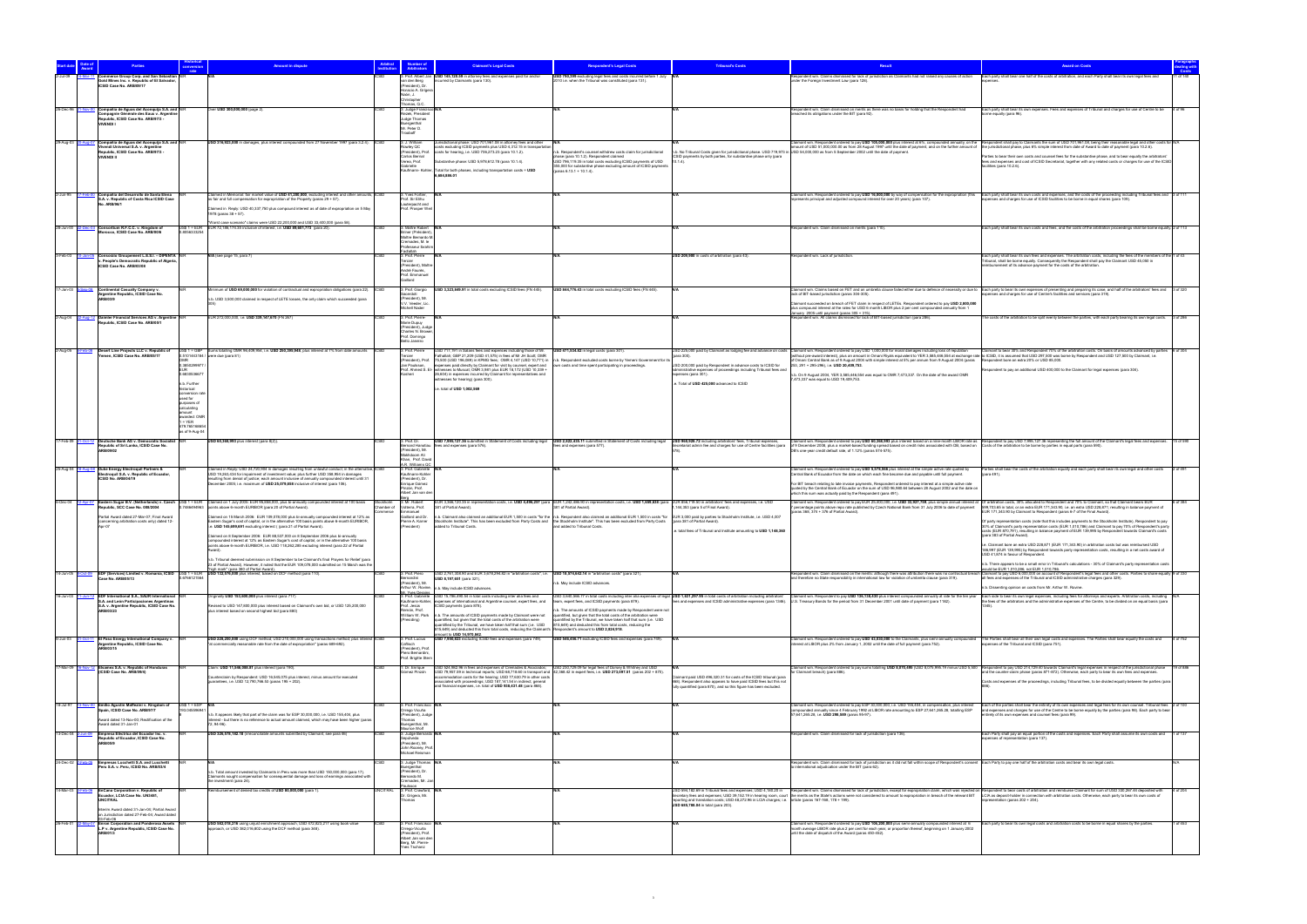|              |                    |                                                                                                                                                                                      |                                                                    |                                                                                                                                                                                                                                                                                                                                                                                                                                                                    |                                                                         | laimant's Legal Costs                                                                                                                                                                                     | spondent's Legal Costs                                                                                                                                                                       | <b>Tribunal's Costs</b>                                                                                                                                                                                                                                           |                                                                                                                                                                                                                                                                                                                                                                                                               |                                                                                                                                                                                                                                                                                                                                                                                                                                                                                                                          |
|--------------|--------------------|--------------------------------------------------------------------------------------------------------------------------------------------------------------------------------------|--------------------------------------------------------------------|--------------------------------------------------------------------------------------------------------------------------------------------------------------------------------------------------------------------------------------------------------------------------------------------------------------------------------------------------------------------------------------------------------------------------------------------------------------------|-------------------------------------------------------------------------|-----------------------------------------------------------------------------------------------------------------------------------------------------------------------------------------------------------|----------------------------------------------------------------------------------------------------------------------------------------------------------------------------------------------|-------------------------------------------------------------------------------------------------------------------------------------------------------------------------------------------------------------------------------------------------------------------|---------------------------------------------------------------------------------------------------------------------------------------------------------------------------------------------------------------------------------------------------------------------------------------------------------------------------------------------------------------------------------------------------------------|--------------------------------------------------------------------------------------------------------------------------------------------------------------------------------------------------------------------------------------------------------------------------------------------------------------------------------------------------------------------------------------------------------------------------------------------------------------------------------------------------------------------------|
|              |                    | udoro Armanda Olguín v. Republic of<br>araguay, ICSID Case No. ARB/98/5                                                                                                              | n.b. Used<br>at date of                                            | YG 2,407,057,500 for unpaid portion of Claimant's investment as of 30 June 1995, i.e. USD<br>conversion rate 1,338,742, plus applicable adjustment for devaluation of guaranis from June 1995 to effective<br>payment date, plus interest on that amount at rate agreed in TDIs, plus damages incurred due to                                                                                                                                                      | : Mr. Rodrigo<br>reamuno<br>President), Mr.<br>Francisco Rezel          |                                                                                                                                                                                                           |                                                                                                                                                                                              |                                                                                                                                                                                                                                                                   | spondent win. Claim dismissed on merits, as requirements for "expropriation" were not met (paras 83-84). Each party shall pay one half of the fees for these proceedings and the entire cost of their representation.                                                                                                                                                                                         |                                                                                                                                                                                                                                                                                                                                                                                                                                                                                                                          |
|              |                    |                                                                                                                                                                                      | June 1995), at<br>$USS 1 = PYG$<br>1.798.                          | investment (30 failed payments of principal (para 63).                                                                                                                                                                                                                                                                                                                                                                                                             | Mr. Eduardo<br>Mayora Alvarado                                          |                                                                                                                                                                                                           |                                                                                                                                                                                              |                                                                                                                                                                                                                                                                   |                                                                                                                                                                                                                                                                                                                                                                                                               |                                                                                                                                                                                                                                                                                                                                                                                                                                                                                                                          |
|              |                    |                                                                                                                                                                                      | Conversion ra<br>at date of                                        |                                                                                                                                                                                                                                                                                                                                                                                                                                                                    |                                                                         |                                                                                                                                                                                                           |                                                                                                                                                                                              |                                                                                                                                                                                                                                                                   |                                                                                                                                                                                                                                                                                                                                                                                                               |                                                                                                                                                                                                                                                                                                                                                                                                                                                                                                                          |
|              |                    |                                                                                                                                                                                      | Award was US<br>$1 = PYG$<br>4279 9999999<br>66 due to             |                                                                                                                                                                                                                                                                                                                                                                                                                                                                    |                                                                         |                                                                                                                                                                                                           |                                                                                                                                                                                              |                                                                                                                                                                                                                                                                   |                                                                                                                                                                                                                                                                                                                                                                                                               |                                                                                                                                                                                                                                                                                                                                                                                                                                                                                                                          |
|              |                    | 11-Feb-03 19-Aug-05 Eureko B.V. v. Republic of Poland                                                                                                                                | currency<br>tevaluation                                            | Ad hoc                                                                                                                                                                                                                                                                                                                                                                                                                                                             | 3: Mr. Fortier,                                                         |                                                                                                                                                                                                           |                                                                                                                                                                                              |                                                                                                                                                                                                                                                                   | Claimant win. Decision on award deferred (page 86).                                                                                                                                                                                                                                                                                                                                                           | espondent to bear both Claimant's costs and Tribunal's costs (para 261).<br>1 of 262                                                                                                                                                                                                                                                                                                                                                                                                                                     |
|              |                    |                                                                                                                                                                                      |                                                                    | arbitration<br>b. Consortium's investment totalled nearly 700,000,000 (para 41).<br>under<br>Netherlands                                                                                                                                                                                                                                                                                                                                                           | Judge Schwebel,<br>Prof. Rajski                                         |                                                                                                                                                                                                           |                                                                                                                                                                                              |                                                                                                                                                                                                                                                                   |                                                                                                                                                                                                                                                                                                                                                                                                               |                                                                                                                                                                                                                                                                                                                                                                                                                                                                                                                          |
| 6-Mar-07     |                    | Europe Cement Investment & Trade S.A. v. N/R<br>Republic of Turkey, ICSID Case No.<br><b>ARB(AF)/07/2</b>                                                                            |                                                                    | oland BIT<br>An amount exceeding" USD 3,800,000,000 (para 26).                                                                                                                                                                                                                                                                                                                                                                                                     | 3: Prof. Donald M.<br>McRae. Dr.<br>Laurent Lévy. Dr<br>Julian D.M. Lew | USD 1,011,204.18 in legal costs and expenses (para 183).                                                                                                                                                  | USD 3,907,383.14 in legal fees and disbursements (para 182).                                                                                                                                 | USD 259,480 in total disbursements made by ICSID (para 186).                                                                                                                                                                                                      | urisdiction had been based on a fraudulent assertion of ownership (para 185)                                                                                                                                                                                                                                                                                                                                  | Respondent win. Claim dismissed in its entirety for lack of jurisdiction, the Tribunal concluding that the claim to Claimant to pay USD 3,907,383.14 representing Respondent's full legal expenses and costs, plus USD 129,740<br>Respondent's share of arbitration costs (para 186)                                                                                                                                                                                                                                     |
|              |                    | 17-Jun-96 9-Mar-98 Fedax N.V. v. Republic of Venezuela, ICSID N/F<br>Case No. ARB/96/3                                                                                               |                                                                    | laimed in request for arbitration: USD 598,950 in outstanding capital plus USD 80,071.63 in<br>utstanding interest, i.e. USD 679,021.63 including interest (para 16).                                                                                                                                                                                                                                                                                              | 3: Prof. Vicuna<br>resident), Prof.                                     |                                                                                                                                                                                                           |                                                                                                                                                                                              | USD 100,300 in institutional expenses including Tribunal fees and<br>penses and charges for use of Centre facilities (para 34).                                                                                                                                   | Claimant win. Respondent ordered to pay USD 598,950 representing principal of promissory notes due, plus<br>USD 161,245.14 in regular and penal interest due on the notes, i.e. USD 760,195.14 in total principal and                                                                                                                                                                                         | Each party to bear the entirety of its own expenses and legal fees for its own counsel, and an equal share of the 2 of 63<br>nstitutional expenses (paras 34-35).                                                                                                                                                                                                                                                                                                                                                        |
| 30-Oct-01    |                    | Fireman's Fund Insurance Company v.<br>United Mexican States, ICSID Case No.                                                                                                         |                                                                    | Ilaimed in Notice of Arbitration and Memorial on Merits: USD 50,000,000 plus interest (paras 15 ICSID<br>NAFTA)                                                                                                                                                                                                                                                                                                                                                    | Heth, Mr. Roberts<br>: Prof. Andreas<br>Lowenfeld, Mr.                  |                                                                                                                                                                                                           |                                                                                                                                                                                              |                                                                                                                                                                                                                                                                   | interest (para 32).<br>espondent win. Although Claimant had demonstrated injury and loss of investment, this did not amount to<br>expropriation. Claim relating to preliminary question lost on a "technicality" and dismissed on merits. and othe                                                                                                                                                            | Each Party to bear its own costs. Parties to share Tribunal's costs in equal shares (paras 220-221)<br>of 226                                                                                                                                                                                                                                                                                                                                                                                                            |
|              |                    | ARB(AF)/02/01                                                                                                                                                                        |                                                                    |                                                                                                                                                                                                                                                                                                                                                                                                                                                                    | Alberto Guillermo<br>Saavedra<br>Olavarrieta, Prof.                     |                                                                                                                                                                                                           |                                                                                                                                                                                              |                                                                                                                                                                                                                                                                   | claims dismissed for lack of jurisdiction. (paras 217-218 + 221).                                                                                                                                                                                                                                                                                                                                             |                                                                                                                                                                                                                                                                                                                                                                                                                                                                                                                          |
|              |                    |                                                                                                                                                                                      |                                                                    |                                                                                                                                                                                                                                                                                                                                                                                                                                                                    | Albert Jan van der<br>Berg (President)                                  |                                                                                                                                                                                                           |                                                                                                                                                                                              |                                                                                                                                                                                                                                                                   |                                                                                                                                                                                                                                                                                                                                                                                                               |                                                                                                                                                                                                                                                                                                                                                                                                                                                                                                                          |
|              |                    |                                                                                                                                                                                      | <b>SFK</b><br>8.0923076923 Section III).                           | 10-Oct-95 7-Jul-98 Franz Sedelmayer v. Russian Federation, US\$ 1 = DEM USD 7,649,637.61 and DEM 494,430 being the value of expropriated investments and property, Stockholm<br>1.8158056960 / in each case plus interest at 30% or alternatively 12.18% from 25 November 1996 or alternatively Chamber of Mr Wachler, Mr 194,045 (Section III).<br>from date of Award; i.e. principal sums excluding interest totalling USD 7,921,930 (paras (i)-(ii) of Commerce | Zykin, Mr Sandesio                                                      | 4: Mr Magnusson, SEK 1,570,275 in Claimant's costs of the arbitration, i.e. USD                                                                                                                           | .b. Respondent did not claim costs.                                                                                                                                                          | in Secretary's fees and expenses, i.e. USD 171,634 (page 118).                                                                                                                                                                                                    | SEK 1,168,573 in Arbitrators' fees and expenses plus SEK 220,346 Claimant win. Respondent ordered to pay USD 2,350,000 in compensation for investments under the Treaty,<br>plus interest at 10 % p.a. from 25 November 1996 until date of payment (paras 3.5 + 3.6.3).                                                                                                                                       | Each party to bear its own litigation costs, plus the costs of its own Tribunal member, i.e. Claimant liable for Dr N/A<br>Vachler's costs of SEK 344.967 and Respondent liable for Professor Zykin of SEK 363.606. Cost of the<br>>hairman and remaining costs, totalling SEK 680,346, to be borne by the parties in equal shares (para 3.7).                                                                                                                                                                           |
|              |                    |                                                                                                                                                                                      |                                                                    |                                                                                                                                                                                                                                                                                                                                                                                                                                                                    |                                                                         |                                                                                                                                                                                                           |                                                                                                                                                                                              |                                                                                                                                                                                                                                                                   |                                                                                                                                                                                                                                                                                                                                                                                                               | Total arbitration costs borne by Claimant = SEK 685,140, i.e. USD 84,665<br>otal arbitration costs borne by Respondent = SEK 703,779, i.e. USD 86,969                                                                                                                                                                                                                                                                                                                                                                    |
|              |                    |                                                                                                                                                                                      |                                                                    |                                                                                                                                                                                                                                                                                                                                                                                                                                                                    |                                                                         |                                                                                                                                                                                                           |                                                                                                                                                                                              |                                                                                                                                                                                                                                                                   |                                                                                                                                                                                                                                                                                                                                                                                                               | n.b. There appear to be a couple of minor errors in the figures and calculations given in the Award: (1) Tribunal<br>calculates the total amount borne by Respondent as SEK 685 140, which doesn't reflect that Professor Zykin's<br>costs as fixed by the Tribunal are higher than Dr Wachler's: (2) Respondent is ordered to pay SEK 495,000 to<br>the Claimant, which would mean the Claimant would have paid SEK 705,000 for arbitration costs and the<br>espondent only SEK 695,000 (see paras 3 + 5 of Section VI) |
| 7-Sep-03     |                    | <b>Fraport AG Frankfurt Airport Services</b><br>vridwide v. Republic of the Philippines,                                                                                             |                                                                    | Amount of Claimant's investment was allegedly more than USD 425,000,000 (para 292).<br>wiously Claimant had sought to settle with Respondent for USD 300,000,000 (para 202).                                                                                                                                                                                                                                                                                       | 3: L. Yves Fortier<br>C., Q.C.,                                         |                                                                                                                                                                                                           |                                                                                                                                                                                              |                                                                                                                                                                                                                                                                   | Respondent win. Claim dismissed for lack of jurisdiction ratione materiae as Claimant did not have an<br>vestment" under the BIT (para 404).                                                                                                                                                                                                                                                                  | Each party to bear in full its own legal costs. Tribunal fees and expenses and administrative fees for the use of 1 of 406<br>the Centre to be paid in equal share by each party (para 406).                                                                                                                                                                                                                                                                                                                             |
|              |                    | ICSID Case No. ARB/03/25                                                                                                                                                             |                                                                    |                                                                                                                                                                                                                                                                                                                                                                                                                                                                    | President), Dr.<br>Bernardo M.<br>Cremades, Prof.<br>W. Michael         |                                                                                                                                                                                                           |                                                                                                                                                                                              |                                                                                                                                                                                                                                                                   |                                                                                                                                                                                                                                                                                                                                                                                                               |                                                                                                                                                                                                                                                                                                                                                                                                                                                                                                                          |
|              |                    | 28-Sep-01 3-Mar-06 F-W Oil Interests Inc. v. Republic of<br>rinidad and Tobago, ICSID Case No.                                                                                       |                                                                    |                                                                                                                                                                                                                                                                                                                                                                                                                                                                    | Reisman<br>3: Mr. Fali<br>S.Nariman                                     |                                                                                                                                                                                                           |                                                                                                                                                                                              |                                                                                                                                                                                                                                                                   | Respondent win. Claimant failed to establish an "investment" i.e. there was lack of jurisdiction the Tribunal<br>onsidered questions of jurisdiction and of substance together) (paras 102 + 214).                                                                                                                                                                                                            | Each Party shall bear its own costs, and the costs of the Arbitration shall be borne equally by the two Parties 1 of 214<br>(para 214).                                                                                                                                                                                                                                                                                                                                                                                  |
| 2-Oct-02     |                    | RB/01/14                                                                                                                                                                             |                                                                    | UNCITRAL                                                                                                                                                                                                                                                                                                                                                                                                                                                           | President), Si<br>Franklin Berman,<br>Lord Mustill                      |                                                                                                                                                                                                           |                                                                                                                                                                                              |                                                                                                                                                                                                                                                                   |                                                                                                                                                                                                                                                                                                                                                                                                               | 3 of 136                                                                                                                                                                                                                                                                                                                                                                                                                                                                                                                 |
|              |                    | Gami Investments Inc. v. Government of<br><b>Jnited Mexican States, UNCITRAL</b>                                                                                                     |                                                                    | (NAFTA)<br>b. Total investments of around USD 42,000,000 (para 14).                                                                                                                                                                                                                                                                                                                                                                                                | 3: Michael<br>Reisman, Julio<br>Lacarte Muro, Jan                       |                                                                                                                                                                                                           |                                                                                                                                                                                              |                                                                                                                                                                                                                                                                   | Respondent win. Claims failed on merits as Claimant unable to prove that its investment had been<br>"expropriated" (para 133).                                                                                                                                                                                                                                                                                | Each party shall bear its own expenditures. Amounts paid to Tribunal on account of fees and expenses to be<br>ivided equally (para 136)                                                                                                                                                                                                                                                                                                                                                                                  |
| 24-Oct-08    |                    | ICSID Case No. ARB/08/16                                                                                                                                                             |                                                                    | 81-Mar-11 GEA Group Aktiengesellschaft v. Ukraine, US\$ 1 = EUR USD 30,654,661.44 and EUR 141,689.38, i.e. USD 30,855,667, plus interest at LIBOR three-<br>.7049001928 / month US Dollar rate plus 5% from 1 January 1999 compounded monthly (para 87).                                                                                                                                                                                                           | van den Berg<br>President), Mr                                          | 3: Prof. Albert Jan EUR 1,309,084.74 plus USD 315,016.44 plus interest claimed in<br>ission on Costs, i.e. USD 2,172,137 (para 358).                                                                      | USD 1,595,337.47 plus UAH 4,300 claimed in Submission on Costs N/A<br>e. USD 1,595,878 (para 359)                                                                                            |                                                                                                                                                                                                                                                                   | Respondent win. Claims dismissed, partially on jurisdiction and entirely on merits due to lack of liability (paras Claimant to bear entirety of costs in the matter, and to reimburse Respondent for all its costs, being USD<br>$357 + 365$ ).                                                                                                                                                               | 9 of 367<br>,595,337.47 plus UAH 4,300, i.e. USD 1,595,878 (para 366)                                                                                                                                                                                                                                                                                                                                                                                                                                                    |
|              |                    |                                                                                                                                                                                      | 79600000381                                                        |                                                                                                                                                                                                                                                                                                                                                                                                                                                                    | Toby Landau QC.<br>Prof. Brigitte Stern                                 | b. Likely to include Tribunal Costs.                                                                                                                                                                      | .b. Likely to include Tribunal Costs.                                                                                                                                                        |                                                                                                                                                                                                                                                                   |                                                                                                                                                                                                                                                                                                                                                                                                               |                                                                                                                                                                                                                                                                                                                                                                                                                                                                                                                          |
| $9-Mar-05$   |                    | Gemplus S.A., SLP S.A. and Gemplus<br>dustrial S.A. de C.V. v. United Mexican<br>States: Talsud S.A. v. United Mexican                                                               |                                                                    | USD 37,000,000 plus interest and costs (the equivalent of 340 million pesos) or alternatively USD ICSID<br>24,000,000 (the equivalent of 22 million pesos), 29% of such sum for Talsud and 20% for<br>Gemplus Claimants (para 1-12).                                                                                                                                                                                                                               | Magallón Gómez                                                          | : L. Yves Fortier USD 2.314.031.74 claimed by Gemplus and USD 3.048.941.48 by<br>CC QC, Eduardo Talsud, i.e. USD 5,362,973.22 in total (paras 17-6 + 17-26).                                              | USD 2,553,437.68 in costs of external legal counsel, expert fees and N/A<br>disbursements, witness expenses, administrative expenses and<br>other expenses relating to hearing (para 17-12). |                                                                                                                                                                                                                                                                   | Claimant win. Respondent ordered to pay USD 4.483.164 to Gemplus and USD 6.458.721 to Talsud, i.e.<br>principal sums totalling USD 10,941,885, plus compound interest from 24 June 2001 to 31 December 2009 with 2,375,000 for Gemplus and USD 3,075 for Talsud (paras 7-27 + 18-8).<br>yearly rests amounting to USD 1.867.589 for Gemplus and USD 2.698.907 for Talsud, i.e. total principal and            | Respondent to bear Claimants' costs in full (albeit marginally rounded down) of USD 5,450,000, being USD<br>27 of 810                                                                                                                                                                                                                                                                                                                                                                                                    |
|              |                    | States, ICSID Nos. ARB(AF)/04/3 and<br>ARB(AF)/04/4<br>21-Jul-00 16-Sep-03 Generation Ukraine Inc. v. Ukraine, ICSID N/R                                                             |                                                                    | USD 7,087,518,868 claimed in compensation for unlawful indirect and direct expropriation and for ICSID                                                                                                                                                                                                                                                                                                                                                             | President)<br>3: Dr Eugen                                               | V. V. Veeder QC n.b. Appears to include ICSID advances.                                                                                                                                                   | USD 739,309.80 in "contract payments of lawyers and experts                                                                                                                                  |                                                                                                                                                                                                                                                                   | interest of USD 15,508,381, plus compound interest on principal sums from 1 January 2010 until full payment at Respondent to bear all "other" arbitration costs in full without recourse to Claimants (para 18-9).<br>2% per annum (paras 18-5 to 18-7).                                                                                                                                                      | Respondent win. Claim rejected on merits, as Respondent's acts not considered tantamount to expropriation in Claimant ordered to pay USD 365,000 towards Respondent's costs, representing full amount of USD 265,000 and St 31                                                                                                                                                                                                                                                                                           |
|              |                    | Case No. ARB/00/9                                                                                                                                                                    |                                                                    | noral punitive damages (para 5.1).                                                                                                                                                                                                                                                                                                                                                                                                                                 | Salpius, Dr Jürgen<br>Voss, Mr Jan<br>Paulsson                          | On 12 July 2001 Claimant submitted claim for legal defence<br>expenses of USD 2,358,768,473 (para 5.1).                                                                                                   | ervices and expenses for business trips" Tribunal considered this<br>mount to be uncorroborated and vastly overstated (para 24.8).                                                           | spondent paid USD 265,000 in costs to ICSID (para 24.8).                                                                                                                                                                                                          | breach of the BIT (para 23.1).                                                                                                                                                                                                                                                                                                                                                                                | payment by Respondent to ICSID, plus a contribution of USD 100,000 towards Respondent's legal fees (para                                                                                                                                                                                                                                                                                                                                                                                                                 |
| 21-Jul-03    | 3-Jun-09           | Glamis Gold Ltd. v. United States of                                                                                                                                                 |                                                                    | <b>JNCITRAL</b>                                                                                                                                                                                                                                                                                                                                                                                                                                                    | President)<br>3: Michael K.                                             | b. This figure is unusually large and has been excluded from our<br>culations for this reason.                                                                                                            |                                                                                                                                                                                              | n.b. As it is not clear whether Claimant also paid a deposit to ICSID<br>this figure has been excluded from our calculations                                                                                                                                      | Respondent win. Claims dismissed on merits, as Claimant failed to establish that Respondent's acts fell short                                                                                                                                                                                                                                                                                                 | Claimant to pay 2/3 and Respondent 1/3 of the arbitral costs. Each Party to bear its own costs of representation 3 of 838                                                                                                                                                                                                                                                                                                                                                                                                |
|              |                    | merica, UNCITRAL                                                                                                                                                                     |                                                                    | n.b. Claimant's total expenditures amounted to investment of more than USD 18,600,000 in<br>mperial Project through 1997 (para 98) with total reclamation costs of USD 98,500 000 (para                                                                                                                                                                                                                                                                            | Young, Prof. David<br>. Caron, Kenneth<br>. Hubbard                     |                                                                                                                                                                                                           |                                                                                                                                                                                              |                                                                                                                                                                                                                                                                   | of customary international law minimum standard of treatment (paras 824-830).                                                                                                                                                                                                                                                                                                                                 | (para 883).                                                                                                                                                                                                                                                                                                                                                                                                                                                                                                              |
| 5-Apr-06     |                    | Government of the Province of East<br>Kalimantan v. PT Kaltim Prima Coal, Rio<br>Tinto plc, BP p.l.c., Pacific Resources                                                             |                                                                    | JSD 469,333,921.56 plus interest from May 2003 until payment (para 69).                                                                                                                                                                                                                                                                                                                                                                                            | 3: Prof. Gabrielle<br>Kaufmann-Kohler<br>(President), Mr.               |                                                                                                                                                                                                           |                                                                                                                                                                                              |                                                                                                                                                                                                                                                                   | Respondent win. Claim dismissed for lack of jurisdiction (para 218).<br>n.b. Here the Respondent was the investor, not the State                                                                                                                                                                                                                                                                              | Each party to bear its own legal fees and other costs. Costs, fees and expenses of the Tribunal and Centre to be 2 of 221<br>orne equally by Claimant on one hand and Respondents on the other (paras 220-221)                                                                                                                                                                                                                                                                                                           |
|              |                    | vestments Limited, BP International<br>Limited. Sangatta Holdings Limited.<br>Kalimantan Coal Limited, ICSID Case No.                                                                |                                                                    |                                                                                                                                                                                                                                                                                                                                                                                                                                                                    | Michael Hwang,<br>Prof. Albert Jan<br>van den Berg                      |                                                                                                                                                                                                           |                                                                                                                                                                                              |                                                                                                                                                                                                                                                                   |                                                                                                                                                                                                                                                                                                                                                                                                               |                                                                                                                                                                                                                                                                                                                                                                                                                                                                                                                          |
|              |                    | ARB/07/3, Award on Jurisdiction<br>n b This is an unusual case - the roles were                                                                                                      |                                                                    |                                                                                                                                                                                                                                                                                                                                                                                                                                                                    |                                                                         |                                                                                                                                                                                                           |                                                                                                                                                                                              |                                                                                                                                                                                                                                                                   |                                                                                                                                                                                                                                                                                                                                                                                                               |                                                                                                                                                                                                                                                                                                                                                                                                                                                                                                                          |
|              |                    | reversed, in that the State was the Claimant<br>and the investors were the Respondents.<br>Although included in the methodology, it has<br>een excluded from our calculations on the |                                                                    |                                                                                                                                                                                                                                                                                                                                                                                                                                                                    |                                                                         |                                                                                                                                                                                                           |                                                                                                                                                                                              |                                                                                                                                                                                                                                                                   |                                                                                                                                                                                                                                                                                                                                                                                                               |                                                                                                                                                                                                                                                                                                                                                                                                                                                                                                                          |
|              |                    | basis that it would distort those calculations<br>which distinguish between Respondent/State<br>and Claimant/investor success.                                                       |                                                                    |                                                                                                                                                                                                                                                                                                                                                                                                                                                                    |                                                                         |                                                                                                                                                                                                           |                                                                                                                                                                                              |                                                                                                                                                                                                                                                                   |                                                                                                                                                                                                                                                                                                                                                                                                               |                                                                                                                                                                                                                                                                                                                                                                                                                                                                                                                          |
|              |                    | 12-Mar-04 12-Jan-11 Grand River Enterprises Six Nations Ltd. et N/R<br>al. v. United States of America, UNCITRAL                                                                     |                                                                    | <b>UNCITRAL</b><br>(NAFTA)                                                                                                                                                                                                                                                                                                                                                                                                                                         | 3: Mr. Fali S.<br>Variman                                               | USD 3,917,376.57 (para 241).                                                                                                                                                                              | USD 2,792,592.23 (para 241).                                                                                                                                                                 |                                                                                                                                                                                                                                                                   | jurisdiction as claimants had no investment in the US. Claims by Arthur Montour Jr dismissed on merits, as                                                                                                                                                                                                                                                                                                    | 9 of 247<br>Respondent win. Claims by Grander River Enterprises, Jerry Montour and Kenneth Hill dismissed for lack of Each Party shall bear its own costs of representation and half of the costs and expenses of the proceedings<br>(para 246).                                                                                                                                                                                                                                                                         |
|              |                    |                                                                                                                                                                                      |                                                                    | n.b. Previous amount of USD 38.000.000, revised down to 24.000.000, in respect of Canada plan<br>was withdrawn by Claimant at hearing due to expert's concerns about accuracy (para 86)                                                                                                                                                                                                                                                                            | James Anaya, Mr.<br>John R. Crook                                       | (President), Prof. n.b. May include Tribunal Costs.<br>n.b. Claimant also submitted an additional USD 8 million in                                                                                        | n.b. Mav include Tribunal Costs.                                                                                                                                                             |                                                                                                                                                                                                                                                                   | Respondent's conduct held not to be in breach of NAFTA (para 238).                                                                                                                                                                                                                                                                                                                                            |                                                                                                                                                                                                                                                                                                                                                                                                                                                                                                                          |
|              |                    |                                                                                                                                                                                      |                                                                    |                                                                                                                                                                                                                                                                                                                                                                                                                                                                    |                                                                         | rofessional fees incurred in involvement in US court proceedings<br>efending against measures at issue in arbitration. Tribunal did not<br>take account of this claim when awarded costs (paras 242-243). |                                                                                                                                                                                              |                                                                                                                                                                                                                                                                   |                                                                                                                                                                                                                                                                                                                                                                                                               |                                                                                                                                                                                                                                                                                                                                                                                                                                                                                                                          |
| 24-Sep-07    |                    | 8-Jun-10 Gustav F W Hamester GmbH & Co KG v. US\$1 = GBP<br>Republic of Ghana, ICSID Case No.<br><b>RB07/24</b>                                                                      | 0.6762503126                                                       | Maximum of USD 174,870,435<br>n.b. Original amount of up to EUR 141,467,586.30, i.e. EUR 33,045,031.29 for year 2002, EUR<br>7,984,000 from 2003 to 2008, EUR 13,396,555 from 2002 to 2008, future profits EUR                                                                                                                                                                                                                                                     | : Prof. Brigitte<br>Mr. Bernardo<br>Cremades, Mr                        | GBP 697,801.45 in total costs, i.e. USD 1,031,869, minus USD<br>Stern (President), 305,000 ICSID advance, i.e. USD 726,869 (para 359).                                                                    | 305,000 ICSID advance, i.e. USD 3,135,609 (para 359).                                                                                                                                        |                                                                                                                                                                                                                                                                   | GBP 2.326.712.84 in total costs. i.e. USD 3.440.609, minus USD USD 610.000 in advances paid by both parties to ICSID (para 359). Respondent win. Claims dismissed on merits, either due to lack of attribution, or, where ther<br>because the relevant acts did not amount to violation of the BIT (para 362).<br>Counterclaim also rejected (para 358)                                                       | Parties to bear the arbitration costs in equal shares. Each Party shall bear its own legal fees and other costs<br>3 of 362<br>(para 361)                                                                                                                                                                                                                                                                                                                                                                                |
| 8-Mar-05     | 3-Jul-08           | Helnan International Hotels A/S v. Arab<br>epublic of Egypt, ICSID No. ARB/05/19                                                                                                     | $USS1 = EUR$                                                       | ,768,000 to EUR 67,042,000 (para 78).<br>EUR 41,786,406 claimed in damages, i.e. USD 65,638,440, plus interest; or, in the alternative, ICSID<br>0.6366148568 / other remedies and declarations requested plus EUR 10,800,000 in damages (para 89).                                                                                                                                                                                                                | oby Landau Q.<br>President), Prof.                                      | 3: Mr Yves Derains GBP 2,503,867 requested in total, i.e. USD 4,963,870 (para 171).                                                                                                                       | USD 742,556 plus EUR 116,133 plus EGP 668,610.32 requested in N/A<br>otal i.e. USD 1,050,341 (para 172).                                                                                     |                                                                                                                                                                                                                                                                   |                                                                                                                                                                                                                                                                                                                                                                                                               | Respondent win. Claims dismissed on merits as Claimant failed to prove liability and/or causation (paras 168- Each party shall bear the expenses incurred by it. Arbitration costs including Tribunal fees to be borne by the<br>4 of 174<br>arties in equal shares (para 174                                                                                                                                                                                                                                            |
|              |                    |                                                                                                                                                                                      | 5.3334401176                                                       |                                                                                                                                                                                                                                                                                                                                                                                                                                                                    | Michael Lee                                                             | Rudolf Dolzer, Mr n.b. Likely to include Tribunal Costs.                                                                                                                                                  |                                                                                                                                                                                              |                                                                                                                                                                                                                                                                   |                                                                                                                                                                                                                                                                                                                                                                                                               |                                                                                                                                                                                                                                                                                                                                                                                                                                                                                                                          |
| 17-Dec-08 23 |                    | HICEE B.V. v. The Slovak Republic, PCA<br>Case No. 2009-11                                                                                                                           | 0.5044183527<br>Conversion rate N/<br>n 23-May-11<br>$USS 1 = EUR$ | UNCITRAL                                                                                                                                                                                                                                                                                                                                                                                                                                                           | 3: Sir Franklin<br>rman KCMG<br>วC, Judge Charles                       |                                                                                                                                                                                                           |                                                                                                                                                                                              | and costs of hearings and meetings; EUR 44,465 in fees of the<br>Registry; i.e. total of USD 647,086 (FN 196 of PA).                                                                                                                                              | EUR 389,495 in Tribunal fees; EUR 27,726.44 in Tribunal expenses Respondent win. Claim dismissed for lack of jurisdiction, as Claimant was not an "investor" and/or did not have Claimant to bear 6/10 of the arbitration cost<br>"investment" for purpose of the BIT (para 150 of PA).                                                                                                                       | 11 of 162<br>10 of the arbitration costs, i.e. EUR 184,674.58 or USD 258,834, resulting in payment of EUR 46,168.64 by<br>laimant to Respondent (para 152 of Partial Award).                                                                                                                                                                                                                                                                                                                                             |
|              |                    | Partial Award dated 23-May-11;<br>upplementary and Final Award dated 17-Oct-                                                                                                         | 17134852627<br>Conversion rat                                      |                                                                                                                                                                                                                                                                                                                                                                                                                                                                    | V. Bower, Judge<br>Peter Tomka                                          |                                                                                                                                                                                                           |                                                                                                                                                                                              | Further Tribunal fees and expenses of EUR 60,182.26 and further<br>PCA costs of EUR 6,625 relating to Claimant's challenge of arbitrator                                                                                                                          |                                                                                                                                                                                                                                                                                                                                                                                                               | Each party shall bear its own costs of legal representation and assistance (para 152 of Partial Award).                                                                                                                                                                                                                                                                                                                                                                                                                  |
|              |                    |                                                                                                                                                                                      | on 17-Oct-11:<br>$USS 1 = EUR$<br>0.7261907885                     |                                                                                                                                                                                                                                                                                                                                                                                                                                                                    |                                                                         |                                                                                                                                                                                                           |                                                                                                                                                                                              | fixed in Supplementary and Final Award, i.e. total of USD 91,997<br>(para 8 of SFA).<br>Total costs in both Awards = USD 739,083                                                                                                                                  |                                                                                                                                                                                                                                                                                                                                                                                                               | Claimant to bear fees, costs and other expenses associated with challenge to arbitrator and fixed in<br>Supplementary and Final Award, i.e. EUR 66,807.26 or USD 91,997 (para 9 of Supplementary and Final                                                                                                                                                                                                                                                                                                               |
|              | 16-May-02 7-Jul-04 | Hussein Nuaman Soufraki v. United Arab<br>Emirates, ICSID Case No. ARB/02/7                                                                                                          |                                                                    |                                                                                                                                                                                                                                                                                                                                                                                                                                                                    | L. Yves Fortier<br>C.C. Q.C.                                            |                                                                                                                                                                                                           |                                                                                                                                                                                              |                                                                                                                                                                                                                                                                   | lespondent win. Claim dismissed for lack of jurisdiction (para 84).                                                                                                                                                                                                                                                                                                                                           | voltration costs, including fees and expenses of Tribunal and ICSID Secretariat, to be borne two-thirds by<br>1 <sub>of</sub> 86<br>Claimant and one-third by Respondent. Each party to bear its own legal costs and expenses (para 85).                                                                                                                                                                                                                                                                                 |
|              |                    |                                                                                                                                                                                      |                                                                    |                                                                                                                                                                                                                                                                                                                                                                                                                                                                    | (President), Judge<br>Stephen M.<br>Schwebel, Dr.                       |                                                                                                                                                                                                           |                                                                                                                                                                                              |                                                                                                                                                                                                                                                                   |                                                                                                                                                                                                                                                                                                                                                                                                               |                                                                                                                                                                                                                                                                                                                                                                                                                                                                                                                          |
| 17-Apr-09    |                    | Iberdrola Energía, S.A. v. Republic of<br>atemala, ICSID Case No. ARB/09/5                                                                                                           |                                                                    |                                                                                                                                                                                                                                                                                                                                                                                                                                                                    | Aktham El Kholy<br>resident),<br>Rodrigo                                | 3: Eduardo Zuleta USD 4,221,427.66 in total costs incurred (para 511).<br>Appears to include Tribunal Costs.                                                                                              | USD 5,312,107 in total costs incurred (para 511).<br>n.b. Appears to include Tribunal Costs.                                                                                                 |                                                                                                                                                                                                                                                                   | Respondent win. Most claims (expropriation, violations of FET standard, obligation to provide full protection and Claimant to bear all costs incurred by the Respondent, in the sum of USD 5,312,107 (para 518).<br>ecurity) dismissed on jurisdiction. Claim for denial of justice dismissed on merits, as Claimant failed to prove<br>that Respondent had committed an act of denial of justice (para 508). | 10 of 518                                                                                                                                                                                                                                                                                                                                                                                                                                                                                                                |
| 26-Jun-09    |                    | -Feb-12 ICS Inspection and Control Services                                                                                                                                          |                                                                    | US\$ 1 = EUR Principal amounts totalling USD 11,039,248.81 plus interest of USD 14,237,762.29, i.e. total of UNCITRAL                                                                                                                                                                                                                                                                                                                                              | Oreamuno, Yves<br>Derains<br>3: Prof. Pierre-                           |                                                                                                                                                                                                           |                                                                                                                                                                                              |                                                                                                                                                                                                                                                                   | EUR 234,500 in arbitrators' fees and expenses, plus EUR 62,852.22 Respondent win. All claims dismissed for lack of jurisdiction, as Claimant had failed to comply with mandatory Claimant to bear arbitration costs and to rei                                                                                                                                                                                | 16 of 343                                                                                                                                                                                                                                                                                                                                                                                                                                                                                                                |
|              |                    | Limited (United Kinadom) v. Argentine<br>Republic, PCA Case No. 2010-9                                                                                                               |                                                                    | 0.7583352432 USD 25,277,011.10 in principal and interest (para 248).                                                                                                                                                                                                                                                                                                                                                                                               | Marie Dupuv<br>President), Dr<br>Santiago Torres<br>Bernárdez, The      |                                                                                                                                                                                                           |                                                                                                                                                                                              | in other tribunal expenses (travel, translation, courier deliveries) and 18-month litigation prerequisite under the BIT (paras 326-327).<br>all other costs relating to the arbitration; EUR 64,135 for PCA's<br>registry fees, i.e. USD 476,685 (paras 331-333). |                                                                                                                                                                                                                                                                                                                                                                                                               | arties to bear their own costs of legal representation and assistance (para 343).                                                                                                                                                                                                                                                                                                                                                                                                                                        |
| 25-Jul-07    |                    | -Jun-11 Impregilo S.p.A. v. Argentine Republic,                                                                                                                                      |                                                                    | laimant's experts considered that the total value of Impregilo's investment in AGBA, including                                                                                                                                                                                                                                                                                                                                                                     | Ionorable Marc<br>alonde.<br>Judge Hans                                 |                                                                                                                                                                                                           |                                                                                                                                                                                              |                                                                                                                                                                                                                                                                   |                                                                                                                                                                                                                                                                                                                                                                                                               | Claimant win. Respondent ordered to pay compensation of USD 21,294,000 plus interest compounded annually Each Party to bear its own costs and expenses and pay half of ICSID's and the Tribunal's fees and expenses<br>1 of 385                                                                                                                                                                                                                                                                                          |
|              |                    | ICSID Case No. ARB/07/17                                                                                                                                                             |                                                                    | mpound interest, was USD 119,362,503 as of October 2008 (paras 372 + 381).<br>.b. Claimant alleged expropriation, unfair treatment and discrimination (para 182).                                                                                                                                                                                                                                                                                                  | Danelius<br>(President), Judge<br>Charles N. Brower,                    |                                                                                                                                                                                                           |                                                                                                                                                                                              |                                                                                                                                                                                                                                                                   | at 6% from 11 July 2006 until the date of payment (paras 381-384)<br>n.b. Tribunal found that the Respondent's violation consisted in breach of its obligation to afford the Claimant<br>fair and equitable treatment, and not in expropriation (para 384).                                                                                                                                                   | (para 385).                                                                                                                                                                                                                                                                                                                                                                                                                                                                                                              |
|              |                    |                                                                                                                                                                                      |                                                                    |                                                                                                                                                                                                                                                                                                                                                                                                                                                                    | Prof. Brigitte Stern                                                    |                                                                                                                                                                                                           |                                                                                                                                                                                              |                                                                                                                                                                                                                                                                   |                                                                                                                                                                                                                                                                                                                                                                                                               |                                                                                                                                                                                                                                                                                                                                                                                                                                                                                                                          |

 $\mathcal{A}=\mathcal{A}^{\text{max}}$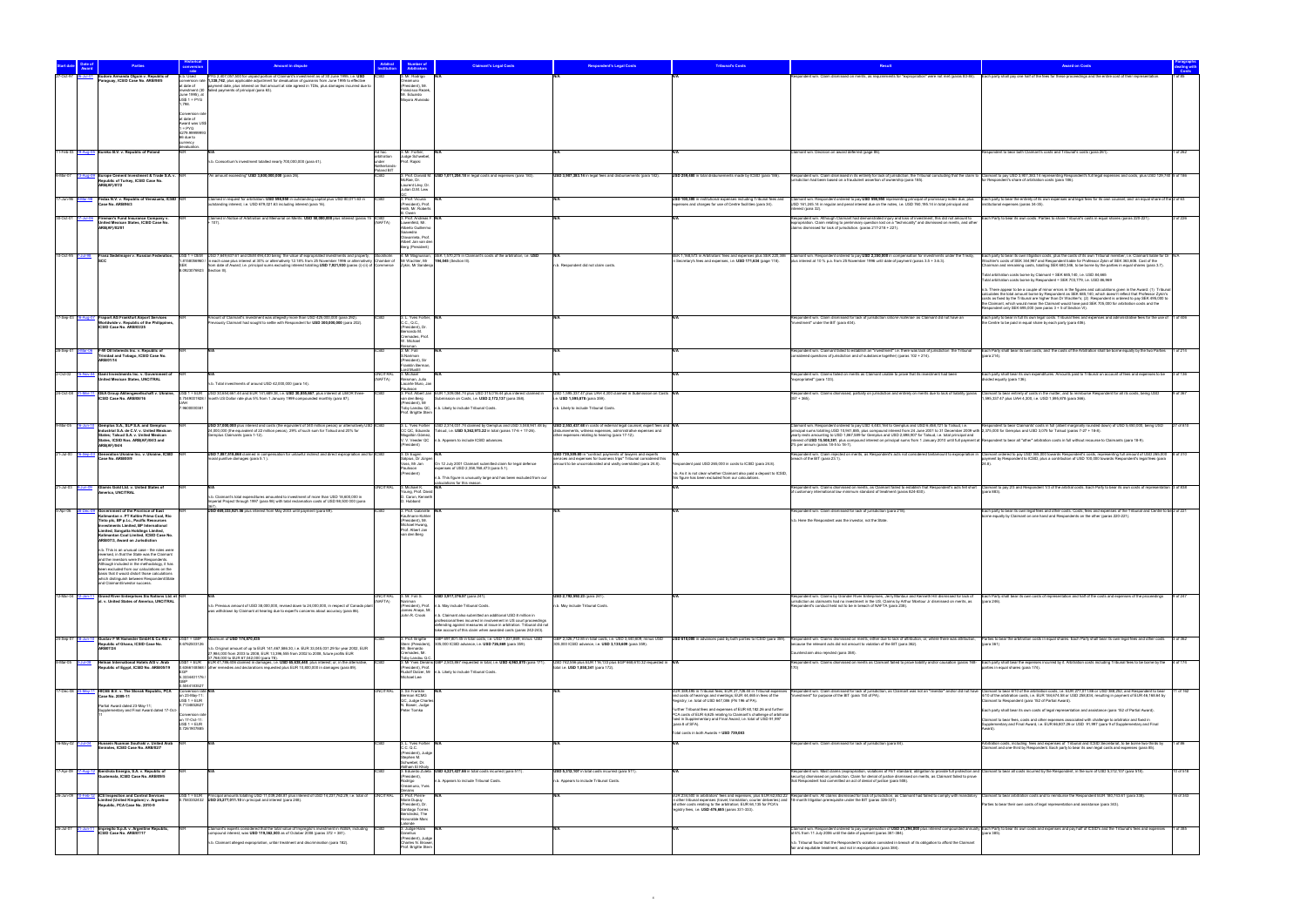|                    |                                                                                                                                   |                              |                                                                                                                                                                                                                                                                                                                                            |                        |                                                            | laimant's Legal Costs                                                                                                                                                                                             | pondent's Legal Costs                                                                                                                                                                              | <b>Tribunal's Costs</b>                                                                                                            |                                                                                                                                                                                                                                                                                                     |                                                                                                                                                                                                                                                                                                       |
|--------------------|-----------------------------------------------------------------------------------------------------------------------------------|------------------------------|--------------------------------------------------------------------------------------------------------------------------------------------------------------------------------------------------------------------------------------------------------------------------------------------------------------------------------------------|------------------------|------------------------------------------------------------|-------------------------------------------------------------------------------------------------------------------------------------------------------------------------------------------------------------------|----------------------------------------------------------------------------------------------------------------------------------------------------------------------------------------------------|------------------------------------------------------------------------------------------------------------------------------------|-----------------------------------------------------------------------------------------------------------------------------------------------------------------------------------------------------------------------------------------------------------------------------------------------------|-------------------------------------------------------------------------------------------------------------------------------------------------------------------------------------------------------------------------------------------------------------------------------------------------------|
|                    | nceysa Vallisoletana S.L. v. Republic of El                                                                                       |                              | SD 107,532,329 as agreed damages, plus annual interest at 8.7% from 10 November 2002;                                                                                                                                                                                                                                                      |                        | Rodrigo                                                    |                                                                                                                                                                                                                   |                                                                                                                                                                                                    |                                                                                                                                    | spondent win. Claim dismissed for lack of jurisdiction (para 337)                                                                                                                                                                                                                                   | Claimant to bear all arbitrators' fees and expenses and administrative fees for use of the Centre. Each party to                                                                                                                                                                                      |
|                    | alvador, ICSID Case No. ARB03/26                                                                                                  |                              | USD 15,000,000 as damages for expropriation, plus interest of SVC 131,250,000, i.e. USD<br>5,000,000, plus interest at 8.7% from 29 April 2003 (para 44).                                                                                                                                                                                  |                        | eamuno Blanco<br>President), Burton                        |                                                                                                                                                                                                                   |                                                                                                                                                                                                    |                                                                                                                                    |                                                                                                                                                                                                                                                                                                     | ear its own legal fees (para 338).                                                                                                                                                                                                                                                                    |
|                    |                                                                                                                                   |                              | e. USD 122,532,329 in total principal sums, or USD 137,532,329 including quantified interest,                                                                                                                                                                                                                                              |                        | A. Landy, Claus<br>on Wobeser                              |                                                                                                                                                                                                                   |                                                                                                                                                                                                    |                                                                                                                                    |                                                                                                                                                                                                                                                                                                     |                                                                                                                                                                                                                                                                                                       |
|                    | 28-May-08 1-Mar-12 Inmaris Perestroika Sailing Maritime                                                                           | $USS 1 = EUR$                | plus further 8.7% interest.                                                                                                                                                                                                                                                                                                                |                        |                                                            | 3: Dr. Stanimir A. EUR 910,333.47 in costs of legal representation plus EUR                                                                                                                                       | USD 669,144.71 in costs of legal representation plus USD                                                                                                                                           |                                                                                                                                    | Claimant win. Amount of damages awarded redacted. Counterclaim dismissed on merits (para 432).                                                                                                                                                                                                      | 5 of 438<br>Each party to bear its own costs, fees and other expenses (para 438)                                                                                                                                                                                                                      |
|                    | Services GmbH and Others v. Ukraine,<br>ICSID Case No. ARB/08/8                                                                   | 0.6380434162                 | amount of damages in para 311 redacted)                                                                                                                                                                                                                                                                                                    |                        | Alexandrov<br>(President), Prof                            | 1,131,496.53 in other costs including honoraria paid to experts, i.e.<br>USD 3,200,143 (para 41).                                                                                                                 | 642,727.75 in other costs including honoraria paid to experts, i.e.<br>USD 2,056,087 (para 42).                                                                                                    | n.b. USD 425,000 paid by Claimant as advance payment to ICSID                                                                      |                                                                                                                                                                                                                                                                                                     |                                                                                                                                                                                                                                                                                                       |
|                    |                                                                                                                                   |                              |                                                                                                                                                                                                                                                                                                                                            |                        | Bernardo<br>Cremades, Mr                                   |                                                                                                                                                                                                                   |                                                                                                                                                                                                    | (para 41). Not addressed whether Respondent also made advance<br>ayments to ICSID, and so this figure has been excluded.           |                                                                                                                                                                                                                                                                                                     |                                                                                                                                                                                                                                                                                                       |
| 1-Aug-02           | <b>International Thunderbird Gaming</b>                                                                                           |                              | Iaimed in Notice of Arbitration: USD 100,000,000, plus pre-award interest at rate to be fixed by UNCITRAL                                                                                                                                                                                                                                  |                        | <b>Voah Rubins</b><br>3: Lic. Agustín                      | USD 1,163,375.20 in legal fees and expenses (para 210).                                                                                                                                                           | USD 1,502,065.84 in legal fees and expenses (para 211).                                                                                                                                            | USD 405,620 in fees of arbitrators plus USD 99,632.08 in                                                                           | spondent win. Claims dismissed on merits as Respondent held not to have violated any of the NAFTA                                                                                                                                                                                                   | 12 of 222<br>All costs to be allocated on a Claimant 3/4 -Respondent 1/4 basis                                                                                                                                                                                                                        |
|                    | <b>Corporation v. United Mexican States</b><br><b>UNCITRAL</b>                                                                    |                              | ribunal, plus tax consequences (para 8).                                                                                                                                                                                                                                                                                                   | <b>NAFTAI</b>          | Portal Ariosa, Prof.<br>Thomas W.                          |                                                                                                                                                                                                                   |                                                                                                                                                                                                    | disbursements of the arbitration including rent of hearing rooms,<br>travel, hotel accommodation and court reporters, in total USD | rticles relied upon by Claimant (para 209).                                                                                                                                                                                                                                                         | Claimant to reimburse Respondent for USD 1,126,549.38, representing 3/4 of the Respondent's legal                                                                                                                                                                                                     |
|                    |                                                                                                                                   |                              |                                                                                                                                                                                                                                                                                                                                            |                        | Walde, Prof. Dr.<br>Albert Jan van der                     |                                                                                                                                                                                                                   |                                                                                                                                                                                                    | 505.252.08 (para 221).                                                                                                             |                                                                                                                                                                                                                                                                                                     | oresentation costs (para 220).                                                                                                                                                                                                                                                                        |
|                    |                                                                                                                                   |                              |                                                                                                                                                                                                                                                                                                                                            |                        | Berg (President)                                           |                                                                                                                                                                                                                   |                                                                                                                                                                                                    |                                                                                                                                    |                                                                                                                                                                                                                                                                                                     | Claimant to reimburse Respondent for USD 126,313.02 in respect of deposits made for arbitrators' fees and<br>sbursements of the arbitration (para 221).                                                                                                                                               |
| 2-Aug-05           | Ioannis Kardassopoulos and Ron Fuchs v. US\$ 1 = GBF<br>Republic of Georgia, ICSID Case Nos.                                      |                              | Reduced calculation in Post-Hearing Brief: USD 30,200,000, being the reduced weighted average ICSII<br>0.6617509992 calculated by Claimant's quantum expert as proxy for FMV of Claimants' 50% stake in GTL (paras                                                                                                                         |                        | 3: Mr. L. Yves                                             | USD 7,942,297.56 in total fees and disbursements for both<br>Fortier, C.C., O.Q., Claimants, including USD 1,449,070 in expert fees and advances on fees and other disbursements and expenses, i.e. USD 5,596,494 | GBP 3,075,844.22 in total legal fees plus GBP 627,641.07 in exper                                                                                                                                  |                                                                                                                                    | Claimant win. Respondent ordered to pay principal sums of USD 15.100.000 to each of the two Claimants, i.e.<br>USD 30,200,000 as total principal sum; plus compound interest from 20 February 1996 to 28 February 2010 in fees, experts' fees, administrative fees and Tribunal fees (para 692).    | Respondent to bear both Claimants' total costs of the arbitration proceedings of USD 7,942,297, including legal 14 of 693                                                                                                                                                                             |
|                    | ARB/05/18 and 07/15                                                                                                               |                              | 542-543)                                                                                                                                                                                                                                                                                                                                   |                        | Prof. Francisco                                            | Q.C., (President), arbitration costs (para 681).                                                                                                                                                                  | (para 682).                                                                                                                                                                                        | (para 682). However, Claimants also paid advances which remained Claimant or USD 90.249.473.66 payable in total (para 693).        | b. GBP 343,919.84 paid by Respondent on account of ICSID fees the amount of USD 30,024,736.83 in each case, resulting in total sums of USD 45,124,736.83 payable to each                                                                                                                            |                                                                                                                                                                                                                                                                                                       |
|                    |                                                                                                                                   |                              | n b. Damages claimed at bearing were not fully quantified. Mr Kardassopoulos and Mr Euchs both<br>claimed "no less than the fair market value of IMr Kardassonoulos" investments on the Valuation                                                                                                                                          |                        | Orrego Vicuña.<br>Prof. Vaughan                            | n.b. Includes ICSID advances.                                                                                                                                                                                     |                                                                                                                                                                                                    | unquantified. Therefore, this figure has been excluded.                                                                            | Respondent pay post-award interest at LIBOR rate plus 4%, compounded semi-annually (para 678).                                                                                                                                                                                                      |                                                                                                                                                                                                                                                                                                       |
|                    |                                                                                                                                   |                              | late" and further damages of USD 137,901 each (para 66).                                                                                                                                                                                                                                                                                   |                        | Lowe QC                                                    |                                                                                                                                                                                                                   |                                                                                                                                                                                                    |                                                                                                                                    |                                                                                                                                                                                                                                                                                                     |                                                                                                                                                                                                                                                                                                       |
| 21-Oct-04          | Iurii Bogdanov, Agurdino-Invest Ltd and<br>Agurdino-Chimia JSC v. Republic of                                                     | $USS 1 = MDL$                | Nominal value of Transferred Assets, being MDL 621,021, i.e. USD 49,366, plus interest, and<br>12.5800004005 reimbursement for moral damages (page 4 + para 5.1).                                                                                                                                                                          | Chamber of             | Guiditta Corder                                            |                                                                                                                                                                                                                   |                                                                                                                                                                                                    | EUR 19,457 in fees and costs of sole arbitrator plus EUR 6,000 for                                                                 | Claimant win. Respondent ordered to pay principal sum of 310,000 lei or USD 24,642, plus interest at various<br>Iministrative fee of Arbitration Institute, i.e. USD 30,932 (para 7.2). rates 19 June 2001 to 31 March 2005 amounting to 384,896 lei, totalling 694,896 lei or USD 55,238 including | pondent to bear 100% of arbitration costs at EUR 25,457, i.e. USD 30,932 in total or an extra USD 15,466 2 of 100<br>(para 7.3)                                                                                                                                                                       |
|                    | Moldova, SCC                                                                                                                      | 0.8230066915                 |                                                                                                                                                                                                                                                                                                                                            | ommerce                |                                                            |                                                                                                                                                                                                                   |                                                                                                                                                                                                    |                                                                                                                                    | nterest (para 7.1).                                                                                                                                                                                                                                                                                 | ach party to bear its own costs and expenses including legal costs (para 7.4).                                                                                                                                                                                                                        |
| 23-Dec-03          |                                                                                                                                   |                              | Jan de Nul N.V. and Dredging International US\$ 1 = EUR Claimed in Request for Arbitration dated 23-Dec-03: USD 74,000,000 plus USD 2,890,370 plus CSID                                                                                                                                                                                    |                        |                                                            | 3: Prof. Gabrielle EUR 2,342,305.40 and USD 352,000 in total costs, i.e. USD                                                                                                                                      | EGP 253,089.05 plus GBP 8,500 plus EUR 874,803.65 plus USD                                                                                                                                         |                                                                                                                                    | Respondent win. Claims dismissed on the merits, as Claimants failed to establish that Respondent had                                                                                                                                                                                                | Parties to bear arbitration costs in equal shares. Each party shall bear its own costs and legal fees (para 280). 5 of 282                                                                                                                                                                            |
|                    | N.V. v. Arab Republic of Egypt, ICSID No.<br>ARB/04/13                                                                            |                              | 0.7845599781 / USD 4,500,000, i.e. USD 81,390,370 in total, plus compound interest on those amounts at 9%<br>om 30 June 1993 until date of payment (para 8).                                                                                                                                                                               |                        | resident), Pro                                             | Kaufmann-Kohler 3,337,502 (para 277).                                                                                                                                                                             | 373,182.50 in total costs, i.e. USD 1,547,385 (para 277).                                                                                                                                          |                                                                                                                                    | breached the BIT (para 276).                                                                                                                                                                                                                                                                        |                                                                                                                                                                                                                                                                                                       |
|                    |                                                                                                                                   | 0.6329535757<br><b>FGP</b>   | Claimed in Statement of Claim dated 15-Mar-05: USD 76,531,040 plus EUR 3,307,008.47, i.e.                                                                                                                                                                                                                                                  |                        | <b>Brigitte Stern</b>                                      | Pierre Mayer, Prof. n.b. Likely to include Tribunal Costs.                                                                                                                                                        | n.b. Likely to include Tribunal Costs.                                                                                                                                                             |                                                                                                                                    | Respondent's claim for payment by Claimants of USD 5,000,000 dismissed (para 281).                                                                                                                                                                                                                  |                                                                                                                                                                                                                                                                                                       |
|                    |                                                                                                                                   |                              | 5.5322130782 USD 80,746,152 in total, plus interest (para 18).<br>Iaimed in Second Post-Hearing Brief: USD 73,631,040 plus EUR 3,307,008.47 plus USD                                                                                                                                                                                       |                        |                                                            |                                                                                                                                                                                                                   |                                                                                                                                                                                                    |                                                                                                                                    |                                                                                                                                                                                                                                                                                                     |                                                                                                                                                                                                                                                                                                       |
|                    |                                                                                                                                   |                              | 2,900,000, i.e. USD 80,746,152 in total, plus interest compounded quarterly at 9% p.a. from 30<br>uly 1998 in respect of USD amounts and 30 July 1998 for EUR amount (para 115).                                                                                                                                                           |                        |                                                            |                                                                                                                                                                                                                   |                                                                                                                                                                                                    |                                                                                                                                    |                                                                                                                                                                                                                                                                                                     |                                                                                                                                                                                                                                                                                                       |
| 28-Mar-06          | 23-Apr-12 Jan Oostergetel and Theodora Laurentius<br>. Slovak Republic, UNCITRAL                                                  | $USS 1 = SKK$                | Claimed in Statement of Claim: SKK 7,520,335,505 plus EUR 18,129,833.79, i.e. USD<br>22.7204166185 354,795,308, plus interest at 8% from 31 December 2007 until date of payment (para 106)                                                                                                                                                 | UNCITRA                | 3: Prof. Gabrielle                                         | Caufmann-Kohler "external costs", i.e. USD 2,231,039 (para 324).                                                                                                                                                  | EUR 1,461,855 in legal costs and expenses plus EUR 237,606.76 in EUR 12,439,240.48 in costs of arbitration, i.e. USD 16,330,131 (para EUR 796,258.93 in Tribunal fees and expenses including court | reporters and interpreters plus VAT of EUR 69,985.50, i.e. USD                                                                     | Respondent win. Claims dismissed as Respondent held not to have breached the BIT articles relied on by the<br>Claimant (para 322).                                                                                                                                                                  | Claimants to bear entirety of arbitration costs of EUR 796,528.93 plus related VAT of EUR 69,985.50, i.e. USD 18 of 372<br>137,553 (para 341)                                                                                                                                                         |
|                    |                                                                                                                                   |                              | 0.7617354854 Claimed in Post-Hearing Brief: SKK 405,600,592.84 plus SKK 555,000,000, plus SKK                                                                                                                                                                                                                                              |                        | (President), Prof.<br>Mikhail                              |                                                                                                                                                                                                                   |                                                                                                                                                                                                    | 1,137,198 (paras 331-335).                                                                                                         |                                                                                                                                                                                                                                                                                                     | Claimants to contribute EUR 2,000,000, i.e. USD 2,625,583 towards Respondent's legal and other costs (para                                                                                                                                                                                            |
|                    |                                                                                                                                   | n.b. Date used               | 383,699,841 plus SKK 15,000,000, in total SKK 1,359,300,433.84 i.e. USD 59,827,267, plus<br>ompound interest at 8% from 14 April 2003 until date of payment (para 105).                                                                                                                                                                    |                        | Wladimiroff, Dr.<br>Voitěch Trapl                          |                                                                                                                                                                                                                   |                                                                                                                                                                                                    |                                                                                                                                    |                                                                                                                                                                                                                                                                                                     |                                                                                                                                                                                                                                                                                                       |
|                    |                                                                                                                                   | for SKK<br>conversion wa     |                                                                                                                                                                                                                                                                                                                                            |                        |                                                            |                                                                                                                                                                                                                   |                                                                                                                                                                                                    |                                                                                                                                    |                                                                                                                                                                                                                                                                                                     |                                                                                                                                                                                                                                                                                                       |
|                    |                                                                                                                                   | 16 January<br>2009 (i.e. las |                                                                                                                                                                                                                                                                                                                                            |                        |                                                            |                                                                                                                                                                                                                   |                                                                                                                                                                                                    |                                                                                                                                    |                                                                                                                                                                                                                                                                                                     |                                                                                                                                                                                                                                                                                                       |
|                    |                                                                                                                                   | available SKK                |                                                                                                                                                                                                                                                                                                                                            |                        |                                                            |                                                                                                                                                                                                                   |                                                                                                                                                                                                    |                                                                                                                                    |                                                                                                                                                                                                                                                                                                     |                                                                                                                                                                                                                                                                                                       |
| 11-Sep-06 28-Mar-1 | Joseph Charles Lemire v. Ukraine, ICSID                                                                                           |                              | Various calculations based on different scenarios: USD 30.469.000, USD 40.402.000, USD<br><b>IICSID</b>                                                                                                                                                                                                                                    |                        | 3: Prof. Juan                                              | USD 1,339,427 for international and Ukrainian counsel, damages                                                                                                                                                    | USD 4,427,814 in fees and disbursements of international and                                                                                                                                       |                                                                                                                                    | USD 424,921 paid by Claimant to ICSID and Tribunal plus USD Claimant win. Respondent ordered to pay USD 8,717,850 in damages (para 297). Claim for moral damages                                                                                                                                    | Respondent to reimburse Claimant for USD 750,000, being a proportion of the reasonable costs and expenses 20 of 384                                                                                                                                                                                   |
|                    | Case No. ARB/06/18                                                                                                                |                              | 46,651,000 or USD 43,617,000 (para 124).                                                                                                                                                                                                                                                                                                   |                        | Fernández-<br>Armesto                                      | expert, and expenses (para 365)                                                                                                                                                                                   | Ukrainian counsel and of EBS (para 367).                                                                                                                                                           | 400.000 paid by Respondent as advance on costs, i.e. USD 824.921 rejected (para 344)<br>(para 365).                                |                                                                                                                                                                                                                                                                                                     | f nursuing the arbitration (para 383)                                                                                                                                                                                                                                                                 |
|                    |                                                                                                                                   |                              | Alternative valuation used by Claimant in response to Respondent's criticisms: USD 26,791,000,<br>JSD 35,303,000, USD 40,696,000, or USD 38,066,000 (para 223).                                                                                                                                                                            |                        | (President), Mr.<br>Jan Paulsson, D                        |                                                                                                                                                                                                                   | n.b. Only USD 1,549,180 had been paid at point of quantification<br>(para 368).                                                                                                                    |                                                                                                                                    |                                                                                                                                                                                                                                                                                                     | b. Dissenting opinion on costs from Dr. Jürgen Voss.                                                                                                                                                                                                                                                  |
| 26-Feb-03          | Joy Mining Machinery Limited v. Arab                                                                                              | $USS 1 = GBP$                | GBP 2,500,000, i.e. USD 4,615,274, plus interest, plus the full value of bank guarantees if not                                                                                                                                                                                                                                            |                        | Jürgen Voss<br>: Prof. Francisco                           |                                                                                                                                                                                                                   |                                                                                                                                                                                                    |                                                                                                                                    | ondent win. Claim dismissed for lack of ICSID jurisdiction                                                                                                                                                                                                                                          | ach Party to pay one half of the arbitration costs and to bear its own legal costs                                                                                                                                                                                                                    |
|                    | Republic of Egypt, ICSID Case No.<br>ARB/03/11                                                                                    |                              | 0,5416796616 released, being GBP 9,605,228, i.e. maximum amount in dispute USD 22,347,577 excluding<br>terest (paras 17 + 24).                                                                                                                                                                                                             |                        | Orrego Vicuña, Mr.<br>William Laurence                     |                                                                                                                                                                                                                   |                                                                                                                                                                                                    |                                                                                                                                    |                                                                                                                                                                                                                                                                                                     |                                                                                                                                                                                                                                                                                                       |
|                    |                                                                                                                                   |                              |                                                                                                                                                                                                                                                                                                                                            |                        | Craig, Judge C.G.<br>Veeramantry                           |                                                                                                                                                                                                                   |                                                                                                                                                                                                    |                                                                                                                                    |                                                                                                                                                                                                                                                                                                     |                                                                                                                                                                                                                                                                                                       |
| 3-Feb-03           | 2-Nov-08 L.E.S.I. S.p.A. et ASTALDI S.p.A. v. People's N/F                                                                        |                              |                                                                                                                                                                                                                                                                                                                                            |                        | 3: Prof. Pierre                                            |                                                                                                                                                                                                                   |                                                                                                                                                                                                    | USD 734,000 (i.e. USD 239,000 + USD 140,000 paid by the                                                                            | Respondent win. Claim dismissed on merits                                                                                                                                                                                                                                                           | he parties shall bear their own costs, and split the cost of the arbitration equally between them.                                                                                                                                                                                                    |
|                    | emocratic Republic of Algeria, ICSID Case<br>No. ARB/05/3                                                                         |                              |                                                                                                                                                                                                                                                                                                                                            |                        | <b><i><u>Fercier</u></i></b><br>(President), Prof          |                                                                                                                                                                                                                   |                                                                                                                                                                                                    | Claimants; and USD 135,000 + USD 220,000 paid by the                                                                               |                                                                                                                                                                                                                                                                                                     |                                                                                                                                                                                                                                                                                                       |
|                    |                                                                                                                                   |                              |                                                                                                                                                                                                                                                                                                                                            |                        | <b>Bernard Hanotiau</b><br>Prof. Emmanuel                  |                                                                                                                                                                                                                   |                                                                                                                                                                                                    |                                                                                                                                    |                                                                                                                                                                                                                                                                                                     |                                                                                                                                                                                                                                                                                                       |
|                    | 23-Feb-06 2-Sep-11 Libananco Holdings Co. Limited v.                                                                              |                              | USD 10,100,000,000 (para 562)                                                                                                                                                                                                                                                                                                              |                        | aillard<br>: Mr Michae                                     | JSD 18,099,523 in legal fees and USD 6,282,033 in other expenses, USD 25,699,521 in legal fees and USD 10,002,896.76 in other                                                                                     |                                                                                                                                                                                                    |                                                                                                                                    |                                                                                                                                                                                                                                                                                                     | Approximately USD 1,205,000 in fees and expenses of Tribunal and Respondent win. Claims dismissed for lack of jurisdiction as Claimant failed to show it had an investment (para Claimant to bear arbitration costs resulting                                                                         |
|                    | Republic of Turkey, ICSID Case No.<br>ARB/06/8                                                                                    |                              |                                                                                                                                                                                                                                                                                                                                            |                        | Hwang S.C.<br>(President), Mr                              | i.e. total of USD 24,381,556 (para 558).                                                                                                                                                                          | expenses, i.e. total of USD 35,702,417.76 (para 559).                                                                                                                                              | of ICSID Secretariat (para 568).                                                                                                   | 570.1).                                                                                                                                                                                                                                                                                             | advance on half the costs (para 569). Claimant to pay USD 15,000,000 towards Respondent's legal fees and out-<br>f-pocket expenses (para 567)                                                                                                                                                         |
|                    |                                                                                                                                   |                              |                                                                                                                                                                                                                                                                                                                                            |                        | Henri C. Alvarez<br>Q.C., Sir Franklin                     |                                                                                                                                                                                                                   |                                                                                                                                                                                                    |                                                                                                                                    |                                                                                                                                                                                                                                                                                                     |                                                                                                                                                                                                                                                                                                       |
| 31-Oct-05          |                                                                                                                                   |                              | Mar-08 Limited Liability Company Amto v. Ukraine, US\$ 1 = EUR EUR 14,999,194 and USD 594,902, i.e. USD 24,234,830, plus interest at 8% (para 32).                                                                                                                                                                                         | Stockholm              | Berman Q.C<br>3: Bernardo M.                               |                                                                                                                                                                                                                   |                                                                                                                                                                                                    |                                                                                                                                    |                                                                                                                                                                                                                                                                                                     | Each party to bear its own costs for legal representation and other expenses. Each party liable for 50% of the 4 of 122                                                                                                                                                                               |
|                    | <b>SCC Case No. 080/2005</b>                                                                                                      | 0.6344856154                 |                                                                                                                                                                                                                                                                                                                                            | Chamber of<br>Commerce | Cremades<br>(Chairman), Per                                |                                                                                                                                                                                                                   |                                                                                                                                                                                                    | (section X).                                                                                                                       | EUR 331,845.75 in Tribunal fees and expenses plus EUR 39,330 in Respondent win. Claims dismissed on merits, as Claimant failed to establish liability and/or attribution (paras<br>SCC Institute administrative fee and expenses,                                                                   | Arbitration Costs (para 122)                                                                                                                                                                                                                                                                          |
|                    |                                                                                                                                   |                              |                                                                                                                                                                                                                                                                                                                                            |                        | Runeland, Christer<br>Soderlund                            |                                                                                                                                                                                                                   |                                                                                                                                                                                                    |                                                                                                                                    |                                                                                                                                                                                                                                                                                                     |                                                                                                                                                                                                                                                                                                       |
|                    | 7-Nov-99 18-Apr-02 Link-Trading Joint Stock Company v.                                                                            |                              | JSD 3,458,813.25 in compensation for damages and lost profits resulting from expropriation                                                                                                                                                                                                                                                 | UNCITRA                | 3: Prof. Buruiana                                          |                                                                                                                                                                                                                   | USD 144,422.80 in attorney fees and expenses, legal expert fees,                                                                                                                                   | USD 120,000 for Tribunal fees - actual costs exceeded this but                                                                     | Respondent win. Claims failed on the merits, as Claimant had not been able to show the causal link necessary Arbitration costs borne by the Claimant (para 96). Claimant ordered to pay USD 22,200 towards Respondent's                                                                             | 4 of 96                                                                                                                                                                                                                                                                                               |
|                    | Department for Customs Control of the<br>Republic of Moldova, UNCITRAL                                                            |                              | para 9).                                                                                                                                                                                                                                                                                                                                   | (NAFTA)                | Jeffrey Hertzfeld<br>(President), Ivar                     |                                                                                                                                                                                                                   | and other expenses (para 94).                                                                                                                                                                      | Tribunal decided not to charge for additional amount above security to prove expropriation (para 91).<br>leposit (para 96)         |                                                                                                                                                                                                                                                                                                     | ounsel fees and expenses and legal expert fees (para 95) (though this is stated as USD 22,500 in the                                                                                                                                                                                                  |
|                    | ward on Jurisdiction dated 16-Feb-01; Fina                                                                                        |                              |                                                                                                                                                                                                                                                                                                                                            |                        | 7 vkin                                                     |                                                                                                                                                                                                                   |                                                                                                                                                                                                    |                                                                                                                                    |                                                                                                                                                                                                                                                                                                     |                                                                                                                                                                                                                                                                                                       |
| 29-Jul-98          | Award dated 18-Apr-02<br>Loewen Group Inc. and Raymond L.                                                                         |                              |                                                                                                                                                                                                                                                                                                                                            |                        | : Sir Anthony                                              |                                                                                                                                                                                                                   |                                                                                                                                                                                                    |                                                                                                                                    | lespondent win. Both Claimants' claims dismissed for lack of jurisdiction (page 69).                                                                                                                                                                                                                | ach party to bear its own costs, and shall bear equally the expenses of the Tribunal and Secretariat to be<br>1 of 240                                                                                                                                                                                |
|                    | Loewen v. United States of America, ICSID<br>Case No. ARB(AF)/98/3                                                                |                              |                                                                                                                                                                                                                                                                                                                                            | (NAFTA)                | Mason, Judge<br>Abner J. Mikva                             |                                                                                                                                                                                                                   |                                                                                                                                                                                                    |                                                                                                                                    |                                                                                                                                                                                                                                                                                                     | orne equally (para 240 + page 70).                                                                                                                                                                                                                                                                    |
| 16-Dec-02          | M.C.I. Power Group L.C. and New Turbine                                                                                           |                              | previous court lawsuit before Ecuadorian courts, Claimant claimed USD 25,000,000 in<br><b>ICSID</b>                                                                                                                                                                                                                                        |                        | liteuM har<br>3: Prof. Raúl E.                             |                                                                                                                                                                                                                   |                                                                                                                                                                                                    |                                                                                                                                    |                                                                                                                                                                                                                                                                                                     | Respondent win. Claims dismissed on merits as Claimants had failed to prove violation of standards of fair and Each party to pay half the costs and expenses incurred by the Centre, and to bear its own costs and expenses 1                                                                         |
|                    | Inc. v. Republic of Ecuador, ICSID No.<br>ARB/03/6                                                                                |                              | mages for breach of contract (para 327).                                                                                                                                                                                                                                                                                                   |                        | /inuesa<br>(President), Judge                              |                                                                                                                                                                                                                   |                                                                                                                                                                                                    |                                                                                                                                    | equitable treatment (para 373)                                                                                                                                                                                                                                                                      | or legal representation (para 372).                                                                                                                                                                                                                                                                   |
|                    |                                                                                                                                   |                              |                                                                                                                                                                                                                                                                                                                                            |                        | Beniamin J.<br>Greenberg QC,                               |                                                                                                                                                                                                                   |                                                                                                                                                                                                    |                                                                                                                                    |                                                                                                                                                                                                                                                                                                     |                                                                                                                                                                                                                                                                                                       |
|                    |                                                                                                                                   |                              |                                                                                                                                                                                                                                                                                                                                            |                        | Prof. Jaime<br>Irarrázabal C                               |                                                                                                                                                                                                                   |                                                                                                                                                                                                    |                                                                                                                                    |                                                                                                                                                                                                                                                                                                     |                                                                                                                                                                                                                                                                                                       |
| 30-Sep-04          | Malaysian Historical Salvors Sdn Bhd v.<br>overnment of Malaysia, ICSID Case No.                                                  |                              | Claimant claimed to be contractually entitled to 70% of USD 2.98 million amount realised at<br>uction, but to have received only USD 1.2 million, i.e. outstanding amount of USD 886,000 due                                                                                                                                               |                        | : Mr. Michael<br>Iwang, S.C.                               |                                                                                                                                                                                                                   |                                                                                                                                                                                                    |                                                                                                                                    | Respondent win. Claim dismissed for lack of jurisdiction as Claimant did not have an "investment" (para 147).                                                                                                                                                                                       | Each Party shall bear one half of the arbitration costs. Each Party shall bear its own legal costs (para 150).                                                                                                                                                                                        |
|                    | ARB/05/10                                                                                                                         |                              | to Claimant, plus further (unquantified) amount due for Claimant's share of best attainable value<br>of items valued at over USD 400,000 (paras 13-14).                                                                                                                                                                                    |                        |                                                            |                                                                                                                                                                                                                   |                                                                                                                                                                                                    |                                                                                                                                    |                                                                                                                                                                                                                                                                                                     |                                                                                                                                                                                                                                                                                                       |
| 20-Apr-04          | 7-Feb-11 Malicorp Limited v. Arab Republic of Egypt, US\$ 1 = EUR<br>ICSID No. ARB/08/18                                          | 7375044179                   |                                                                                                                                                                                                                                                                                                                                            |                        | 3: Prof. Pierre                                            | EUR 239,734.14 in total expenses, i.e. USD 325,061 (para 145).                                                                                                                                                    | USD 489,773.60 in total expenses (para 145).                                                                                                                                                       |                                                                                                                                    | (para 143).                                                                                                                                                                                                                                                                                         | Respondent win. Claim dismissed on merits as Respondent's action held not to be an expropriatory measure Arbitration costs including Tribunal fees and expenses and ICSID costs to be borne by both parties in equal 5 of 148<br>hares. Each party to bear its own costs and legal fees and expenses. |
|                    |                                                                                                                                   |                              |                                                                                                                                                                                                                                                                                                                                            |                        | (President), Prof.<br>Luiz Olavo                           | n.b. Likely to include Tribunal Costs.                                                                                                                                                                            | n.b. Likely to include Tribunal Costs.                                                                                                                                                             |                                                                                                                                    |                                                                                                                                                                                                                                                                                                     |                                                                                                                                                                                                                                                                                                       |
|                    |                                                                                                                                   |                              |                                                                                                                                                                                                                                                                                                                                            |                        | Baptista, Maître<br>Pierre-Yves                            |                                                                                                                                                                                                                   |                                                                                                                                                                                                    |                                                                                                                                    |                                                                                                                                                                                                                                                                                                     |                                                                                                                                                                                                                                                                                                       |
| 25-Jan-08          | 6-May-12 Marion Unglaube and Reinhard Unglaube v. US\$ 1 = EUR                                                                    |                              |                                                                                                                                                                                                                                                                                                                                            |                        | Tschanz<br>3: Mr. Judd                                     | EUR 1,735,239.42 plus USD 1,165,749.30 in total costs, i.e. USD USD 1,647,969.08 in total costs (para 329).                                                                                                       |                                                                                                                                                                                                    |                                                                                                                                    |                                                                                                                                                                                                                                                                                                     | USD 876,815.94 in Tribunal fees and expenses and costs for use of Claimant win. Respondent ordered to pay USD 3,100,000 in compensation, plus semi-annually compounded Each party to bear its own legal and other costs and ex                                                                        |
|                    | Republic of Costa Rica, ICSID Case Nos. 0.7855937810<br>ARB/08/1 and ARB/09/20                                                    |                              | n.b. Claimant claimed compensation for losses of value of expropriated properties, but losses do                                                                                                                                                                                                                                           |                        | Kessler<br>(President), Sir                                | 3,374,575 (para 329).                                                                                                                                                                                             |                                                                                                                                                                                                    | Centre (para 329).                                                                                                                 | interest at 5-year US Treasury Bill rate from 1 January 2006, amounting to USD 965,900.33 as of date of Award, expenses and costs for use of Centre (para 331).<br>i.e. USD 4,065,900.33 in total principal and interest (paras 318 + 325).                                                         |                                                                                                                                                                                                                                                                                                       |
|                    |                                                                                                                                   |                              | not appear to be quantified in Award (para 98).                                                                                                                                                                                                                                                                                            |                        | Franklin Berman,<br>Dr. Bernardo                           |                                                                                                                                                                                                                   |                                                                                                                                                                                                    |                                                                                                                                    |                                                                                                                                                                                                                                                                                                     |                                                                                                                                                                                                                                                                                                       |
| 30-Apr-99          |                                                                                                                                   |                              | Marvin Feldman v. Mexico, ICSID Case No. US\$ 1 = MXN USD 50,000,000 plus undefined interest (para 24) revised down to USD 30,381,938 plus                                                                                                                                                                                                 | (NAFTA)                | Cremades<br>3: Prof.                                       |                                                                                                                                                                                                                   |                                                                                                                                                                                                    |                                                                                                                                    |                                                                                                                                                                                                                                                                                                     | Claimant win. Respondent ordered to pay MXN 9,464,627.50, i.e. USD 928,350, plus simple interest from date Each party shall be responsible for its own legal fees and related costs. Arbitration costs to be borne equally by                                                                         |
|                    | ARB(AF)/99/1                                                                                                                      |                              | 0.195109055 undefined interest by the memorial stage (para 190).                                                                                                                                                                                                                                                                           |                        | Konstantinos D<br>Kerameus                                 |                                                                                                                                                                                                                   |                                                                                                                                                                                                    |                                                                                                                                    | rebates should have been paid at interest rates on Mexican Government Federal Treasury Certificates with 28 the parties (paras 208 + 213).<br>days' maturity, amounting to MXN 7,496,428.47 as of the date of the award, i.e. total of USD 1,663,646 including                                      |                                                                                                                                                                                                                                                                                                       |
|                    |                                                                                                                                   |                              |                                                                                                                                                                                                                                                                                                                                            |                        | (President), Mr<br>Jorge Covarrubias<br>Bravo, Prof. David |                                                                                                                                                                                                                   |                                                                                                                                                                                                    |                                                                                                                                    | pre-award interest assuming payment on date of award (para 205).                                                                                                                                                                                                                                    |                                                                                                                                                                                                                                                                                                       |
|                    |                                                                                                                                   |                              |                                                                                                                                                                                                                                                                                                                                            |                        | . Gantz                                                    |                                                                                                                                                                                                                   |                                                                                                                                                                                                    |                                                                                                                                    |                                                                                                                                                                                                                                                                                                     |                                                                                                                                                                                                                                                                                                       |
| 5-Jan-09           | Howard Family Trust v. Government of                                                                                              |                              | Welvin J. Howard, Centurion Health Corp. & US\$ 1 = CAD USD 160,000,000 claimed in damages for loss of value of investments, loss of business<br>1.0227240304 opportunities, fees and expenses, loss of goodwill, and loss of profits (paras 6-7).                                                                                         | UNCITRA<br>(NAFTA)     | 3: H.E. Judge<br>Peter Tomka<br>(President), Prof          |                                                                                                                                                                                                                   | CAD 227,651.69 in legal fees and CAD 4,667.99 in disbursements                                                                                                                                     |                                                                                                                                    | or consultant fees, travel, and court and document costs, i.e. USD in cost of services provided by PCA (comprising USD 8,076.25 in due to Claimants' failure to pay deposit required by the Tribunal (paras 63-64).                                                                                 | USD 29,525.32 in Tribunal fees and office expenses; USD 8,380.13 Proceedings terminated at Respondent's request in accordance with Article 41 of UNCITRAL Arbitration Rules, Claimants to bear all Tribunal fees and expenses<br>JSD 37,905.45 (para 77).                                             |
|                    |                                                                                                                                   |                              |                                                                                                                                                                                                                                                                                                                                            |                        | Marjorie Florestal                                         |                                                                                                                                                                                                                   | 227,158 (para 78).                                                                                                                                                                                 | fees of Tribunal Secretary and USD 303.88 in expenses for express<br>courier deliveries), i.e. USD 37,905.45 (paras 70-72).        |                                                                                                                                                                                                                                                                                                     | Claimant to pay CAD 4,667.99 towards Respondent's costs of legal and other assistance, i.e. USD 4,564 (para                                                                                                                                                                                           |
|                    | Order for the Termination of the Proceedings<br>and Award on Costs dated 02-Aug-10:<br>Correction of Order for the Termination of |                              |                                                                                                                                                                                                                                                                                                                                            |                        | Mr. Henri Alvarez                                          |                                                                                                                                                                                                                   |                                                                                                                                                                                                    |                                                                                                                                    |                                                                                                                                                                                                                                                                                                     |                                                                                                                                                                                                                                                                                                       |
|                    | roceedings and Award on Costs dated 09-                                                                                           |                              |                                                                                                                                                                                                                                                                                                                                            |                        |                                                            |                                                                                                                                                                                                                   |                                                                                                                                                                                                    |                                                                                                                                    |                                                                                                                                                                                                                                                                                                     |                                                                                                                                                                                                                                                                                                       |
| 25-Sep-06          | 81-Mar-10 Merrill & Ring Forestry L.P. v. Government US\$ 1 = CAD                                                                 |                              | Losses in connection with Article 1102 breach claimed at CAD 16,804,068; in the alternative CAD UNCITRAL                                                                                                                                                                                                                                   |                        | 3: Prof. Francisco                                         |                                                                                                                                                                                                                   |                                                                                                                                                                                                    | JSD 820,904.75 in Tribunal fees and expenses plus USD                                                                              | Respondent win. Claim dismissed on merits as damages were not proven to Tribunal's satisfaction and/or                                                                                                                                                                                              | Each party to bear arbitration costs equally, and to pay for its own costs (para 271).<br>2 of 271                                                                                                                                                                                                    |
|                    |                                                                                                                                   |                              | of Canada, UNCITRAL, ICSID Administered 1.0155148296 16,804,068 claimed for Article 1105 breach; in addition, or in the alternative, losses due to Article<br>1106 breach estimated at CAD 16.756.272 and for Article 1110 breach at CAD 18.682.368.<br>totalling maximum amount claimed of CAD 52.242.708 i.e. USD 51.444.555 (para 250). |                        | Orrego Vicuña<br>(President), Prof.<br>Kenneth W. Dam.     |                                                                                                                                                                                                                   |                                                                                                                                                                                                    | i.e. USD 959,500 (Section IV).                                                                                                     | 138,595.25 in charges and expenses of the administering institution, Respondent had not been shown to have breached the FET standard (para 266).                                                                                                                                                    |                                                                                                                                                                                                                                                                                                       |
|                    |                                                                                                                                   |                              |                                                                                                                                                                                                                                                                                                                                            |                        | J. William Rowley                                          |                                                                                                                                                                                                                   |                                                                                                                                                                                                    |                                                                                                                                    |                                                                                                                                                                                                                                                                                                     |                                                                                                                                                                                                                                                                                                       |
| 30-Dec-96          | Metalclad Corporation v. United Mexican                                                                                           |                              | Alternative amounts submitted: USD 90,000,000 using discounted cash flow analysis to establish ICSID                                                                                                                                                                                                                                       |                        | 3: Prof. Sir Elihu                                         |                                                                                                                                                                                                                   |                                                                                                                                                                                                    |                                                                                                                                    | Claimant win. Respondent ordered to pay USD 16,685,000, inclusive of pre-award interest at 6% compounded Each party shall bear its own costs and fees, and half the advance payments made to ICSID (para 130).                                                                                      | 1 of 131                                                                                                                                                                                                                                                                                              |
|                    | States, ICSID Case No. ARB(AF)/97/1                                                                                               |                              | air market value of investment; USD 20-25,000,000 using actual investment value (para 114).                                                                                                                                                                                                                                                |                        | Lauterpacht QC<br>CBE (President).                         |                                                                                                                                                                                                                   |                                                                                                                                                                                                    |                                                                                                                                    | annually (para 131).                                                                                                                                                                                                                                                                                |                                                                                                                                                                                                                                                                                                       |
|                    |                                                                                                                                   |                              | An additional USD 20-25,000,000 was claimed for negative impact on other business operations.<br>his claim was disallowed by the Tribunal (para 115).                                                                                                                                                                                      |                        | Mr Beniamin R.<br>Civiletti, Mr José                       |                                                                                                                                                                                                                   |                                                                                                                                                                                                    |                                                                                                                                    |                                                                                                                                                                                                                                                                                                     |                                                                                                                                                                                                                                                                                                       |
|                    |                                                                                                                                   |                              | e. Maximum amount claimed of USD 115,000,000.                                                                                                                                                                                                                                                                                              |                        | Luis Siqueiros                                             |                                                                                                                                                                                                                   |                                                                                                                                                                                                    |                                                                                                                                    |                                                                                                                                                                                                                                                                                                     |                                                                                                                                                                                                                                                                                                       |
| 3-Feb-03           | Metalpar S.A. and Buen Aire S.A. v.                                                                                               |                              | Iaimed in Memorial: USD 9,567,769 for consequential damages and lost profits, plus USD                                                                                                                                                                                                                                                     |                        | 3: Rodriga                                                 |                                                                                                                                                                                                                   |                                                                                                                                                                                                    |                                                                                                                                    | Respondent win. Claim dismissed on merits as damage not proven (para 233).                                                                                                                                                                                                                          | Each party to bear its own costs (para 253)<br>1 of 235                                                                                                                                                                                                                                               |
|                    | gentine Republic, ICSID No. ARB/03/5                                                                                              |                              | 3,000,000 for moral damages, plus USD 2,870,330.81 for loss of chance, plus USD 2,500,000 for<br>other damages related to economic, financial and legal advisory services, i.e. amounts totalling                                                                                                                                          |                        | Oreamuno Blanco<br>(President).                            |                                                                                                                                                                                                                   |                                                                                                                                                                                                    |                                                                                                                                    |                                                                                                                                                                                                                                                                                                     |                                                                                                                                                                                                                                                                                                       |
|                    |                                                                                                                                   |                              | USD 17.938.099.81 (paras 124-125 + 149).                                                                                                                                                                                                                                                                                                   |                        | Duncan H.<br>Cameron, Jean                                 |                                                                                                                                                                                                                   |                                                                                                                                                                                                    |                                                                                                                                    |                                                                                                                                                                                                                                                                                                     |                                                                                                                                                                                                                                                                                                       |
| 3-Dec-99           | Methanex Corporation v. United States of                                                                                          |                              | USD 970,000,000 plus interest and tax payable (para 32 of Part II, Chapter D; para 2 of Part IV, UNCITRAL                                                                                                                                                                                                                                  |                        | Paul Chabaneix<br>3: J. William F                          | USD 11-12,000,000 in legal costs (para 12, Part V).                                                                                                                                                               | USD 2,989,423.76 in legal costs (para 12, Part V).                                                                                                                                                 | USD 1,500,000 in total costs of the arbitration (para 8, Part V).                                                                  | Respondent win. Claims dismissed for lack of jurisdiction and/or on the merits (Part IV, Chapter F, Page 2,                                                                                                                                                                                         | Claimant to reimburse Respondent for legal costs of USD 2,989,423.76 plus USD 1,071,539.21 fo                                                                                                                                                                                                         |
|                    |                                                                                                                                   |                              | Chapter A).                                                                                                                                                                                                                                                                                                                                | NAFTA)                 | Rowley, Prof. W.<br>Michael Reisman                        |                                                                                                                                                                                                                   |                                                                                                                                                                                                    |                                                                                                                                    | paras 5-6).                                                                                                                                                                                                                                                                                         | ondent's share of interim deposits paid for arbitration costs including interest of USD 21,539.21 (paras 6<br>13 Part V)                                                                                                                                                                              |
|                    | Partial Award dated 07-Aug-02; Final Award<br>dated 03-Aug-05                                                                     |                              |                                                                                                                                                                                                                                                                                                                                            |                        | V.V. Veeder<br>esident)                                    |                                                                                                                                                                                                                   |                                                                                                                                                                                                    |                                                                                                                                    |                                                                                                                                                                                                                                                                                                     |                                                                                                                                                                                                                                                                                                       |
| 19-Nov-99          | Middle East Cement Shipping and Handlin<br>Co. S.A. v. Arab Republic of Egypt, ICSID                                              |                              | laimed in Memorial: USD 34.000.000 plus interest (para 64).                                                                                                                                                                                                                                                                                |                        | 3: Prof. Dr. Karl-<br>Heinz Böckstiegel                    |                                                                                                                                                                                                                   |                                                                                                                                                                                                    |                                                                                                                                    | Claimant win. Respondent ordered to pay USD 2,190,430 in compensation, plus compound interest from 1<br>January 2000 to 30 days after date of Award amounting to USD 1,558,970, i.e. total award of USD 3,749,400                                                                                   | Tribunal and ICSID costs to be borne in equal portions by each Party. Each Party to bear its own legal fees and 2 of 178<br>costs (para 176).                                                                                                                                                         |
|                    | Case No. ARB/99/6                                                                                                                 |                              | Claimed in Reply Memorial: USD 42,240,000 plus compound interest from the time of taking of<br>investment (paras 64, 79 + 119).                                                                                                                                                                                                            |                        | President), Prof<br>Piero Bernardini                       |                                                                                                                                                                                                                   |                                                                                                                                                                                                    |                                                                                                                                    | (paras 172, 175 + 178).                                                                                                                                                                                                                                                                             |                                                                                                                                                                                                                                                                                                       |
|                    |                                                                                                                                   |                              |                                                                                                                                                                                                                                                                                                                                            |                        | Prof. Don Wallace                                          |                                                                                                                                                                                                                   |                                                                                                                                                                                                    |                                                                                                                                    |                                                                                                                                                                                                                                                                                                     |                                                                                                                                                                                                                                                                                                       |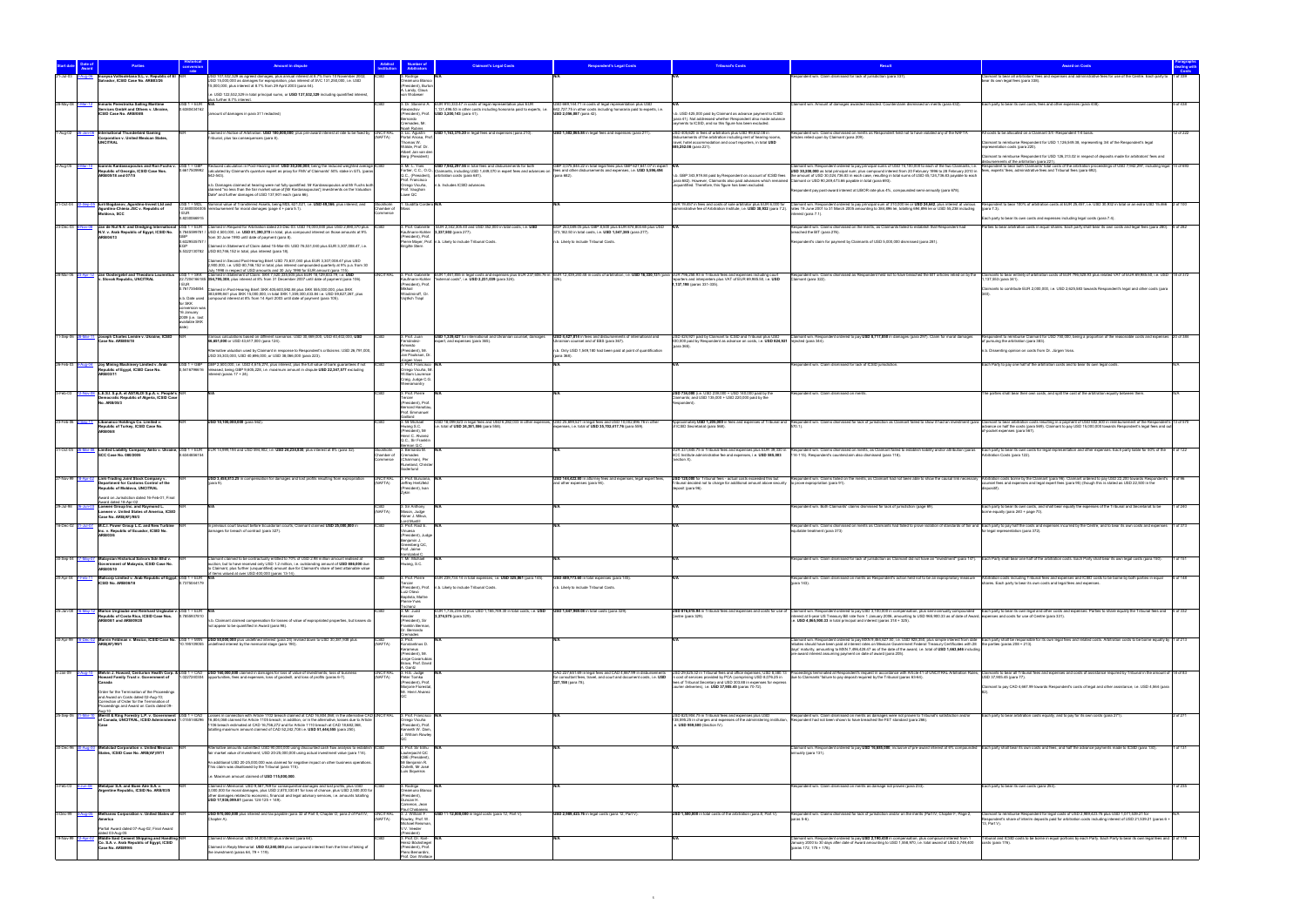|            |                                                                                                                                                                                                                |                                                                                                             | <b>Amount in dispute</b>                                                                                                                                                                                                                                                                                                                                                                                                                                                                                                                                                                                                                                                                                                                                                                                                                                                                                                                                                                                                                                                                                                                                                                                                                                                      |                                                                                                             | <b>Claimant's Legal Costs</b>                                                                                                                                                                                                                                                                                                                                     | <b>Respondent's Legal Costs</b>                                                                                                                     | <b>Tribunal's Costs</b>                                                                                                                                                                                                                                                                                                                  | Result                                                                                                                                                                                                                                                                                                                                                                                                                                                                                                                                                                                                                                                                                                                                                                                                                                                                                                                                                                                                                                                                                                                                                                                   | <b>Award on Costs</b>                                                                                                                                                                                                                                                                                                                                                                                                                                                                                                                                      |           |
|------------|----------------------------------------------------------------------------------------------------------------------------------------------------------------------------------------------------------------|-------------------------------------------------------------------------------------------------------------|-------------------------------------------------------------------------------------------------------------------------------------------------------------------------------------------------------------------------------------------------------------------------------------------------------------------------------------------------------------------------------------------------------------------------------------------------------------------------------------------------------------------------------------------------------------------------------------------------------------------------------------------------------------------------------------------------------------------------------------------------------------------------------------------------------------------------------------------------------------------------------------------------------------------------------------------------------------------------------------------------------------------------------------------------------------------------------------------------------------------------------------------------------------------------------------------------------------------------------------------------------------------------------|-------------------------------------------------------------------------------------------------------------|-------------------------------------------------------------------------------------------------------------------------------------------------------------------------------------------------------------------------------------------------------------------------------------------------------------------------------------------------------------------|-----------------------------------------------------------------------------------------------------------------------------------------------------|------------------------------------------------------------------------------------------------------------------------------------------------------------------------------------------------------------------------------------------------------------------------------------------------------------------------------------------|------------------------------------------------------------------------------------------------------------------------------------------------------------------------------------------------------------------------------------------------------------------------------------------------------------------------------------------------------------------------------------------------------------------------------------------------------------------------------------------------------------------------------------------------------------------------------------------------------------------------------------------------------------------------------------------------------------------------------------------------------------------------------------------------------------------------------------------------------------------------------------------------------------------------------------------------------------------------------------------------------------------------------------------------------------------------------------------------------------------------------------------------------------------------------------------|------------------------------------------------------------------------------------------------------------------------------------------------------------------------------------------------------------------------------------------------------------------------------------------------------------------------------------------------------------------------------------------------------------------------------------------------------------------------------------------------------------------------------------------------------------|-----------|
|            | ihaly International Corporation y<br>ocratic Socialist Republic of Sri Lanka<br>CSID Case No. ARB/00/2                                                                                                         |                                                                                                             |                                                                                                                                                                                                                                                                                                                                                                                                                                                                                                                                                                                                                                                                                                                                                                                                                                                                                                                                                                                                                                                                                                                                                                                                                                                                               | Sucharitkul<br>(President), Ho<br><b>Andrew Rogers,</b>                                                     |                                                                                                                                                                                                                                                                                                                                                                   |                                                                                                                                                     |                                                                                                                                                                                                                                                                                                                                          | lespondent win. Lack of jurisdiction (paras 61-62).                                                                                                                                                                                                                                                                                                                                                                                                                                                                                                                                                                                                                                                                                                                                                                                                                                                                                                                                                                                                                                                                                                                                      | Costs of proceedings including, fees and expenses of the Arbitrators and the Secretariat shall be shared by the<br>Parties in equal portion. Each Party to bear its own costs for legal fees and for preparation of the written and<br>oral proceedings (para 63).                                                                                                                                                                                                                                                                                         |           |
|            | 30-May-08 8-Jun-10                                                                                                                                                                                             |                                                                                                             | Mohammad Ammar Al-Bahloul v. Republic US\$ 1 = EUR USD 27,780,000 plus USD 55,160,000 plus USD 87,220,000 plus USD 58,300,000, i.e. principal Stockholm                                                                                                                                                                                                                                                                                                                                                                                                                                                                                                                                                                                                                                                                                                                                                                                                                                                                                                                                                                                                                                                                                                                       | Javid Suratgar<br>3: Jeffrey M.                                                                             | First phase: EUR 1,106,000 in costs including legal fee                                                                                                                                                                                                                                                                                                           |                                                                                                                                                     |                                                                                                                                                                                                                                                                                                                                          | :UR 461,582 in Tribunal fees and expenses; EUR 63,395 plus SEK Respondent win. Claim dismissed for failure on quantum; despite Respondent's established liability and                                                                                                                                                                                                                                                                                                                                                                                                                                                                                                                                                                                                                                                                                                                                                                                                                                                                                                                                                                                                                    | Respondent to pay EUR 300,000, i.e. USD 360,060, towards Claimant's costs (para 119). Respondent to                                                                                                                                                                                                                                                                                                                                                                                                                                                        | 18 of 123 |
|            | of Tajikistan, SCC Case No. V (064/2008)<br>Partial Award on Jurisdiction and Liability<br>dated 02-Sep-09; Final Award dated 08-Jun-1                                                                         |                                                                                                             | 0.8331938149 / amounts totalling USD 228,460,000, plus compound interest of USD 240,010,000 as marginal Chamber of Herzfeld<br>rate plus reference rate from 2 July 2001 to 30 October 2009, i.e. principal amounts plus interest Commerce<br>8.0451723234 totalling USD 468,470,000 (para 35).                                                                                                                                                                                                                                                                                                                                                                                                                                                                                                                                                                                                                                                                                                                                                                                                                                                                                                                                                                               | (Chairman), Dr.<br>Richard Happ.<br>Prof. Ivan S. Zykin                                                     | Second phase: EUR 36,500 in disbursements plus USD 21,299.81 in<br>legal representation plus USD 35,084.04 in expert costs (paras 112<br>total of USD 1,427,613                                                                                                                                                                                                   |                                                                                                                                                     | e. total of USD 631,088 (para 122).                                                                                                                                                                                                                                                                                                      | ss damages (paras 98-99).                                                                                                                                                                                                                                                                                                                                                                                                                                                                                                                                                                                                                                                                                                                                                                                                                                                                                                                                                                                                                                                                                                                                                                | 3,125 in SCC Arbitration Institute administrative fee and expenses; congoing breach of the BIT, Claimant failed to prove damages suffered and so Tribunal had no basis on which to reimburse Claimant 50% of arbitration costs<br>paras 121 + 123).                                                                                                                                                                                                                                                                                                        |           |
| 3-May-99   | Mondev International Ltd. v. United States<br>11-Oct-02<br>f America, ICSID Case No. ARB(AF)/99/2                                                                                                              |                                                                                                             | No less than USD 50,000,000 plus interest (para 2).<br><b>ICSID</b><br>(NAFTA)                                                                                                                                                                                                                                                                                                                                                                                                                                                                                                                                                                                                                                                                                                                                                                                                                                                                                                                                                                                                                                                                                                                                                                                                | 3: Sir Ninian<br>Stephen<br>(President), Prof<br>James Crawford<br>Judge Stephen M                          |                                                                                                                                                                                                                                                                                                                                                                   |                                                                                                                                                     |                                                                                                                                                                                                                                                                                                                                          | Respondent win. Claims dismissed, some for lack of jurisdiction and others on the merits as the decisions of Each party to bear its own costs. Expenses of the Tribunal and the Secretariat to be borne equally.<br>the US courts were held not to violate NAFTA (paras 154 + 157)                                                                                                                                                                                                                                                                                                                                                                                                                                                                                                                                                                                                                                                                                                                                                                                                                                                                                                       |                                                                                                                                                                                                                                                                                                                                                                                                                                                                                                                                                            | 2 of 159  |
| 26-Jun-01  | MTD Equity Sdn. Bhd. & MTD Chile S.A. v.<br>epublic of Chile, ICSID Case No. ARB/01/7                                                                                                                          |                                                                                                             | b. Unclear what the total sum claimed was. Claimant's appraisers valued Mr Fontaine's land at<br>USD 34,385,487 (para 45); Claimant claimed USD 8,782,000 in simple interest at 8% (para 230);<br>aggregate expenditures considered eligible for damages calculation by Tribunal amounted to<br>JSD 21,469,588.32 (para 241).                                                                                                                                                                                                                                                                                                                                                                                                                                                                                                                                                                                                                                                                                                                                                                                                                                                                                                                                                 | chwebel<br>I: Mr. Andrés Rigo<br>(President), Marc<br>Lalonde, Mr.<br>Rodrigo Oreamu                        |                                                                                                                                                                                                                                                                                                                                                                   |                                                                                                                                                     |                                                                                                                                                                                                                                                                                                                                          | Claimant win. Respondent ordered to pay USD 5,871,322.42 plus compound interest at LIBOR rate from 5<br>November 1998 until date of full payment (para 253). Damages were reduced because Claimants had failed to<br>rotect themselves from inherent business risks (para 246).                                                                                                                                                                                                                                                                                                                                                                                                                                                                                                                                                                                                                                                                                                                                                                                                                                                                                                          | Parties to bear all their own expenses and fees, and to share equally the fees and expenses incurred by ICSID 1 of 253<br>and the Tribunal (para 252).                                                                                                                                                                                                                                                                                                                                                                                                     |           |
| 3-Mar-08   | Murphy Exploration and Production<br>5-Dec-1<br>ompany International v. Republic of<br>cuador, ICSID Case No. ARB/08/04                                                                                        |                                                                                                             |                                                                                                                                                                                                                                                                                                                                                                                                                                                                                                                                                                                                                                                                                                                                                                                                                                                                                                                                                                                                                                                                                                                                                                                                                                                                               | 3: Rodrigo<br>Oreamuno Blanco<br>(President), Dr<br>Horacio A. Griger<br>Naón, Dr. Raúl E<br>inuesa         |                                                                                                                                                                                                                                                                                                                                                                   |                                                                                                                                                     |                                                                                                                                                                                                                                                                                                                                          | Respondent win. Lack of jurisdiction as the negotiation period under the BIT had not yet elapsed (para 161).                                                                                                                                                                                                                                                                                                                                                                                                                                                                                                                                                                                                                                                                                                                                                                                                                                                                                                                                                                                                                                                                             | Each party to pay one half of Tribunal's fees and expenses and of charges for use of Centre facilities. Each<br>party to bear its own legal fees and other costs (para 161).                                                                                                                                                                                                                                                                                                                                                                               | 2 of 161  |
|            | 25-Apr-03 3-Nov-08<br>National Grid plc v. Argentine Republic,<br><b>NCITRAL</b>                                                                                                                               |                                                                                                             | USD 59,069,583 for loss of fair market value of Claimant's investment, plus USD 22,321,139 for UNCITRAL<br>pportunity cost of lost equity, plus USD 31,009,278 for historical return on equity owed to<br>Claimant, i.e. amounts totalling USD 112,400,000 (paras 263-265).                                                                                                                                                                                                                                                                                                                                                                                                                                                                                                                                                                                                                                                                                                                                                                                                                                                                                                                                                                                                   | 3: Alejandro Miguel N/<br>Garro, Judd L.<br>Kessler, Andrés<br>Rigo Sureda<br>President)                    |                                                                                                                                                                                                                                                                                                                                                                   |                                                                                                                                                     | JSD 1,074,155.46 in Tribunal fees and expenses plus USD<br>267,681.84 in expenses prior to administration by ICSID Secretariat<br>and in administration fees and expenses of ICSID Secretariat i.e.<br>USD 1.341.837.30 in total (para 296).                                                                                             | 2% compounded semi-annually from 25 June 2002 to 31 October 2008 at an amount of USD 14,792,439.25,<br>bringing the total actualised damage figure to USD 53,592,439.25 plus further interest updated to date of Award 335,459. Each party to bear its own legal costs (para 295).<br>(paras 290 + 294).                                                                                                                                                                                                                                                                                                                                                                                                                                                                                                                                                                                                                                                                                                                                                                                                                                                                                 | Claimant win. Respondent ordered to pay USD 38,800,000 in compensation, plus interest at rate of LIBOR plus Respondent and Claimant to bear 75% (USD 1,006,378) and 25% (USD 335,459), respectively, of Tribunal fees 1 of 296<br>and expenses and costs of administration of ICSID Secretariat, i.e. Respondent bears an extra 25% or USD                                                                                                                                                                                                                 |           |
| 3-Aug-06   | Nov-10 Nations Energy Corporation, Electric<br>chinery Enterprises Inc. and Jamie<br>Jurado v. Republic of Panama, ICSID Case<br>No. ARB/06/19                                                                 |                                                                                                             |                                                                                                                                                                                                                                                                                                                                                                                                                                                                                                                                                                                                                                                                                                                                                                                                                                                                                                                                                                                                                                                                                                                                                                                                                                                                               | 3: Sr. Alexis<br>fourre<br>(President), Dr.<br>José María Chillór<br>Medina, Dr. Claus<br>von Wobeser       | USD 1,798,289.56 (para 705).                                                                                                                                                                                                                                                                                                                                      | USD 10,364,183.56 (para 706)                                                                                                                        | and expenses of its assistant; USD 65,000 for use of the Centre;<br>USD 157,021.78 in costs incurred by Centre; i.e. USD 883,091.50 i<br>total (para 296).                                                                                                                                                                               | USD 661,069.72 in fees and expenses of members of arbitral tribunal Respondent win. All claims dismissed on the merits as Claimants had not been able to prove indirect<br>expropriation (para 693)                                                                                                                                                                                                                                                                                                                                                                                                                                                                                                                                                                                                                                                                                                                                                                                                                                                                                                                                                                                      | Claimants to bear arbitration costs in full, i.e. an additional 50% or USD 441,545.75 (para 710) and to contribute N/A<br>10% of Respondent's costs and expenses, being USD 4,145,673.42 (paras 713-714).                                                                                                                                                                                                                                                                                                                                                  |           |
| 1-Aug-01   | 2-Oct-05 Noble Ventures Inc. v. Romania, ICSID Case N/R<br><b>Io. ARB/01/11</b><br>ward dated 12-Oct-05; Rectification of Award<br>dated 19-May-06                                                             |                                                                                                             | USD 143,531,000 plus applicable tax gross-up plus interest compounded from 31 July 2001 (para ICSID                                                                                                                                                                                                                                                                                                                                                                                                                                                                                                                                                                                                                                                                                                                                                                                                                                                                                                                                                                                                                                                                                                                                                                           | : Prof. Karl-Heinz<br>öckstiegel<br>(President), Sir<br>Jeremy Lever<br>KCMG QC. Prof<br>Pierre-Marie       | USD 3,145,210.27 in total costs (para 231).<br>Possible that this includes Tribunal Costs                                                                                                                                                                                                                                                                         | ISD 8,930,868.05 in total costs (para 231).<br>b. Possible that this includes Tribunal Costs.                                                       |                                                                                                                                                                                                                                                                                                                                          | pondent win. Claims dismissed on merits as they failed on liability (para 229)                                                                                                                                                                                                                                                                                                                                                                                                                                                                                                                                                                                                                                                                                                                                                                                                                                                                                                                                                                                                                                                                                                           | Each party shall bear its own legal and other expenses. Arbitration costs including Tribunal fees to be borne by 6 of 236<br>he parties in equal shares (para 236).                                                                                                                                                                                                                                                                                                                                                                                        |           |
| 1-Oct-08   | Nova Scotia Power Incorporated (Canada) US\$ 1 = EUR N/A<br>$1-A$ ug-1<br>Bolivarian Republic of Venezuela,<br><b>NCITRAL</b><br>Decision on Jurisdiction dated 22-Apr-10;<br>Award on Costs dated 30-Aug-2010 | 0.7880807356                                                                                                | <b>JNCITRAL</b>                                                                                                                                                                                                                                                                                                                                                                                                                                                                                                                                                                                                                                                                                                                                                                                                                                                                                                                                                                                                                                                                                                                                                                                                                                                               | Dupuy<br>3: Prof. Juan<br>Fernández-<br>Armesto<br>(President), D<br>John Beechey,<br>Prof. Philippe        | USD 2,152,966 (para 6 of Award on Costs).                                                                                                                                                                                                                                                                                                                         | USD 1.584.135 (paras 7-8 of Award on Costs)                                                                                                         | EUR 171,088 in tribunal costs plus<br>EUR 33,920 in institutional costs, i.e. USD 260,135 in total (paras 22-<br>3 of Award on Costs).                                                                                                                                                                                                   | Respondent win. Lack of jurisdiction (para 152 of Decision on Jurisdiction)                                                                                                                                                                                                                                                                                                                                                                                                                                                                                                                                                                                                                                                                                                                                                                                                                                                                                                                                                                                                                                                                                                              | Claimant to pay 100% of arbitration costs and to contribute USD 850 179 towards Respondent's legal costs<br>paras 20, 38-39 of Award on Costs).                                                                                                                                                                                                                                                                                                                                                                                                            |           |
| 1-Dec-01   | <b>Nykomb Synergetics Technology Holding</b><br>AB v. Republic of Latvia, SCC                                                                                                                                  | .3228310297<br>'LVL<br>0.5392951321                                                                         | US\$ 1 = SEK Claimed in Statement of Claim (and restated in Brief No.III) as primary prayer for relief: amounts<br>Stockholm<br>totalling LVL 7,097,680, i.e. USD 13,161,031, plus 6% interest on amounts from 17 September<br>1999/28 February 2000/16 September 2002 respectively (para 1.2.1, page 2).<br>Commerce<br>Claimed in Brief No.I dated 21-Mar-03 as secondary prayer for relief: LVL 3,484,749.70, i.e. USD<br>0.8112741255 6,461,675, plus 6% interest on amounts from 17 September 1999/ 28 February 2000 respectively<br>(para 1.2.1, page 2).                                                                                                                                                                                                                                                                                                                                                                                                                                                                                                                                                                                                                                                                                                               | sands QC<br>3: Biørn Haug<br>Chamber of (Chairman), Rol<br>A. Schütze, Johan<br>Gernandt                    | SEK 8.354.000 in total costs, i.e. USD 1.140.816 (para 6.1).                                                                                                                                                                                                                                                                                                      | SEK 6.435.270 plus LAT 229.174 in total costs. i.e. USD 1.303.746<br>(para 6.1).                                                                    | Mr Johan Gernandt and EUR 9,596 for Mr Rolf A. Schütze; EUR<br>20,946 in fees of Arbitration Institute, i.e. USD 312,500 (para 6.3).<br>1.b. There was an additional plus 25% VAT on Claimant's portion,<br>i.e. an additional EUR 2,618 payable by the Claimant only (para 6.3)<br>his would increase total Tribunal Costs USD 315,727. |                                                                                                                                                                                                                                                                                                                                                                                                                                                                                                                                                                                                                                                                                                                                                                                                                                                                                                                                                                                                                                                                                                                                                                                          | EUR 209,915 in Tribunal fees and costs, plus VAT of EUR 13,066 for Claimant win. Respondent ordered to pay LVL 1,600,000 inclusive of simple interest at 6% from the mid-point of Respondent ordered to pay SEK 2,000,000 bowa<br>the respective period in question until the date of the Award, i.e. USD 2,966,836 (paras 5.2-5.3, pages 41-24). 50% of amounts due to arbitrators and Arbitration Institute. Claimant to pay an additional EUR 2,618, i.e. USD<br>,227, in 25% VAT on its part of Arbitration Institute's administrative fee (para 6.3). |           |
|            | 1-Nov-02 1-Jul-04<br><b>Occidental Exploration and Production</b><br>Company v. Republic of Ecuador, LCIA                                                                                                      |                                                                                                             | Claimed in Brief No.III dated 09-Sep-03: LVL 7,097,680, i.e. USD 13,161,031, plus interest as<br>before restated as primary prayer for relief, and secondary prayer for relief adiusted to LVL<br>3.686.188. i.e. USD 6,835,196, plus interest as before (para 1.2.1, page 3).<br>laimed in post-hearing Memorial: USD 80,263,930 in reimbursement of VAT paid up to 31<br><b>UNCITRAL</b><br>December 2003 (including interest of USD 19,725,707), plus USD 12,300,000 in future damages, (LCIA)                                                                                                                                                                                                                                                                                                                                                                                                                                                                                                                                                                                                                                                                                                                                                                             | 3: Prof. Francis<br>Orrego Vicuña                                                                           |                                                                                                                                                                                                                                                                                                                                                                   |                                                                                                                                                     | osts of administration, i.e. USD 594,044.38 in total (page 73).                                                                                                                                                                                                                                                                          | USD 561,433.38 in Tribunal fees and expenses plus USD 32,611 in Claimant win. Respondent ordered to pay principal sum of USD 71,533,649 plus simple interest of USD<br>3,541,280 to a total amount of USD 75,074,929, plus further simple interest on total sum at 2.75% per annum                                                                                                                                                                                                                                                                                                                                                                                                                                                                                                                                                                                                                                                                                                                                                                                                                                                                                                       | Respondent to pay 55% of arbitration costs, i.e. USD 326,724.40 in total (or an extra USD 29,702.21), and<br>Claimant to pay 45%, i.e. USD 267,319.98. Each party to bear its own costs for legal representation and                                                                                                                                                                                                                                                                                                                                       | 1 of 216  |
|            | inistered Case No. UN 3467                                                                                                                                                                                     |                                                                                                             | .e. USD 201,563,930 in total, plus unquantified amounts for refunds of VAT paid from 1 January<br>2004 (paras 20-21 + 203).                                                                                                                                                                                                                                                                                                                                                                                                                                                                                                                                                                                                                                                                                                                                                                                                                                                                                                                                                                                                                                                                                                                                                   | (Presiding<br>Arbitrator), Hon.<br>Charles N Brower<br>Dr. Patrick Barrera<br>Sweenev                       |                                                                                                                                                                                                                                                                                                                                                                   |                                                                                                                                                     |                                                                                                                                                                                                                                                                                                                                          | rom 1 January 2004 to date of Award (paras 211-212).                                                                                                                                                                                                                                                                                                                                                                                                                                                                                                                                                                                                                                                                                                                                                                                                                                                                                                                                                                                                                                                                                                                                     | sistance (para 216).                                                                                                                                                                                                                                                                                                                                                                                                                                                                                                                                       |           |
|            | -May-06 5-Oct-12 Occidental Petroleum Corporation and<br>Occidental Exploration and Production<br>Company v. Republic of Ecuador, ICSID<br>Case No. ARB/06/11                                                  |                                                                                                             | n.b. In their Request for Arbitration, Claimants requested damages in amounts to be determined<br>at the hearing, which they believed would exceed USD 1,000,000,000 (para 106). Claimants later<br>contended that damages should be equal to the full fair market value of the investment, but do not<br>appear to have quantified this (para 594). USD 201,000,000 was claimed in consequential<br>damages (para 789).                                                                                                                                                                                                                                                                                                                                                                                                                                                                                                                                                                                                                                                                                                                                                                                                                                                      | 3: Mr. L. Yves<br>Fortier CC QC<br>President), Mr<br>David A R<br>Williams QC. Pro<br><b>Brigitte Stern</b> |                                                                                                                                                                                                                                                                                                                                                                   |                                                                                                                                                     |                                                                                                                                                                                                                                                                                                                                          | Claimant win. Respondent to pay USD 1,769,625,000 plus interest at 4.188% compounded annually from 16<br>May 2006 until date of Award (paras 825 + 848). Respondent's counterclaims dismissed.                                                                                                                                                                                                                                                                                                                                                                                                                                                                                                                                                                                                                                                                                                                                                                                                                                                                                                                                                                                           | Each party shall bear its own legal costs. Tribunal fees and expenses and ICSID administrative charges to be 6 of 876<br>me equally as between the Claimants and the Respondent (para 874)                                                                                                                                                                                                                                                                                                                                                                 |           |
| 5-Dec-03   | OKO Pankki Oyj, VTB Bank (Deutschland)<br>AG and Sampo Bank plc v. Republic of<br>Estonia, ICSID Case No. ARB/04/6                                                                                             | $USS 1 = EUR$<br>0.6822395557<br>2.2630280334<br>h Date used<br>for DEM<br>2002 (i.e. last<br>available DEM | According to calculations below, total maximum amount claimed would be USD 25,199,160 for ICSID<br>outstanding principal amount of damages including interest to 15 July 2004, plus USD 1,758,913<br>expenses and refund of sale proceeds excluding interest, i.e. USD 26,958,073<br>1) USD 3,959,529.67 plus DEM 14,179,564.12 claimed by Banks as outstanding principal<br>amount of damages, i.e. USD 10,225,278 in principal only, plus contractual default interest from<br>16 December 1992 until 16 November 2001 at USD 2.156.672.47 and DEM 21.583.748.76, plus<br>conversion was 6% interest compounded annually from 16 November 2001 amounting to USD 3 199.656.78 and<br>27 February DEM 21,897,728.82 as at 15 July 2004, totalling USD 9,315,858.92 plus DEM 35,763,312.88, i.e.<br>USD 25,199,160 in principal and interest (paras 300-307).<br>(2) In the alternative and as secondary claim, default interest claimed at annual compound rate of<br>6% p.a. from 16 December 1992 until date of payment, amounting to USD 3,316,678.14 and DEM<br>6,130,097.25 as at 15 July 2004, i.e. USD 2,708,803 in interest. Note that it is unclear whether<br>this is intended to replace the claim for contractual default interest as well as the 6% interest. If | : Mr O.L.O. de<br>Witt Wijnen<br>(President), Mr L<br>Yves Fortier CC<br>QC. Mr V.V.<br>Veeder QC           | EUR 1,815,785.37 in fees and costs of external and internal counsel,<br>tness fees and costs paid directly by Claimant, i.e. USD 2,661,507<br>(para 370).                                                                                                                                                                                                         |                                                                                                                                                     | (para 375).                                                                                                                                                                                                                                                                                                                              | be divided equally between three Claimants), i.e. USD 14,567,633, plus interest on those sums at 6% per<br>annum compounded annually from 16 November 2001 to 15 November 2007 at an amount of USD 1,606,193.27<br>and EUR 736,882.50, totalling USD 17,243,920 in principal and interest, plus further interest on the amounts of Respondent to bear full amount of arbitration costs, amounting to USD 410,000 in total, i.e. an extra USD<br>USD 1,606,193.27 and EUR 736,882.50 at 6% per annum compounded annually from 16 November 2007 until 205,000 (para 375).<br>date of payment (para 376).<br>Respondent also ordered to pay further monetary damages of USD 622.143.32 and EUR 1.200.000 for<br>Claimants' expenses incurred prior to arbitration proceedings (to be divided equally between three Claimants),<br>i.e. USD 2,381,056, plus interest at 6% per annum compounded annually until date of payment as from 30<br>August 2002 for the EUR amount and as from 20 February 2002 for the USD amount (para 376).<br>i.e. Total monetary damages of USD 16,948,689 excluding interest, or USD 19,624,976 including quantified<br>interest on the first set of damages. | USD 410,000 in fees and expenses of Tribunal and ICSID Secretariat Claimant win. Respondent ordered to pay monetary damages of USD 3,837,801.49 plus EUR 7,320,315.80 (to Respondent to pay EUR 1,500,000 towards Claimants' l<br>(para 374).                                                                                                                                                                                                                                                                                                              |           |
|            |                                                                                                                                                                                                                |                                                                                                             | lations, this would bring total alte<br>interest to USD 12.934.081 (para 308).<br>Additional amounts claimed: EUR 1.200.000 in expenses incurred prior to arbitration proceedings<br>for legal fees stamp duties, in-house counsel, and USD 622,143.32 as refund of sale proceeds,<br>i.e. USD 1,758,913 in total, plus annual compound interest on both amounts at 6% from 30<br>ugust 2002 and 20 February 2002 respectively (paras 309-310).                                                                                                                                                                                                                                                                                                                                                                                                                                                                                                                                                                                                                                                                                                                                                                                                                               |                                                                                                             |                                                                                                                                                                                                                                                                                                                                                                   |                                                                                                                                                     |                                                                                                                                                                                                                                                                                                                                          |                                                                                                                                                                                                                                                                                                                                                                                                                                                                                                                                                                                                                                                                                                                                                                                                                                                                                                                                                                                                                                                                                                                                                                                          |                                                                                                                                                                                                                                                                                                                                                                                                                                                                                                                                                            |           |
| $-Auq-07$  | o. ARB/07/2                                                                                                                                                                                                    |                                                                                                             | Pantechniki S.A. Contractors & Engineers US\$ 1 = EUR Claimant originally submitted claim for USD 4,893,623.93 on 29 May 1997 in Albania. It later<br>Greece) v. Republic of Albania, ICSID Case 0.7110150633 / accepted the General Road Directorate's valuation of its losses on 21 January 1998 of USD<br>1,821,796 plus ALL 25,890,356 (paras 14-15). Claimant commenced litigation in Albanian courts<br>92.1400000000 on 31 May 2001 on the basis of this settlement (para 21).<br>ssuming that this was also the amount being claimed before ICSID, this would make the total                                                                                                                                                                                                                                                                                                                                                                                                                                                                                                                                                                                                                                                                                          |                                                                                                             | Jan Paulsson EUR 154,523 in total costs, i.e. USD 217,327 (para 103).<br>.b. Unclear whether this includes ICSID deposits.                                                                                                                                                                                                                                        | EUR 269,657 in total costs, i.e. USD 379,256 (para 103).<br>b. Unclear whether this includes ICSID deposits.                                        |                                                                                                                                                                                                                                                                                                                                          | declared inadmissible due to Claimant's election to seise the Albanian courts (para 105).                                                                                                                                                                                                                                                                                                                                                                                                                                                                                                                                                                                                                                                                                                                                                                                                                                                                                                                                                                                                                                                                                                | lespondent win. Claims rejected on the merits, where Claimant was unable to prove breach of the BIT, or Each party shall bear its own costs and 50% of the Tribunal's fees and expenses and ICSID charges (para 105). 2 of 104                                                                                                                                                                                                                                                                                                                             |           |
|            | .ithuania. ICSID No. ARB/05/8                                                                                                                                                                                  | 0.7226363364                                                                                                | mount claimed USD 2,102,785<br>1-Mar-05 11-Sep-07 Parkerings-Compagniet AS v. Republic of US\$ 1 = NOK NOK 176,400,000, i.e. USD 31,065,027, plus interest at NIBOR rate compounded monthly from CSID<br>5.6784113471 / 22 January 2004 to date of payment (see para 213).                                                                                                                                                                                                                                                                                                                                                                                                                                                                                                                                                                                                                                                                                                                                                                                                                                                                                                                                                                                                    | QC. The Hon.<br>Marc Lalonde PO<br>OC QC, Dr.<br>Laurent Lévy                                               | 3: Dr. Julian Lew EUR 2.458.993.33 in total costs excluding ICSID deposit, i.e. USD<br>3.402.809 (para 458)                                                                                                                                                                                                                                                       | EUR 1.144.124.68 in total costs excluding ICSID deposit, i.e. USD<br>1,583,265 (para 459)                                                           | Parties paid each paid deposits of EUR 196,591.42 to ICSID in<br>espect of Tribunal fees and expenses, i.e. USD 544,095 in total<br>leposits (paras 458-459).                                                                                                                                                                            | Respondent win. Claim dismissed as Respondent's conduct held not to amount to expropriation or involve a<br>iolation of its obligations under the BIT (paras 447 + 456).                                                                                                                                                                                                                                                                                                                                                                                                                                                                                                                                                                                                                                                                                                                                                                                                                                                                                                                                                                                                                 | Each party to bear its own costs and expenses. Costs and expenses of the Tribunal to be paid equally by both 8 of 465<br>arties (para 464).                                                                                                                                                                                                                                                                                                                                                                                                                |           |
| 1-Sep-03   | 9-Mar-05 Petrobart Limited v. Kyrgyz Republic, SCC<br>Case No. 126/2003                                                                                                                                        | $USS 1 = EUR$<br>.0708620991                                                                                | USD 1,507,812.60 in compensatory damages, plus interest from 25 December 1998; USD<br>0.7744103850 / 2.376.339.60 in lost profits, plus interest from 4 March 1999; USD 200.500 in outlays and related Chamber of<br>expenses incurred since 1998 in pursuing contractual performance (including travel costs.<br>ommerce<br>accommodation expenses, overheads and local courts and solicitors fees paid in the Kyrgyz<br>Republic and travel and accommodation expenses in relation to the 2002 UNCITRAL arbitration<br>Stockholm), plus interest from 1 September 2003; i.e. principal sums totalling USD                                                                                                                                                                                                                                                                                                                                                                                                                                                                                                                                                                                                                                                                   | President)<br>: Mr. Hans<br>Danelius<br>(Chairman), Pro<br>Ove Bring, Mr.<br>Jeroen Smets                   |                                                                                                                                                                                                                                                                                                                                                                   |                                                                                                                                                     | EUR 131,832 plus SEK 16,458 in arbitrators' fees and expenses<br>nstitute, i.e. total of USD 193,149 (para 10).                                                                                                                                                                                                                          | Claimant win. Respondent ordered to pay USD 1,130,859, plus interest at an annual rate to be determined<br>nclusive of VAT; EUR 15,942 in administrative fee of the Arbitration according to UNIDROIT Principles of International Commercial Contracts as from 25 December 1998 until<br>ayment is made (para 9(d)+(h)).                                                                                                                                                                                                                                                                                                                                                                                                                                                                                                                                                                                                                                                                                                                                                                                                                                                                 | ach party to bear one half of the amounts due to the arbitrators and the Arbitration Institute. Each party shall<br>bear its own costs (para 10)                                                                                                                                                                                                                                                                                                                                                                                                           |           |
| 2-Mar-00   | Petrobart Limited v. Kyrgyz Republic<br><b>INCITRAL</b>                                                                                                                                                        |                                                                                                             | 4,084,652.20 excluding interest (Section VI, pages 18, 36-37 +87).<br>SD 1,499,143 as principal debt owed, plus USD 83,020 in accrued legal costs for proceedings<br><b>INCITRA</b><br>in Kyrgyzstan, i.e. USD 1,582,163, plus pre-award interest amounts from 15 February 1999 to 30<br>June 2002 (para 2.1).                                                                                                                                                                                                                                                                                                                                                                                                                                                                                                                                                                                                                                                                                                                                                                                                                                                                                                                                                                | l: Prof. Kaj Hobe<br>President), Dr<br>Ahmed S. El-<br>Kosheri, Prof.<br>Albert Jan van de<br>Berg          | USD 672,746 in "legal fees for the court actions in Kyrgyzstan and<br>hese arbitration proceedings" (para 2.1).<br>n.b. It is not clear (a) how much of this amount represents the cost of<br>he arbitration proceedings, or (b) whether this includes advance<br>posits on account of Tribunal fees. This figure has therefore bee<br>ded from our calculations. | USD 323,527 in costs and expenses of legal representation (paras<br>$.2 + 5.4$ ).                                                                   |                                                                                                                                                                                                                                                                                                                                          | USD 231,504 in fees and disbursements of the arbitrators (para 5.4) Respondent win. Claim dismissed for lack of jurisdiction as Claimant had not made a "foreign investment" (para Claimant ordered to pay USD 373,527 in reim<br>5333)                                                                                                                                                                                                                                                                                                                                                                                                                                                                                                                                                                                                                                                                                                                                                                                                                                                                                                                                                  | advance deposit of USD 50,000. Arbitration costs borne in full by Claimant having paid USD 150,000 in advance<br>eposits - shortfall of USD 31,504 made up by interest accrued on the advance deposits (para 5.4).                                                                                                                                                                                                                                                                                                                                         |           |
| 16-Mar-99  | hilippe Gruslin v. Malaysia, ICSID Case<br>o. ARB/99/3                                                                                                                                                         |                                                                                                             | laimant claimed to have suffered losses of entire USD 2,300,000 investment in securities listed CSID<br>on the KLSE, which he argued constituted an "investment" under the relevant BIT entitling him to                                                                                                                                                                                                                                                                                                                                                                                                                                                                                                                                                                                                                                                                                                                                                                                                                                                                                                                                                                                                                                                                      | : Gavan Griffith                                                                                            |                                                                                                                                                                                                                                                                                                                                                                   |                                                                                                                                                     |                                                                                                                                                                                                                                                                                                                                          | ondent win. Lack of jurisdiction under ICSID Convention (para 26.4).                                                                                                                                                                                                                                                                                                                                                                                                                                                                                                                                                                                                                                                                                                                                                                                                                                                                                                                                                                                                                                                                                                                     | ach party should pay one-half of Tribunal fees and expenses of the Tribunal and charges for the use of Centre 1 of 28<br>acilities. Each party pay its own expenses (para 27.12).                                                                                                                                                                                                                                                                                                                                                                          |           |
|            | 23-Mar-06 15-Apr-09 Phoenix Action Ltd. v. Czech Republic,<br>ICSID Case No. ARB/06/5                                                                                                                          |                                                                                                             | cover the amount of his losses from the Respondent (paras 8.1-8.3).<br>US\$ 1 = CZK CZK 951,048,000 for losses relating to C&C unquantified compensation for losses relating to<br>0.3193307025 loss of BP: unquantified compensation for all other BIT breaches: and compensation for<br>corporate expenses including over CZK 2,000,000 in legal fees paid by BP in connection with<br>customs assessments, i.e. minimum of USD 46,903,513, plus further unquantified damages<br>para 51).                                                                                                                                                                                                                                                                                                                                                                                                                                                                                                                                                                                                                                                                                                                                                                                  | 3: Prof. Brigitte<br>tern (President)<br>Prof. Andreas<br>Bucher, Prof. Juan                                | USD 1.612.279.13 in legal fees and expenses (para 148).                                                                                                                                                                                                                                                                                                           | CZK 21.417.199.13 in legal costs, i.e. USD 1.054.031 (para 148).                                                                                    | USD 356,000 in ICSID costs, being the fees and expenses of the<br>ribunal members and the ICSID Secretariat, excluding lodging fee<br>(para 152).                                                                                                                                                                                        | Respondent win. Lack of jurisdiction, as Claimant did not have a "protected investment" under the Washington<br>Convention and the Israeli/Czech BIT (para 145).                                                                                                                                                                                                                                                                                                                                                                                                                                                                                                                                                                                                                                                                                                                                                                                                                                                                                                                                                                                                                         | Claimant to bear all ICISD costs estimated at USD 356,000, resulting in a payment to the Respondent of USD 5 of 152<br>Claimant also to pay Respondent's legal fees and expenses of CZK 21,417,199.13, i.e. USD 1,054,031 (para                                                                                                                                                                                                                                                                                                                            |           |
| $8-Nov-06$ | 4-Aug-10 Piero Foresti, Laura de Carli & Others v.                                                                                                                                                             | $USS = FUR$ $N/A$                                                                                           |                                                                                                                                                                                                                                                                                                                                                                                                                                                                                                                                                                                                                                                                                                                                                                                                                                                                                                                                                                                                                                                                                                                                                                                                                                                                               | Fernández-<br>3: Prof. Vaughan                                                                              |                                                                                                                                                                                                                                                                                                                                                                   | EUR 4,374,200.11 in total costs and fees, i.e. USD 5,755,366 (para EUR 5,333,146.91 in fees and costs (excluding costs of Mr Nthai who N/A          |                                                                                                                                                                                                                                                                                                                                          | roceedings discontinued at Claimant's request pursuant to Article 50 of ICSID Arbitration Additional Facility                                                                                                                                                                                                                                                                                                                                                                                                                                                                                                                                                                                                                                                                                                                                                                                                                                                                                                                                                                                                                                                                            | Claimants to pay EUR 400,00 towards Respondent's legal costs and associated expenses, as well as fees and 51 of 133                                                                                                                                                                                                                                                                                                                                                                                                                                        |           |
|            | epublic of South Africa, ICSID Case No.<br>ARB(AF)/07/01                                                                                                                                                       | 0.7600211259                                                                                                |                                                                                                                                                                                                                                                                                                                                                                                                                                                                                                                                                                                                                                                                                                                                                                                                                                                                                                                                                                                                                                                                                                                                                                                                                                                                               | Lowe QC<br>(President), Th<br>Hon. Charles N.<br>Brower, Mr.<br>Joseph M.                                   | b. May include ICSID advances made by parties in period leading<br>up to discontinuance.                                                                                                                                                                                                                                                                          | ad engaged in bribery), i.e. USD 7,017,104 (para 96).<br>n.b. May include ICSID advances made by parties in period leading<br>up to discontinuance. |                                                                                                                                                                                                                                                                                                                                          | Rules (paras 79 + 133).                                                                                                                                                                                                                                                                                                                                                                                                                                                                                                                                                                                                                                                                                                                                                                                                                                                                                                                                                                                                                                                                                                                                                                  | benses of the Tribunal and the Centre, i.e. USD 526,301 (para 133).                                                                                                                                                                                                                                                                                                                                                                                                                                                                                        |           |
| -Jan-03    | Plama Consortium Limited v. Republic of                                                                                                                                                                        |                                                                                                             | laimed in Memorial on basis of DCF method: USD 122,258,000 in compensation, plus                                                                                                                                                                                                                                                                                                                                                                                                                                                                                                                                                                                                                                                                                                                                                                                                                                                                                                                                                                                                                                                                                                                                                                                              | : Carl F. Salans                                                                                            |                                                                                                                                                                                                                                                                                                                                                                   | USD 4,677,521.79 in legal and other costs excluding ICSID advances USD 13,243,357 in legal and other costs excluding ICSID advances                 | JSD 803,866.04 in arbitrators' fees and expenses; USD 144,195.78                                                                                                                                                                                                                                                                         | ondent win. Claims dismissed on merits; Tribunal denied ECT protections to the Claimant because it had                                                                                                                                                                                                                                                                                                                                                                                                                                                                                                                                                                                                                                                                                                                                                                                                                                                                                                                                                                                                                                                                                   | Iaimant to bear all Tribunal's fees and expenses of Tribunal and ICSID's administrative charges of USD                                                                                                                                                                                                                                                                                                                                                                                                                                                     | 18 of 325 |
|            | Ilgaria, ICSID No. ARB/03/24                                                                                                                                                                                   |                                                                                                             | ompound interest at a commercial rate from 15 December 1999 (para 153).<br>b. Unclear whether this amount includes amounts of USD 10 million (para 159), or USD 23.<br>million referred to in Claimant's Post-Hearing Submission on the Merits. It has been assumed                                                                                                                                                                                                                                                                                                                                                                                                                                                                                                                                                                                                                                                                                                                                                                                                                                                                                                                                                                                                           | (President), Prof.<br>Albert Jan van der<br>Berg, V.V. Veeder                                               | (para 310).                                                                                                                                                                                                                                                                                                                                                       | (para 310).                                                                                                                                         | n ICSID administrative charges and expenses; i.e. total of USD<br>948,061.82 (para 312)                                                                                                                                                                                                                                                  | breached its obligations under the ECT (paras 306 + 321).                                                                                                                                                                                                                                                                                                                                                                                                                                                                                                                                                                                                                                                                                                                                                                                                                                                                                                                                                                                                                                                                                                                                | obtained its investment in Bulgaria by means of fraudulent misrepresentation. In any event, Respondent had not 919,985 (with shortfall of USD 28,076.82 being made up by interest accrued on parties' advances to ICSID),<br>sulting in payment of USD 460,000 to Respondent on account of its advance on costs (paras 311-312 + 324<br>Claimant to pay USD 7,000,000 towards Respondent's legal fees and other costs (paras 323-324).                                                                                                                     |           |

|                              | <b>Award on Costs</b>                                                                                                                                                                                                                                                                                                           | Paragraph:<br>dealing wit |
|------------------------------|---------------------------------------------------------------------------------------------------------------------------------------------------------------------------------------------------------------------------------------------------------------------------------------------------------------------------------|---------------------------|
|                              | Costs of proceedings including fees and expenses of the Arbitrators and the Secretariat shall be shared by the<br>Parties in equal portion. Each Party to bear its own costs for legal fees and for preparation of the written an                                                                                               | $1$ of $63$               |
| d                            | oral proceedings (para 63).<br>Respondent to pay EUR 300,000, i.e. USD 360,060, towards Claimant's costs (para 119). Respondent to                                                                                                                                                                                              | 18 of 123                 |
| which to                     | reimburse Claimant 50% of arbitration costs, such 50% being EUR 262,488 plus SEK 4,063, i.e. USD 315,544<br>(paras 121 + 123).                                                                                                                                                                                                  |                           |
| ons of                       | Each party to bear its own costs. Expenses of the Tribunal and the Secretariat to be borne equally.                                                                                                                                                                                                                             | 2 of 159                  |
| n 5<br>ailed to              | Parties to bear all their own expenses and fees, and to share equally the fees and expenses incurred by ICSID<br>and the Tribunal (para 252).                                                                                                                                                                                   | 1 of 253                  |
| 161).                        | Each party to pay one half of Tribunal's fees and expenses and of charges for use of Centre facilities. Each<br>party to bear its own legal fees and other costs (para 161).                                                                                                                                                    | 2 of 161                  |
| OR plus<br>9.25.<br>of Award | Respondent and Claimant to bear 75% (USD 1,006,378) and 25% (USD 335,459), respectively, of Tribunal fees<br>and expenses and costs of administration of ICSID Secretariat, i.e. Respondent bears an extra 25% or USD<br>335,459. Each party to bear its own legal costs (para 295).                                            | 1 of 296                  |
|                              | Claimants to bear arbitration costs in full, i.e. an additional 50% or USD 441,545.75 (para 710) and to contribute N/A<br>40% of Respondent's costs and expenses, being USD 4,145,673.42 (paras 713-714).                                                                                                                       |                           |
|                              | Each party shall bear its own legal and other expenses. Arbitration costs including Tribunal fees to be borne by<br>the parties in equal shares (para 236).                                                                                                                                                                     | 6 of 236                  |
|                              | Claimant to pay 100% of arbitration costs and to contribute USD 850,179 towards Respondent's legal costs<br>(paras 20, 38-39 of Award on Costs).                                                                                                                                                                                | N/A                       |
| d-point of<br>$11-24$ ).     | Respondent ordered to pay SEK 2,000,000 towards Claimant's legal costs, i.e. USD 273,118. Each party to bear<br>50% of amounts due to arbitrators and Arbitration Institute. Claimant to pay an additional EUR 2,618, i.e. USD<br>3,227, in 25% VAT on its part of Arbitration Institute's administrative fee (para 6.3).       | N/A                       |
|                              |                                                                                                                                                                                                                                                                                                                                 |                           |
| annum                        | Respondent to pay 55% of arbitration costs, i.e. USD 326,724.40 in total (or an extra USD 29,702.21), and<br>Claimant to pay 45%, i.e. USD 267,319.98. Each party to bear its own costs for legal representation and<br>assistance (para 216).                                                                                  | 1 of 216                  |
| m 16                         | Each party shall bear its own legal costs. Tribunal fees and expenses and ICSID administrative charges to be                                                                                                                                                                                                                    | 6 of 876                  |
|                              | borne equally as between the Claimants and the Respondent (para 874).                                                                                                                                                                                                                                                           |                           |
| 5.80 (to<br>er<br>06,193.27  | Respondent to pay EUR 1,500,000 towards Claimants' legal costs, i.e. USD 2,198,641, plus post-award interest 8 of 376<br>(para 374).                                                                                                                                                                                            |                           |
| ounts of<br>07 until         | Respondent to bear full amount of arbitration costs, amounting to USD 410,000 in total, i.e. an extra USD<br>205,000 (para 375).                                                                                                                                                                                                |                           |
| mants).<br>30<br>ified       |                                                                                                                                                                                                                                                                                                                                 |                           |
|                              |                                                                                                                                                                                                                                                                                                                                 |                           |
| , or                         | Each party shall bear its own costs and 50% of the Tribunal's fees and expenses and ICSID charges (para 105). 2 of 104                                                                                                                                                                                                          |                           |
| ive a                        | Each party to bear its own costs and expenses. Costs and expenses of the Tribunal to be paid equally by both                                                                                                                                                                                                                    | 8 of 465                  |
|                              | parties (para 464).                                                                                                                                                                                                                                                                                                             |                           |
| hed<br>ıntil                 | Each party to bear one half of the amounts due to the arbitrators and the Arbitration Institute. Each party shall<br>hear its own costs (para 10)                                                                                                                                                                               | N/A                       |
| int" (para                   | Claimant ordered to pay USD 373,527 in reimbursement of Respondent's full legal costs of USD 323,527 and<br>advance deposit of USD 50,000. Arbitration costs borne in full by Claimant having paid USD 150,000 in advance<br>deposits - shortfall of USD 31,504 made up by interest accrued on the advance deposits (para 5.4). |                           |
|                              | Each party should pay one-half of Tribunal fees and expenses of the Tribunal and charges for the use of Centre<br>facilities. Each party pay its own expenses (para 27.12).                                                                                                                                                     | N/A<br>1 of 28            |
| hington                      | Claimant to bear all ICISD costs estimated at USD 356,000, resulting in a payment to the Respondent of USD<br>196.000                                                                                                                                                                                                           | 5 of 152                  |
| acility                      | Claimant also to pay Respondent's legal fees and expenses of CZK 21,417,199.13, i.e. USD 1,054,031 (para<br>152).<br>Claimants to pay EUR 400,00 towards Respondent's legal costs and associated expenses, as well as fees and<br>expenses of the Tribunal and the Centre, i.e. USD 526,301 (para 133).                         | 51 of 133                 |
| e it had<br>thad not         | Claimant to bear all Tribunal's fees and expenses of Tribunal and ICSID's administrative charges of USD<br>919,985 (with shortfall of USD 28,076.82 being made up by interest accrued on parties' advances to ICSID)                                                                                                            | 18 of 325                 |
|                              | resulting in payment of USD 460,000 to Respondent on account of its advance on costs (paras 311-312 + 324).<br>Claimant to pay USD 7,000,000 towards Respondent's legal fees and other costs (paras 323-324).                                                                                                                   |                           |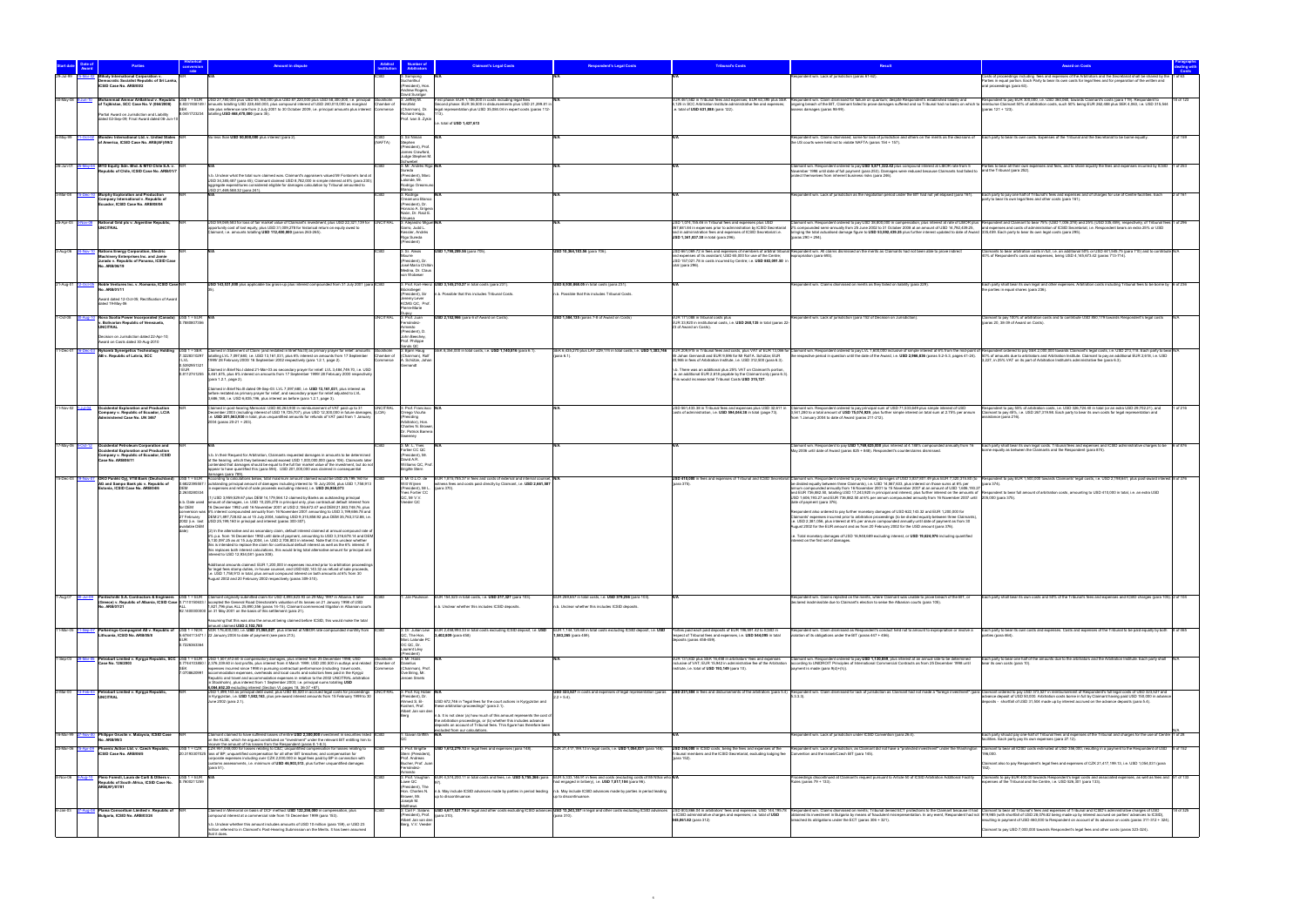|               |                    |                                                                                                                                                                           |                            |                                                                                                                                                                                                                                                                                                                                                                                                                                                                                                          |                 |                                                                                    |                                                                                                                                                                                                                                                        |                                                                                                                                     | <b>ibunal's Costs</b>                                                                                                                                                                                                                                                                 |                                                                                                                                                                                                                                                                                                                                                                                                      |                                                                                                                                                                                                                                                                                                                                                                                                                               |
|---------------|--------------------|---------------------------------------------------------------------------------------------------------------------------------------------------------------------------|----------------------------|----------------------------------------------------------------------------------------------------------------------------------------------------------------------------------------------------------------------------------------------------------------------------------------------------------------------------------------------------------------------------------------------------------------------------------------------------------------------------------------------------------|-----------------|------------------------------------------------------------------------------------|--------------------------------------------------------------------------------------------------------------------------------------------------------------------------------------------------------------------------------------------------------|-------------------------------------------------------------------------------------------------------------------------------------|---------------------------------------------------------------------------------------------------------------------------------------------------------------------------------------------------------------------------------------------------------------------------------------|------------------------------------------------------------------------------------------------------------------------------------------------------------------------------------------------------------------------------------------------------------------------------------------------------------------------------------------------------------------------------------------------------|-------------------------------------------------------------------------------------------------------------------------------------------------------------------------------------------------------------------------------------------------------------------------------------------------------------------------------------------------------------------------------------------------------------------------------|
|               |                    | ope & Talbot Inc. v. Government of<br>anada, UNCITRAL                                                                                                                     | USS 1 = CAI<br>.5714379236 | USD 482,622 claimed in various heads of damages, plus interest (para 86 of Award in Respect of UNCITRAI                                                                                                                                                                                                                                                                                                                                                                                                  | NAFTA)          | Lord Dervaird<br>esiding                                                           |                                                                                                                                                                                                                                                        |                                                                                                                                     |                                                                                                                                                                                                                                                                                       | ISD 3780.088 daimed in final phase, pus USD 485.044 awarded CAD 3,953.21.22 claimed in final phase, i.e. USD 2,515,278 (para 1990 474,358) in fees and expenses of Tribunal antis assistant Claimat inn Respondent of Depublic                                                                                                                                                                       |                                                                                                                                                                                                                                                                                                                                                                                                                               |
|               |                    | terim Award dated 26-Jun-00; Award on the<br>Merits of Phase 2 dated 10-Apr-01; Award in<br>lespect of Damages dated 31-May-02; Award                                     |                            | Damages)<br>b. Quantified sum did not include two heads of damages which Tribunal concluded were not<br>coverable, being the value of management time devoted to the claim and alleged losses flowir<br>rom shutdown of three mills (para 81).                                                                                                                                                                                                                                                           |                 | rbitrator),<br>Benjamin J<br>Greenberg, Murra<br>I. Belman                         | ara 6 of ARC).                                                                                                                                                                                                                                         |                                                                                                                                     |                                                                                                                                                                                                                                                                                       | 2002 (paras 88 + 90-91 of ARD).                                                                                                                                                                                                                                                                                                                                                                      |                                                                                                                                                                                                                                                                                                                                                                                                                               |
|               |                    | Respect of Costs dated 26-Nov-02                                                                                                                                          |                            |                                                                                                                                                                                                                                                                                                                                                                                                                                                                                                          |                 |                                                                                    |                                                                                                                                                                                                                                                        |                                                                                                                                     |                                                                                                                                                                                                                                                                                       |                                                                                                                                                                                                                                                                                                                                                                                                      |                                                                                                                                                                                                                                                                                                                                                                                                                               |
| 2-May-02      |                    | 9-Jan-07 PSEG Global Inc. and Konya Ilgin Elektrik<br>Üretim ve Ticaret Limited Şirketi v.                                                                                |                            | Claimants submitted three amounts based on different approaches to damages assessment: (i)<br>using first approach, USD 114,951,000 as fair market value of investment at time of expropriation,                                                                                                                                                                                                                                                                                                         |                 | 3: Prof. Francisco<br>Orrego Vicuña<br>President), Mr. L.                          |                                                                                                                                                                                                                                                        |                                                                                                                                     | n.b. USD 20,851,636.62 in total costs of the arbitration claimed by                                                                                                                                                                                                                   | Claimant win. Respondent ordered to pay USD 9,061,479.34 plus interest at LIBOR rate plus 2% compounded<br>mi-annually from 1 August 1998 until payment (para 337).                                                                                                                                                                                                                                  | Respondent to bear 65% of the arbitration costs and legal costs and fees, being USD 13,553,563.80; Claimant 3 of 354<br>to bear 35%, being USD 7,298,072.81; resulting in payment of USD 4,602,731.70 by Respondent to Claimant<br>(para 353)                                                                                                                                                                                 |
|               |                    | Republic of Turkey, ICSID Case No.<br>RB/02/5                                                                                                                             |                            | us annually compounded interest at 10.6% bringing total FMV amount including interest to USD<br>171,986,000 as at end of 2006; (ii) using second approach, USD 223,742,000 based on lost profit<br>valuation, plus interest at same rate as before, bringing total lost profit amount including interest                                                                                                                                                                                                 |                 | Yves Fortier CC<br>QC. Prof. Gabriell                                              | n.b. Claimant paid USD 11,900,804.52 in both legal fees and<br>Ivances towards arbitration costs (para 353)                                                                                                                                            | n.b. Respondent paid USD 8,95,832.10 in both legal fees and<br>nces towards arbitration costs (para 353)                            | parties in post-hearing submissions, including legal costs and fees<br>(para 352)                                                                                                                                                                                                     |                                                                                                                                                                                                                                                                                                                                                                                                      | n.b. It is not possible to calculate the true amount of costs 'shifted', as the respective Party Costs are not stated                                                                                                                                                                                                                                                                                                         |
|               |                    |                                                                                                                                                                           |                            | to USD 334.756.000; or USD 301.677.000 in net present value of losses as at end of 2006, plus<br>mounts for avoidance of tax effects bringing the total NPV of lost profits to USD 494,552,000; or<br>iii), using the third approach, USD 27,941,740,30 in expenses estimated on the basis of<br>ppportunity cost of investment up to end of 2006 including pre-Award interest based on cost of<br>equity; or USD 45,806,131.64 resulting from tax gross-up; or USD 29,050,241.68 and USD                |                 | Kaufmann-Kohler                                                                    |                                                                                                                                                                                                                                                        |                                                                                                                                     |                                                                                                                                                                                                                                                                                       |                                                                                                                                                                                                                                                                                                                                                                                                      | in the award (and it is therefore not known how much each party had initially paid for its legal fees, before cost<br>were shifted). However, on the basis that an extra 15% of the total arbitration costs and legal fees were shifted<br>to the Respondent. we have calculated the costs award at USD 3,127,745, being 15% of total arbitration costs<br>(see Column J).                                                    |
| 28-Dec-06     |                    | Quadrant Pacific Growth Fund L.P. and                                                                                                                                     |                            | 7,623,347.01 respectively including pre-Award interest based on Turkish Bond Yield (paras 283<br>finimum of USD 20,000,000 (para 8).                                                                                                                                                                                                                                                                                                                                                                     |                 | 3: Prof. Aleiandn                                                                  |                                                                                                                                                                                                                                                        |                                                                                                                                     |                                                                                                                                                                                                                                                                                       |                                                                                                                                                                                                                                                                                                                                                                                                      |                                                                                                                                                                                                                                                                                                                                                                                                                               |
|               |                    | Canasco Holdings Inc. v. Republic of Costa<br>Rica, ICSID Case No. ARB(AF)/08/1<br>Order of the Tribunal Taking Note of the                                               |                            |                                                                                                                                                                                                                                                                                                                                                                                                                                                                                                          |                 | Garro (President)<br>Prof. Andreas<br>Lowenfeld, Dr.<br>Bernardo                   |                                                                                                                                                                                                                                                        |                                                                                                                                     |                                                                                                                                                                                                                                                                                       | oceedings discontinued, at Respondent's request, due to failure by Claimants to pay their share of the second Claimants to pay USD 730,000 in respect of fees and costs claimed by Respondent (paras 70-72).<br>advance payment requested by ICSID (paras 52, 58 + 62).                                                                                                                              |                                                                                                                                                                                                                                                                                                                                                                                                                               |
| $5 - Jan - 1$ |                    | Discontinuance of the Proceeding and<br>llocation of Costs dated 27-Oct-10<br>Rachel S. Grynberg, Stephen M. Grynberg,                                                    |                            |                                                                                                                                                                                                                                                                                                                                                                                                                                                                                                          |                 | Cremades<br>: J. Willia                                                            | USD 31,092.50 in total costs, of which USD 27,292.50 attributable to USD 205,126.83 in legal fees and disbursements in respect of                                                                                                                      |                                                                                                                                     | USD 187,315.94 in arbitration costs including arbitrators' fees,                                                                                                                                                                                                                      | spondent win. Claim dismissed for lack of jurisdiction, and for being "no more than a contractual                                                                                                                                                                                                                                                                                                    | mants to reimburse Respondent for its legal costs of USD 205,126.83 (para 8.3.5).                                                                                                                                                                                                                                                                                                                                             |
|               |                    | Miriam Z. Grynberg and RSM Production<br>Company v. Grenada, ICSID Case No.                                                                                               |                            |                                                                                                                                                                                                                                                                                                                                                                                                                                                                                                          |                 | Rowley QC<br>President).<br>Edward W.<br>Nottingham, Prof.                         | the Objection and USD 3,800 attributable to Security Application<br>(para 8.2.2)<br>n.b. Likely to include Tribunal Costs.                                                                                                                             | Objection only (para 8.2.3).                                                                                                        | Tribunal expenses, and Secretariat's administration fees and<br>penses (para 8.3.3).                                                                                                                                                                                                  | claimdressed up as a Treaty case" and manifestly without legal merit (paras 7.3.7 + 9.1(a)).                                                                                                                                                                                                                                                                                                         | Claimants to bear 100% of Tribunal fees and expenses plus 100% of administrative fees and expenses of the<br>Centre, i.e. USD 187,314.94, resulting in payment to Respondent of USD 93,605.62 (para 8.3.6).                                                                                                                                                                                                                   |
| 14-Jun-07     |                    | 3-Jun-12 Railroad Development Corporation v.<br>Republic of Guatemala, ICSID Case No.                                                                                     |                            | USD 63,778,212 in damages plus compound pre-award interest at 9.34% (para 68).                                                                                                                                                                                                                                                                                                                                                                                                                           |                 | Pierre Tercier<br>3: Dr. Andrés Rigo<br>Sureda                                     |                                                                                                                                                                                                                                                        |                                                                                                                                     |                                                                                                                                                                                                                                                                                       | Claimant win. Respondent ordered to pay USD 11,306,740.93 plus compound interest at six-month LIBOR rate Respondent to bear ICSID administrative expenses and Tribunal fees and expenses relating to the two<br>olus two percentage points as from the date of the Lesivo Declaration to the date of payment (paras 277-281).                                                                        | 1 of 238<br>jurisdictional phases, resulting in payment of USD 192,427 to Claimant in reimbursement of its half-share. In                                                                                                                                                                                                                                                                                                     |
|               |                    | RB/07/23                                                                                                                                                                  |                            |                                                                                                                                                                                                                                                                                                                                                                                                                                                                                                          |                 | (President).<br>Ionorable Stuar                                                    |                                                                                                                                                                                                                                                        |                                                                                                                                     | USD 384,854.01 in ICSID administrative expenses and Tribunal fees<br>and expenses relating to two jurisdictional phases only (para 283).                                                                                                                                              | n.b. Amount awarded was rectified by Tribunal on 18 January 2013 at Claimant's request due to original                                                                                                                                                                                                                                                                                               | lation to the merits phase, each party to be responsible for 50% of ICSID administrative expenses and<br>ibunal fees and expenses. Each party to bear its own counsel fees and expenses (para 282).                                                                                                                                                                                                                           |
|               |                    | Award dated 29-Jun-12; Decision on<br>Claimant's Request for Supplementation and<br>ectification of Award dated 18-Jan-13                                                 |                            |                                                                                                                                                                                                                                                                                                                                                                                                                                                                                                          |                 | E. Eizenstat, Prof<br>James Crawford                                               |                                                                                                                                                                                                                                                        |                                                                                                                                     |                                                                                                                                                                                                                                                                                       | + 13,518,759.30 (para 43 + 13) nicreasing compensation awarded to USD 13,518,759.30<br>section IV of Decision on Rectification).                                                                                                                                                                                                                                                                     | relation to the rectification proceedings, each party to bear its own counsel fees and expenses and<br>sponsible for 50% of ICSID administrative expenses and Tribunal fees and expenses (Section IV of Decisior                                                                                                                                                                                                              |
| 25-Mar-07     |                    | Renta 4 S.V.S.A, Ahorro Corporación<br>mergentes F.I., Ahorro Corporación                                                                                                 | .8213104736                | US\$ 1 = EUR USD 2,625,810 in compensation to the four Claimants (para 187).<br>1.b. Party Costs appear unusually high for such a small claim (third party funded, with a multitude Commerce                                                                                                                                                                                                                                                                                                             | Chamber of      | : Charles N.<br>Brower, Toby T<br>Landau, Jan                                      | USD 14,572,671.52 in claim for costs (para 220).                                                                                                                                                                                                       | JSD 9,412,260.73 in claim for costs (para 220)                                                                                      | EUR 917,529 in Tribunal fees and expenses plus EUR 60,000 in<br>SCC administrative fee, i.e. USD 1,190,206 (para 225).                                                                                                                                                                | Claimant win. Respondent to pay a total of USD 2,026,480 to four Claimants plus 6.434% interest compoune<br>nnually from 23 November 2007 until date of payment (paras 218 + 227).                                                                                                                                                                                                                   | EUR 837,655 of arbitration costs, i.e. USD 1,019,901, allocated to Claimants and EUR 139,874 of arbitration<br>costs, i.e. USD 170,306, to the Respondent (para 225).                                                                                                                                                                                                                                                         |
|               |                    | urofondo F.I., Rovime Inversiones SICAV<br>S.A., Quasar de Valores SICAV S.A., Orgor<br>de Valores SICAV S.A., GBI 9000 SICAV S.A.<br>Russian Federation, SCC No. 24/2007 |                            | other claimants "waiting in the wings").                                                                                                                                                                                                                                                                                                                                                                                                                                                                 |                 |                                                                                    | b. May include Tribunal Costs.                                                                                                                                                                                                                         | 1.b. May include Tribunal Costs.                                                                                                    |                                                                                                                                                                                                                                                                                       |                                                                                                                                                                                                                                                                                                                                                                                                      | lo award made in respect of Party Costs.                                                                                                                                                                                                                                                                                                                                                                                      |
| 24-Mar-97     | -Nov-99            | Robert Azinian, Kenneth Davitian & Ellen<br>Baca v. United Mexican States, ICSID Case                                                                                     |                            | JSD 19,203,000 (being highest of alternatives submitted by Claimant) in respect of the enterprise IICSI<br>and USD 360,000 for out of pocket expenses, i.e. USD 22,803,000 plus such additional amount                                                                                                                                                                                                                                                                                                   |                 | : Jan Paulsson<br>President), Claus                                                |                                                                                                                                                                                                                                                        |                                                                                                                                     |                                                                                                                                                                                                                                                                                       | spondent win. Claim failed entirely on merits, as the Respondent's annulment of the contract did not violate Each party to bear its own costs and expenses and amounts paid to ICSID allocated equally (para 127).<br>ts NAFTA obligations (para 124)                                                                                                                                                |                                                                                                                                                                                                                                                                                                                                                                                                                               |
|               |                    | No. ARB (AF)/97/2                                                                                                                                                         |                            | as shall be fixed by the Tribunal to compensate for the loss of the chance or opportunity of<br>making a commercial success of the project, plus interest at 10% per annum on all amounts<br>warded (para 75).<br>Claimant acknowledged as offset an amount of USD 500,000 from partial sale of assets,                                                                                                                                                                                                  |                 | von Wobeser,<br>Benjamin R.                                                        |                                                                                                                                                                                                                                                        |                                                                                                                                     |                                                                                                                                                                                                                                                                                       |                                                                                                                                                                                                                                                                                                                                                                                                      |                                                                                                                                                                                                                                                                                                                                                                                                                               |
|               |                    |                                                                                                                                                                           |                            | effectively reducing total claim to USD 22,303,000 (page 22).<br>29-Mar-06 26-Nov-09 Romak S.A. v. Republic of Uzbekistan, PCA US\$ 1 = EUR GAFTA tribunal awarded Claimant USD 10,510,629.12, plus interest, in damages for                                                                                                                                                                                                                                                                             | <b>UNCITRAL</b> | 3: Mr. Fernando                                                                    |                                                                                                                                                                                                                                                        |                                                                                                                                     |                                                                                                                                                                                                                                                                                       | EUR 278,267.17 in Tribunal fees and expenses plus EUR 15,195.10 Respondent win. Claims dismissed for lack of jurisdiction, as Claimant did not have an "investment" under the Parties shall bear the arbitration costs in equa                                                                                                                                                                       | 9 of 252                                                                                                                                                                                                                                                                                                                                                                                                                      |
|               |                    | Case No. AA280                                                                                                                                                            |                            | .6673331213 Respondent's breach of its obligation to pay for wheat delivered (para 58).<br>1.b. It is assumed that this amount of previous award was the subject of the Claimant's present<br>claim before PCA.                                                                                                                                                                                                                                                                                          |                 | Mantilla-Serrano<br>(Chairman), Mr.<br>Noah Rubins, Mr<br><b>Vicolas Molfessis</b> |                                                                                                                                                                                                                                                        |                                                                                                                                     | in fees and expenses of PCA acting as registrar, i.e. USD 439,754 BIT (paras 242-243).<br>(para 246).                                                                                                                                                                                 |                                                                                                                                                                                                                                                                                                                                                                                                      | esentation and assistance (para 252).                                                                                                                                                                                                                                                                                                                                                                                         |
|               |                    | 19-Aug-99 3-Sep-01 Ronald S. Lauder v. Czech Republic,                                                                                                                    |                            |                                                                                                                                                                                                                                                                                                                                                                                                                                                                                                          |                 | : Lloyd Cutler<br>Robert Briner                                                    |                                                                                                                                                                                                                                                        |                                                                                                                                     | USD 501.370.20 in arbitrators' fees and travel and other expenses<br>(para 316)                                                                                                                                                                                                       | Respondent win. Claims dismissed on merits: although the Respondent had committed an arbitrary and<br>minatory breach of the BIT, claims for damages failed on causation (para 235). In relation to all other                                                                                                                                                                                        | Each Party to pay one half of Tribunal fees and expenses, and one half of the direct costs involved in the London 5 of 319<br>hearings including room hire and cost of court reporters. Each Party to bear its own costs for legal                                                                                                                                                                                            |
| 28-Oct-05     |                    | RosinvestCo UK Ltd. v. Russian                                                                                                                                            | $USS 1 = EUR$              | Claimed in Statement of Claim: USD 276.100.000 or alternatively USD 220.400.000, plus                                                                                                                                                                                                                                                                                                                                                                                                                    | ockholm         | Chairman)<br>ohuslav Kleir<br>3: Prof. Karl-Heinz                                  | ISD 13,398,764.82 in legal fees and other expenses (para 694)                                                                                                                                                                                          | USD 4,046,469,86 in attorneys' fees and expenses and                                                                                | EUR 966.814 in fees and expenses of arbitrators: EUR 48.238 in                                                                                                                                                                                                                        | claims, Respondent held not to have breached the BIT.<br>Claimant win. Respondent ordered to pay principal amount of USD 3,500,000 plus actual LIBOR rates from 24 Each Party to bear its own costs of legal representation. Arbitration costs to be borne in equal shares (para                                                                                                                     | esentation and assistance (para 319).                                                                                                                                                                                                                                                                                                                                                                                         |
|               |                    | ederation, SCC Case No. V079/2005                                                                                                                                         |                            | 7864726754 compound interest at normal commercial rate as of 31 July 2008 or 15 August 2007 respectively Chamber of<br>'para 45).                                                                                                                                                                                                                                                                                                                                                                        | nmerce          | Bockstiegel<br>(President), The                                                    |                                                                                                                                                                                                                                                        | lisbursements including expert fees (para 697).                                                                                     | SCC administrative fee; EUR 12,651 in fees and costs of<br>dministrative Secretary, plus possible VAT on administrative fee;                                                                                                                                                          | March 2007 until date of payment (para 692).                                                                                                                                                                                                                                                                                                                                                         |                                                                                                                                                                                                                                                                                                                                                                                                                               |
|               |                    |                                                                                                                                                                           |                            | Claimed in Reply: USD 232,700,000 or alternatively the value that investment would have had at<br>date of award absent Respondent's unlawful expropriations of Yukos' assets, plus compound<br>nterest at normal commercial rate from date of valuation (para 46)                                                                                                                                                                                                                                        |                 | t Honourabl<br>The Lord Steyn<br>Sir Franklin<br>Berman KCMG Q                     |                                                                                                                                                                                                                                                        |                                                                                                                                     | e. total of USD 1,306,724 (para 702).<br>1.b. Excludes possible VAT on administrative fee.                                                                                                                                                                                            |                                                                                                                                                                                                                                                                                                                                                                                                      |                                                                                                                                                                                                                                                                                                                                                                                                                               |
|               |                    |                                                                                                                                                                           |                            | Iaimed in First Post Hearing Brief and repeated in Second Post Hearing Brief: USD<br>232.700.000, or alternatively the value that investment would have had as at the date of the<br>ward, plus semi-annually compounded interest at LIBOR plus 4% from date of valuation (paras                                                                                                                                                                                                                         |                 |                                                                                    |                                                                                                                                                                                                                                                        |                                                                                                                                     |                                                                                                                                                                                                                                                                                       |                                                                                                                                                                                                                                                                                                                                                                                                      |                                                                                                                                                                                                                                                                                                                                                                                                                               |
| 3-Jul-06      |                    | 3-Mar-09 RSM Production Corporation v. Grenada, US\$ 1 = GBP<br>ICSID Case No. ARB/05/14                                                                                  | 7159643242                 |                                                                                                                                                                                                                                                                                                                                                                                                                                                                                                          |                 |                                                                                    | : Mr V.V.Veeder USD 1,881,316.66 (as quantified by Claimant), comprising of GBP<br>resident), Prof. 706,235.03 for Dewey LeBoeuf plus EUR 148,481.08 for Grand                                                                                         | GBP 896,728.14 in fees for DLA Piper, Freshfields and Lord Mustill, N/A<br>and miscellaneous expenses including witnesses, i.e. USD |                                                                                                                                                                                                                                                                                       | bbligations to the Claimant had lapsed on 28 March 2004. Respondent's counterclaims also dismissed (paras                                                                                                                                                                                                                                                                                            | pondent win. Claims dismissed on merits; there was no breach by the Respondent because its contractual Each party to bear its own costs and 50% of Tribunal fees and expenses and ICSID charges (para 498-499).<br>19 of 499                                                                                                                                                                                                  |
|               |                    |                                                                                                                                                                           |                            | 1.b. Claimant estimated its loss in excess of USD 500,000,000 but recognised that Respondent's<br>nability to satisfy an award for that amount would render damages an inadequate remedy. In<br>herefore sought a declaration that Respondent should comply with Agreement and grant<br>Claimant an Exploration Licence (paras 79-83).                                                                                                                                                                   |                 | David S. Berry                                                                     | Bernard Audit, Dr Auzas & Associes plus USD 259,850 in miscellaneous expenses<br>including witnesses (para 484).                                                                                                                                       | 1,252,476 (para 486).                                                                                                               |                                                                                                                                                                                                                                                                                       | $502 - 504$ ).                                                                                                                                                                                                                                                                                                                                                                                       |                                                                                                                                                                                                                                                                                                                                                                                                                               |
| 20-Jul-05     |                    | Rumeli Telekom A.S. and Telsim Mobil                                                                                                                                      |                            | t quantified its counter-claim (paras 28-29)<br>USD 227,000,000 adopting the DCF method of valuation of Claimants' 60% shareholding as at 30 ICSID                                                                                                                                                                                                                                                                                                                                                       |                 | : Bernar                                                                           |                                                                                                                                                                                                                                                        |                                                                                                                                     |                                                                                                                                                                                                                                                                                       |                                                                                                                                                                                                                                                                                                                                                                                                      | Ilaimant win. Respondent ordered to pay USD 125,000,000 plus compound interest at 6-month average LIBOR Respondent to pay 50% of Claimant's legal fees and costs, excluding the arbitration costs (lodging fee and<br>1 of 819                                                                                                                                                                                                |
|               |                    | munikasyon Hizmetleri A.S. v.<br>lepublic of Kazakhstan, ICSID Case No.<br>B/05/16                                                                                        |                            | October 2003 (para 799)<br>ribunal took this valuation as starting point for calculation of damages (para 813).                                                                                                                                                                                                                                                                                                                                                                                          |                 | łanotiau<br>(President)<br>Stewart Boyd<br>farc Lalonde                            |                                                                                                                                                                                                                                                        |                                                                                                                                     |                                                                                                                                                                                                                                                                                       | ate plus 2% per year compounded semi-annually from 30 October 2003 until date of payment (paras 814 +                                                                                                                                                                                                                                                                                                | ICSID advances). Each party to bear 50% of the arbitration costs (ICSID advances) (para 819).                                                                                                                                                                                                                                                                                                                                 |
| 4-Mar-99      |                    | -Dec-02 S.D. Myers Inc. v. Government of Canada,<br>UNCITRAL                                                                                                              | $USS 1 = CAD$              | Claimed at start of second stage of proceedings: between USD 70,921,421 and USD 80,002,421 UNCITRAL<br>5787638714 (para 17 of Final Award).                                                                                                                                                                                                                                                                                                                                                              |                 | . Brvan P<br>Chiasson QC,                                                          | CAD 3.740.964 claimed according to Claimant's itemised list of costs N<br>Schwartz, Edward of representation and assistance, i.e. USD 2,369,553 (paras 37-38);<br>though Tribunal considered that there had been an error in the                       |                                                                                                                                     | CAD 1,510,695 paid in total by parties in deposits to Tribunal, i.e.<br>USD 956,885 (para 29).                                                                                                                                                                                        | Claimant win. Respondent ordered to pay CAD 6,050,000 in compensation, i.e. USD 3,832,112, plus compound Respondent to pay CAD 500,000, i.e. USD 316,703, towards Claimant's costs of legal representation and<br>interest at Canadian prime rate plus 1% from date of Notice of Arbitration to date of payment (paras 301, 306 assistance (para 49 of Final Award).<br>17 of Second Partial Award). |                                                                                                                                                                                                                                                                                                                                                                                                                               |
|               |                    | Partial Award dated 13-Nov-00; Second Partial<br>Award dated 21-Oct-02; Final Award<br>(concerning the apportionment of costs<br>veen the Disputing Parties) dated 30-De  |                            | Claimed in August 2001 before hearing: USD 53,000,000 (para 17 of Final Award).                                                                                                                                                                                                                                                                                                                                                                                                                          |                 | Prof. J Martin                                                                     | Claimant's US\$ to CAN\$ conversions and that the Claimant had<br>ctually claimed CAD 3,549,863, i.e. USD 2,248,508, arrived at by<br>ducting Claimant's claimed arbitration costs from its actual total<br>osts claim (paras 31 + 38 of Final Award). |                                                                                                                                     | n.b. Tribunal notified the parties that further payments would be<br>necessary as the deposit would not be sufficient to cover Tribunal's<br>hilled fees and expenses, but these additional sums (to be shared<br>qually between the parties) were unquantified as at the date of the |                                                                                                                                                                                                                                                                                                                                                                                                      | Of arbitration costs, Respondent to bear CAD 1,105,347.50 (USD 700,135) and Claimant to bear CAD<br>405,347.50 (USD 256,750). Respondent therefore bears an additional CAD 350,000, or USD 221,692 (para 29<br>Final Award                                                                                                                                                                                                    |
| 13-Aug-07     |                    | 14-Jul-10 Saba Fakes v. Republic of Turkey, ICSID USS 1 = FUR<br><b>Case No. ARB/07/20</b>                                                                                | .7839613105                | Preliminary assessment of damages at USD 19,000,000,000 (paras 2 + 43).                                                                                                                                                                                                                                                                                                                                                                                                                                  |                 | Houtte, Dr. Laurent 151).                                                          | 3: Prof. Hans van EUR 756,156.10 in legal fees and expenses, i.e. USD 964,532 (para USD 1,496,248.49 in legal fees and expenses (para 151).                                                                                                            |                                                                                                                                     | Award (para 30 of Final Award).                                                                                                                                                                                                                                                       |                                                                                                                                                                                                                                                                                                                                                                                                      | b. Dissenting opinion on apportionment of costs from Professor Bryan P. Schwartz.<br>USD 365,000 estimated by Tribunal as total arbitration costs (para Respondent win. Claim dismissed for lack of jurisdiction, as Claimant did not have an "investment" (paras 147 + Claimant to bear full arbitration costs of<br>mbursement of its ICSID costs. Claimant to pay Respondent's full legal costs of USD 1,496,248.49 (paras |
|               |                    |                                                                                                                                                                           |                            |                                                                                                                                                                                                                                                                                                                                                                                                                                                                                                          |                 | Levy, Prot<br>Emmanuel<br>Gaillard                                                 |                                                                                                                                                                                                                                                        |                                                                                                                                     |                                                                                                                                                                                                                                                                                       |                                                                                                                                                                                                                                                                                                                                                                                                      | 153-155).                                                                                                                                                                                                                                                                                                                                                                                                                     |
| 5-Oct-04      |                    | Saipem S.p.A. v. People's Republic of<br>Bangladesh, ICSID Case No. ARB/05/7                                                                                              |                            | US\$ 1 = EUR USD 5,883,770.80 for amount of ICC Award, plus 3.375% interest from 7 June 1993 until 9 May<br>0.7133063314 / 2003 as set out in that award: USD 265,000 and EUR 110.995.92 for costs awarded in the ICC<br>Award: interest on those amounts at six-month LIBOR BIT rate from 10 May 2003: USD 1.120.000                                                                                                                                                                                    |                 | Presidenty<br>3: Prof. Gabrielle<br>Kaufmann-Kohler<br>(President), Prof           |                                                                                                                                                                                                                                                        |                                                                                                                                     |                                                                                                                                                                                                                                                                                       | 6,304,378 (the equivalent of amount awarded in the ICC Award), plus interest at 3.375% per annum from 7 June fees to be borne in equal shares by the parties (para 215).                                                                                                                                                                                                                             | aimant win. Respondent ordered to pay USD 5,883,770.80 plus USD 265,000 plus EUR 110,995.92, i.e. USD Each party to bear its own expenses. Costs of the proceedings including Tribunal fees and expenses and ICSID 1 of 216                                                                                                                                                                                                   |
|               |                    |                                                                                                                                                                           |                            | 68.9497569580 in costs and legal fees incurred in litigation in Bangladesh and Italy and maintaining the warranty<br>bond, plus interest at six-month LIBOR BIT rate from 31 December 200; i.e. principal sums<br>otalling USD 7,424,378 excluding interest; plus return or cancellation warranty bond in the<br>amount of USD 869,903.50 and BDT 10,391,605 pr payment of the amount of the warranty bond<br>olus interest at LIBOR BIT rate; i.e. principal sums including warranty bond totalling USD |                 | Christoph H.<br>Schreuer, Sir<br>Philip Otton                                      |                                                                                                                                                                                                                                                        |                                                                                                                                     |                                                                                                                                                                                                                                                                                       | 1993 (paras 202 + 216).                                                                                                                                                                                                                                                                                                                                                                              |                                                                                                                                                                                                                                                                                                                                                                                                                               |
|               |                    |                                                                                                                                                                           |                            | 8,444,994 excluding interest (para 85).<br>b. Tribunal dismissed Claim for return, cancellation or payment of the warranty bond (para 207                                                                                                                                                                                                                                                                                                                                                                |                 |                                                                                    |                                                                                                                                                                                                                                                        |                                                                                                                                     |                                                                                                                                                                                                                                                                                       |                                                                                                                                                                                                                                                                                                                                                                                                      |                                                                                                                                                                                                                                                                                                                                                                                                                               |
|               |                    | 12-Aug-02 31-Jan-06 Salini Costruttori S.p.A. and Italstrade<br>S.p.A. v. Hashemite Kingdom of Jordan,                                                                    |                            | USD 28,000,000 (being equivalent of JOD 20,885,424.823) plus interest and financing damages  ICSID<br>n an amount to be quantified (paras 22, 26 + 172 of Decision on Jurisdiction).                                                                                                                                                                                                                                                                                                                     |                 | 3: H.E. Judge<br>Gilbert Guillaume                                                 |                                                                                                                                                                                                                                                        |                                                                                                                                     |                                                                                                                                                                                                                                                                                       |                                                                                                                                                                                                                                                                                                                                                                                                      | Responderwn. Najorly of Gaimanty clama darmised on jurisdichor, renaining clama rejected on ments. Each party shall beat is own eponses. Parties to bear equally the Tribunal fees and expenses and charges for 4 of 105<br>Is C                                                                                                                                                                                              |
|               |                    | ICSID Case No. No. ARB/02/13<br>Decision on Jurisdiction dated 09-Nov-04;                                                                                                 |                            |                                                                                                                                                                                                                                                                                                                                                                                                                                                                                                          |                 | (President), Mr.<br>Bernardo<br>Cremades, Sir lar                                  |                                                                                                                                                                                                                                                        |                                                                                                                                     |                                                                                                                                                                                                                                                                                       | submit the dispute to arbitration (para 100 of Award).                                                                                                                                                                                                                                                                                                                                               | b. Dissenting opinion on costs from Sir Ian Sinclair QC.                                                                                                                                                                                                                                                                                                                                                                      |
| 1-Sep-02      |                    | Award dated 31-Jan-06<br>Sempra Energy International v. Argentin                                                                                                          |                            | USD 209,380,000 in total amount claimed by investor (paras 198 + 406).                                                                                                                                                                                                                                                                                                                                                                                                                                   |                 | 3 <sup>-</sup> Prof. Francisco                                                     |                                                                                                                                                                                                                                                        |                                                                                                                                     |                                                                                                                                                                                                                                                                                       | Claimant win. Respondent ordered to pay USD 128,250,462 plus interest at the 6-month successive LIBOR rate Each party to bear its own legal costs and one half of the arbitration costs.                                                                                                                                                                                                             | 3 of 486                                                                                                                                                                                                                                                                                                                                                                                                                      |
|               |                    | Republic, ICSID No. ARB/02/16                                                                                                                                             |                            |                                                                                                                                                                                                                                                                                                                                                                                                                                                                                                          |                 | Orrego Vicuña<br>(President), The<br>Hon. Marc Lalonde<br>PC OC QC, Dr.            |                                                                                                                                                                                                                                                        |                                                                                                                                     |                                                                                                                                                                                                                                                                                       | plus 2% compounded semi-annually from 1 January 2002 until date of the Award (paras 483 + 486).                                                                                                                                                                                                                                                                                                      |                                                                                                                                                                                                                                                                                                                                                                                                                               |
| 30-Nov-07     |                    | Sergei Paushok, CJSC Golden East                                                                                                                                          |                            |                                                                                                                                                                                                                                                                                                                                                                                                                                                                                                          |                 | Sandra Morelli<br>· The Hon Marc                                                   |                                                                                                                                                                                                                                                        |                                                                                                                                     |                                                                                                                                                                                                                                                                                       |                                                                                                                                                                                                                                                                                                                                                                                                      | laimant win. All claims denied except one, which was partially accepted. Claimant entitled to damages arising Arbitration costs to be borne equally between Claimants and Respondent. Each side to bear its own costs (para 1                                                                                                                                                                                                 |
|               |                    | Company and CJSC Vostokneftegaz<br>Company v. Government of Mongolia                                                                                                      |                            | n.b. Damages issue was postponed to second phase of proceedings, not yet public (para 700)                                                                                                                                                                                                                                                                                                                                                                                                               |                 | Lalonde PC OC<br>QC (President).<br>Dr. Horacio A.<br>Grigera Naón,                |                                                                                                                                                                                                                                                        |                                                                                                                                     |                                                                                                                                                                                                                                                                                       | out of Respondent's violation of FET standard and prohibition on expropriation under the BIT, such damages to 701).<br>be proven in next phase of proceedings (paras 593-597 and Section 9).                                                                                                                                                                                                         |                                                                                                                                                                                                                                                                                                                                                                                                                               |
| 19-Oct-07     |                    | 0-Feb-12 SGS Société Générale de Surveillance S.A.                                                                                                                        |                            | JSD 39,025,950.86 claimed in damages equal to sum of unpaid invoices, plus simple interest at                                                                                                                                                                                                                                                                                                                                                                                                            |                 | Prof. Brigitte Stern<br>: Dr. Stanimir                                             |                                                                                                                                                                                                                                                        | SD 1,792,605.95 in legal fees and USD 1,121,180.55 in other costs USD 696,985.20 in fees and USD 31,222.03 in costs, i.e. USD       | USD 1,347,846.56 in ICSID costs and fees (paras 192 + 198).                                                                                                                                                                                                                           |                                                                                                                                                                                                                                                                                                                                                                                                      | Naimant win. Respondent ordered to pay USD 39,025,950.86 plus interest at USD 30-day LIBOR rate average No award made as to costs, other than that the Respondent should reimburse the Claimant for its own share of 4 of 198                                                                                                                                                                                                 |
|               |                    | v. Republic of Paraguay, ICSID Case No.<br>ARB/07/29                                                                                                                      |                            | US\$ 30-day LIBOR average monthly rate plus two percentage points from July 1999 amounting to<br>USD 22,500,000 as at February 2011, i.e. principal and interest totalling USD 61,525,951 as at<br>February 2011 (paras 168-169).                                                                                                                                                                                                                                                                        |                 | <b>Nexandrov</b><br>(President), M<br>Donald Francis<br>Donovan, Dr.               | nd disbursements, i.e. USD 2,913,786.50 (para 189).<br>b. Likely to include ICSID deposits.                                                                                                                                                            | 728,207.23 (para 190).                                                                                                              |                                                                                                                                                                                                                                                                                       | olus one percentage point from 1 July 1999 until date of payment (para 197). According to Claimant's<br>alculations, this would be USD 61,525,951 as at February 2011 (para 169).                                                                                                                                                                                                                    | the arbitration costs, so that each party bears half i.e. USD 673,923.28 (para 198).                                                                                                                                                                                                                                                                                                                                          |
|               | 23-May-02 6-Feb-07 | Siemens A.G. v. Argentine Republic, ICSID N/R                                                                                                                             |                            | USD 283,859,710 in book value of investment as at 17 May 2001; USD 124,541,000 on account of ICSID                                                                                                                                                                                                                                                                                                                                                                                                       |                 | Pablo García<br>3: Dr. Andrés Rigo                                                 |                                                                                                                                                                                                                                                        |                                                                                                                                     |                                                                                                                                                                                                                                                                                       |                                                                                                                                                                                                                                                                                                                                                                                                      | Claimant win. Respondent ordered to pay amounts totalling USD 217,838,439 in compensation, plus interest Each party to bear its own costs and counsel fees. Respondent to bear 75% and Claimant to bear 25% of the 1 of 403                                                                                                                                                                                                   |
|               |                    | o. ARB/02/8                                                                                                                                                               |                            | ucrum cessans; USD 44,678,462 for subcontractors' damages; USD 9,397,899 for other<br>lamages resulting from unlawful nature of expropriation measures; i.e. principal amounts                                                                                                                                                                                                                                                                                                                           |                 | Sureda<br>(President), Judge                                                       |                                                                                                                                                                                                                                                        |                                                                                                                                     |                                                                                                                                                                                                                                                                                       | mpounded annually at 2.66% accruing from 18 May 2001 on the compensation for the value of the<br>stment, from 1 January 2000 on the compensation for the unpaid bills, and from 1 January 2002 on the                                                                                                                                                                                                | erbitrators' fees and expenses and the costs of the ICSID Secretariat (para 402).                                                                                                                                                                                                                                                                                                                                             |
|               |                    |                                                                                                                                                                           |                            | totalling USD 462,477,071, plus compound pre-award interest at 6% from various dates on which<br>lamages caused (paras 328-330).                                                                                                                                                                                                                                                                                                                                                                         |                 | Charles N. Browe<br>Prof. Domingo<br>Bello Janeiro                                 |                                                                                                                                                                                                                                                        |                                                                                                                                     |                                                                                                                                                                                                                                                                                       | mpensation for consequential damages, in each case until date of payment (paras 396-397, 401 + 403).<br>pondent further ordered to deliver Contract performance bond to Claimant against payment of \$20 million.                                                                                                                                                                                    |                                                                                                                                                                                                                                                                                                                                                                                                                               |
| 30-Oct-03     |                    | 21-Aug-07 Sociedad Anónima Eduardo Vieira v.<br>lepublic of Chile, ICSID Case No. ARB/04/7                                                                                |                            |                                                                                                                                                                                                                                                                                                                                                                                                                                                                                                          |                 | 3: Claus Von<br>Vobeser                                                            |                                                                                                                                                                                                                                                        |                                                                                                                                     |                                                                                                                                                                                                                                                                                       | tespondent win. Claim dismissed for lack of jurisdiction (para 306).                                                                                                                                                                                                                                                                                                                                 | Each party shall pay the half of the costs of the arbitration proceedings and their own legal costs.                                                                                                                                                                                                                                                                                                                          |
|               |                    |                                                                                                                                                                           |                            |                                                                                                                                                                                                                                                                                                                                                                                                                                                                                                          |                 | (President)<br>Susana B. Czar de<br>Zalduendo, W.<br>Michael Reisman               |                                                                                                                                                                                                                                                        |                                                                                                                                     |                                                                                                                                                                                                                                                                                       |                                                                                                                                                                                                                                                                                                                                                                                                      |                                                                                                                                                                                                                                                                                                                                                                                                                               |

 $\mathcal{T}$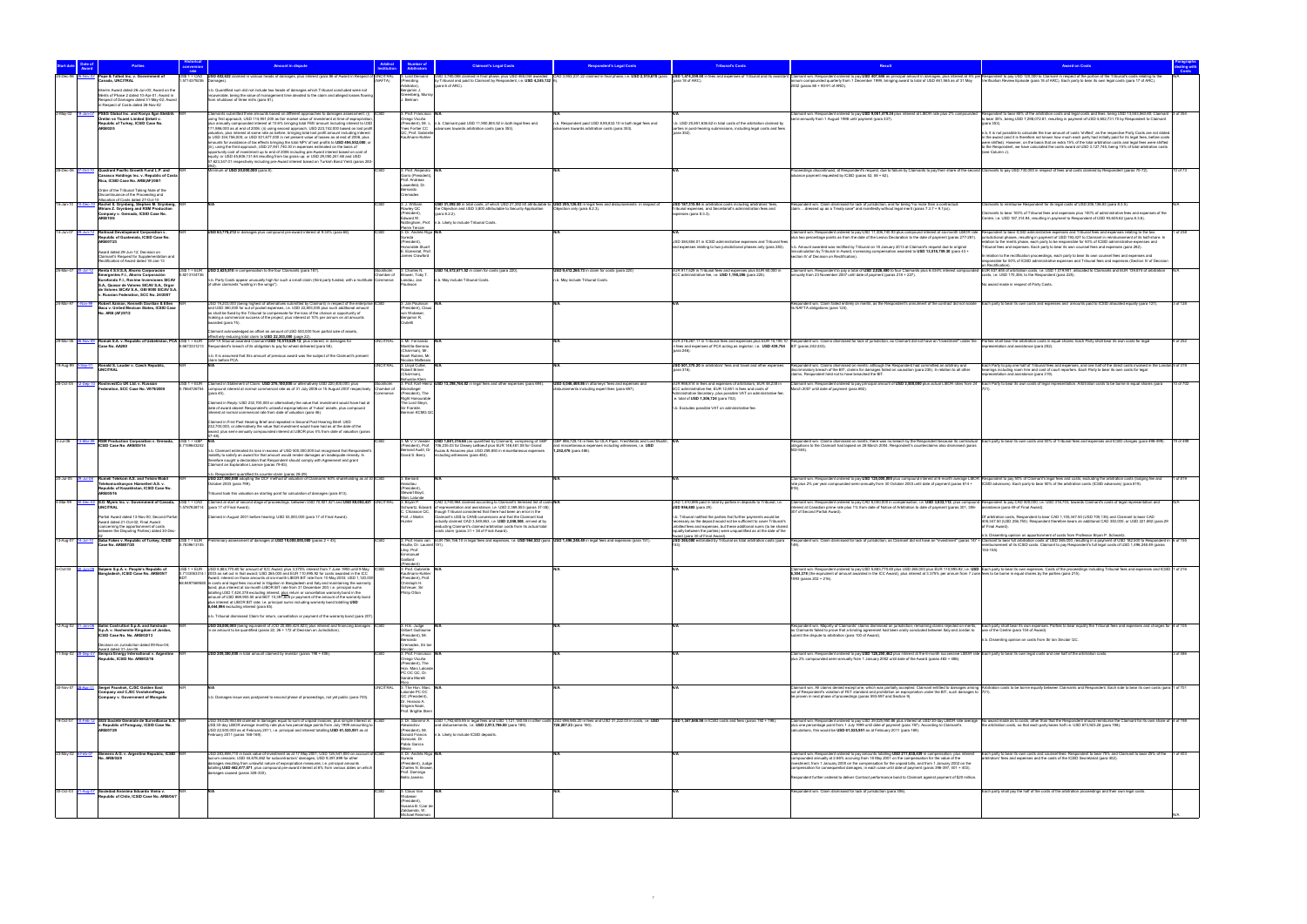|             |                                                                                                                                                                            |                           |                                                                                                                                                                                                                                                                                                |                            |                                                            | aimant's Legal Costs                                                                                                                                                                                                                       | <b>Respondent's Legal Costs</b>                                                                                                                                                                             | <b>Tribunal's Costs</b>                                                                                                                                                                                                               |                                                                                                                                                                                                                                                                                                                             | <b>Award on Costs</b>                                                                                                                                                                                                                                                                                                                                                                                            |           |
|-------------|----------------------------------------------------------------------------------------------------------------------------------------------------------------------------|---------------------------|------------------------------------------------------------------------------------------------------------------------------------------------------------------------------------------------------------------------------------------------------------------------------------------------|----------------------------|------------------------------------------------------------|--------------------------------------------------------------------------------------------------------------------------------------------------------------------------------------------------------------------------------------------|-------------------------------------------------------------------------------------------------------------------------------------------------------------------------------------------------------------|---------------------------------------------------------------------------------------------------------------------------------------------------------------------------------------------------------------------------------------|-----------------------------------------------------------------------------------------------------------------------------------------------------------------------------------------------------------------------------------------------------------------------------------------------------------------------------|------------------------------------------------------------------------------------------------------------------------------------------------------------------------------------------------------------------------------------------------------------------------------------------------------------------------------------------------------------------------------------------------------------------|-----------|
|             | thern Pacific Properties (Middle East)<br>imited v. Arab Republic of Egypt, ICSID                                                                                          |                           | ary claim: USD 41,000,000 in investment value of ETDC plus 12.6% interest compr<br>annually amounting to USD 125,000,000 as at 31 August 1990; USD 1,650,000 in amount of loan                                                                                                                 |                            | limenez de                                                 | mants sought reimbursement of USD 5,108,000 in post-<br>cancellation legal, audit and arbitration costs from 1980 to 1990                                                                                                                  |                                                                                                                                                                                                             |                                                                                                                                                                                                                                       | Claimant win. Respondent ordered to pay amounts totalling USD 22,568,000 in compensation, inclusive of pre- Respondent shall pay USD 5,093,000 to the Claimant for its legal, audit and arbitral costs.<br>award interest and adjustments for monetary devaluation (para 257).                                              |                                                                                                                                                                                                                                                                                                                                                                                                                  |           |
|             | Case No. ARB/84/3                                                                                                                                                          |                           | to ETDC, plus interest at contractual rate amount to USD 6.931.000 as at 31 August 1990; USD<br>623,000 in post-cancellation costs for 1978 and 1979, plus 12.6 % interest compounded annually                                                                                                 |                            | Arechaga<br>(President), Dr.                               | (para 205).                                                                                                                                                                                                                                |                                                                                                                                                                                                             |                                                                                                                                                                                                                                       |                                                                                                                                                                                                                                                                                                                             | 1.b. These costs were included amongst the sums awarded in the Dispositif as damages                                                                                                                                                                                                                                                                                                                             |           |
|             |                                                                                                                                                                            |                           | amounting to USD 1,874,000 as at 31 August 1990; i.e. USD 43,273,000 excluding interest or<br>USD 177,078,000 including quantified interest (para 33)                                                                                                                                          |                            | Mohammed Amin                                              | t Tribunal's request, they submitted a detailed list showing that USD<br>El Mahdi, Robert F 4,242,000 had been incurred in fees and expenses for ICSID<br>Peitrowski Jr. Esq. proceedings, with further fees and expenses of USD 1,701,000 |                                                                                                                                                                                                             |                                                                                                                                                                                                                                       |                                                                                                                                                                                                                                                                                                                             |                                                                                                                                                                                                                                                                                                                                                                                                                  |           |
|             |                                                                                                                                                                            |                           | ondary alternative claim based on out-of -pocket expenses: USD 1,650,000 in amount of loan<br>to ETDC, plus interest at contractual rate amounting to USD 6,931,000; USD 408,000 in further                                                                                                    |                            |                                                            | ncurred in the ICC arbitration and related court proceedings.<br>ribunal estimated that half of the latter figure was spent on work                                                                                                        |                                                                                                                                                                                                             |                                                                                                                                                                                                                                       |                                                                                                                                                                                                                                                                                                                             |                                                                                                                                                                                                                                                                                                                                                                                                                  |           |
|             |                                                                                                                                                                            |                           | monies lent at no interest; USD 1,310,000 in capital invested, plus 12.6% interest compounded<br>annually amounting to USD 4.303.000: USD 2.254.000 in pre-cancellation development costs.<br>plus 12.6% interest compounded annually amounting to USD 7.404.000; USD 623.000 in post-         |                            |                                                            | utilised directly in the ICSID proceedings, and concluded that<br>Claimants' total costs for legal and accounting work relevant or                                                                                                         |                                                                                                                                                                                                             |                                                                                                                                                                                                                                       |                                                                                                                                                                                                                                                                                                                             |                                                                                                                                                                                                                                                                                                                                                                                                                  |           |
|             |                                                                                                                                                                            |                           | cancellation costs for 1978 and 1979, plus 12.6% interest compounded annually amounting to<br>USD 1,874,000; i.e. USD 6,245,000 excluding interest or USD 26,757,000 including interest (para                                                                                                  |                            |                                                            | useful to the ICSID proceedings was USD 5,092,000 (paras 210-                                                                                                                                                                              |                                                                                                                                                                                                             |                                                                                                                                                                                                                                       |                                                                                                                                                                                                                                                                                                                             |                                                                                                                                                                                                                                                                                                                                                                                                                  |           |
|             |                                                                                                                                                                            |                           |                                                                                                                                                                                                                                                                                                |                            |                                                            |                                                                                                                                                                                                                                            |                                                                                                                                                                                                             |                                                                                                                                                                                                                                       |                                                                                                                                                                                                                                                                                                                             |                                                                                                                                                                                                                                                                                                                                                                                                                  |           |
|             |                                                                                                                                                                            |                           | n.b. Both primary and secondary claims included USD 5,108,000 for post-cancellation legal, audit<br>and arbitration costs from 1980 to 1990. The Tribunal did not distinguish between "costs" and<br>"damages", but allocated USD 5,092,000 of that amount claimed to the current proceedings, |                            |                                                            |                                                                                                                                                                                                                                            |                                                                                                                                                                                                             |                                                                                                                                                                                                                                       |                                                                                                                                                                                                                                                                                                                             |                                                                                                                                                                                                                                                                                                                                                                                                                  |           |
|             |                                                                                                                                                                            |                           | which figure has been used in Column G. The remaining sum (excluded from calculations above)<br>is USD 16,000.                                                                                                                                                                                 |                            |                                                            |                                                                                                                                                                                                                                            |                                                                                                                                                                                                             |                                                                                                                                                                                                                                       |                                                                                                                                                                                                                                                                                                                             |                                                                                                                                                                                                                                                                                                                                                                                                                  |           |
| 13-May-04   | o. ARB/06/1                                                                                                                                                                | 0.7470340152              | Spyridon Roussalis v. Romania, ICSID Case US\$ 1 = EUR Two alternative amounts claimed depending on contingent events:                                                                                                                                                                         |                            | : Andrea<br>Siardina, Micha                                |                                                                                                                                                                                                                                            | :UR 10,089,072.98 in legal fees and expenses, i.e. USD 13,505,507 USD 362,150 in estimated expended portion of Respondent's<br>para 882).                                                                   | vance on costs (para 882).                                                                                                                                                                                                            | Respondent win. Claims dismissed at merits stage as unfounded; Respondent's actions, even taken<br>collectively, did not amount to violations of BIT (para 746). Respondent's counterclaim also dismissed for lack of 8,103,304. Claimant to pay USD 217,290 representing 60% of estimated expended portion of Respondent's | Claimant to pay EUR 6,053,443.78 representing 60% of Respondent's legal fees and expenses, i.e. USD                                                                                                                                                                                                                                                                                                              | 5 of 882  |
|             |                                                                                                                                                                            |                           | n the event of loss of shares resulting from Romanian litigation, USD 85,252,032.34 claimed in<br>ompensation for expropriation of pro rata ownership interest, plus USD 25,000,000 for moral<br>damages, i.e. USD 110,252,032.34 (paras 167 + 290).                                           |                            | Reisman, Bernar<br>Ianotiau<br>(President)                 |                                                                                                                                                                                                                                            |                                                                                                                                                                                                             | .b. There is no indication that the Claimant made any advances to                                                                                                                                                                     | urisdiction (para 876).                                                                                                                                                                                                                                                                                                     | dvance on arbitration costs (para 822).                                                                                                                                                                                                                                                                                                                                                                          |           |
|             |                                                                                                                                                                            |                           | the event that Romanian litigation is suspended, USD 25,000,000 claimed in moral damages                                                                                                                                                                                                       |                            |                                                            |                                                                                                                                                                                                                                            |                                                                                                                                                                                                             |                                                                                                                                                                                                                                       |                                                                                                                                                                                                                                                                                                                             |                                                                                                                                                                                                                                                                                                                                                                                                                  |           |
| -May-10     | Standard Chartered Bank v. United<br>-Nov-12<br>epublic of Tanzania, ICSID Case No.                                                                                        |                           | paras 166 + 290).<br>Claimed in Request for Arbitration: USD 118,609,392.31 for value of Claimant's interest as at 30   CSID<br>April 2010 inclusive of interest and costs (paras 61 + 194)                                                                                                    |                            | Park (President)                                           | 3: Prof. William W. USD 1,820,164.95 in Claimant's costs (para 12).                                                                                                                                                                        | USD 8,606,316.25 estimated in counsel and expert costs (para 192). N/A                                                                                                                                      |                                                                                                                                                                                                                                       | Respondent win. Claim dismissed for lack of jurisdiction (para 277)                                                                                                                                                                                                                                                         | Each party to bear its own legal expenses including fees for attorneys and experts. Arbitration costs including 2 of 279<br>rbitrators' fees and administrative expenses of Centre to be divided on an equal basis (para 276).                                                                                                                                                                                   |           |
|             | ARB/10/12                                                                                                                                                                  |                           | Claimed in Reply Post-Hearing Brief: award dismissing Respondent's jurisdictional objections<br>and order directing that arbitration proceed to hearing on the merits (para 195).                                                                                                              |                            | Mr. Barton Legum<br>Prof. Michael C                        |                                                                                                                                                                                                                                            |                                                                                                                                                                                                             |                                                                                                                                                                                                                                       |                                                                                                                                                                                                                                                                                                                             |                                                                                                                                                                                                                                                                                                                                                                                                                  |           |
| 24-Mar-99   | Swembalt AB, Sweden v, Republic of                                                                                                                                         |                           | US\$ 1 = SEK USD 2,250,000 claimed in compensation for loss of ship (para 39), plus USD 156,258 in                                                                                                                                                                                             | <b>UNCITRAL</b>            |                                                            | 3: Allan Philip, Kaj SEK 656,250 in duties including VAT, i.e. USD 64,837 (para 10).                                                                                                                                                       |                                                                                                                                                                                                             |                                                                                                                                                                                                                                       | DKK 662,266.45 in arbitrators' fees and expenses, i.e. USD 74,770 Claimant win. Respondent ordered to pay USD 2,506,258 in compensation for loss of ship, plus interest at 10% Respondent to pay USD 1,345 plus SEK 1,406,250                                                                                               |                                                                                                                                                                                                                                                                                                                                                                                                                  |           |
|             | Latvia, UNCITRAL                                                                                                                                                           | / DKK<br>857395926        | 10.1214574900 compensation for loss of furnishings and equipment (para 41), plus USD 400,000 in<br>compensation for loss of income, i.e. USD 2,806,258 in total (para 42).                                                                                                                     |                            | Hober, Gustaf                                              |                                                                                                                                                                                                                                            |                                                                                                                                                                                                             | (Section VII).                                                                                                                                                                                                                        | per year from 9 April 1999 until date of payment (para 47 + Section VII).                                                                                                                                                                                                                                                   | Claimant's duties and payments to solicitors, including duties and costs of Tribunal (para 49).                                                                                                                                                                                                                                                                                                                  |           |
| 00-lul-0    | Jul-12<br>public of Macedonia, ICSID Case No.                                                                                                                              |                           | Swisslion DOO Skopje v. Former Yugoslav US\$ 1 = EUR EUR 19,013,000 in compensation, i.e. USD 23,359,103, plus compound interest at 13.3% from 2 CSID<br>0.8139439335 November 2010 to date of payment (para 73).                                                                              |                            | 3: H.E. Judge<br>Gilbert Guillaume                         | para 352).                                                                                                                                                                                                                                 | :UR 1,687,404 in costs of legal representation, i.e. USD 2,073,121 USD 3,675,211.23 including advance ICSID fees and expenses (para USD 250,000 in advance fees and USD 25,000 in lodging fees              | vanced to ICSID by Claimant (para 352).                                                                                                                                                                                               | Claimant win. Respondent ordered to pay compensation of EUR 350,000, i.e. USD 430,005, plus interest<br>pounded semi-annually at LIBOR rate from 30 March 2007 until date of payment (paras 350 + 359).                                                                                                                     | Respondent to pay EUR 350,000 towards Claimant's costs of legal representation, i.e. USD 430,005.<br>Otherwise, each party to bear its own costs and to share equally the arbitrators' fees and expenses and charges                                                                                                                                                                                             | 9 of 360  |
|             |                                                                                                                                                                            |                           |                                                                                                                                                                                                                                                                                                |                            | (President) Mr.<br>Daniel M. Price.<br>Mr. J. Christophe   |                                                                                                                                                                                                                                            | Respondent's costs USD 3.425.211.23                                                                                                                                                                         | b. Subtracting an assumed sum of USD 250,000, this would make n.b. It is clear that the Respondent made an advance to ICSID but<br>this was not quantified. It has therefore been assumed that it also                                |                                                                                                                                                                                                                                                                                                                             | or use of Centre (para 357).                                                                                                                                                                                                                                                                                                                                                                                     |           |
|             |                                                                                                                                                                            |                           |                                                                                                                                                                                                                                                                                                |                            | Thomas QC                                                  |                                                                                                                                                                                                                                            |                                                                                                                                                                                                             | made a USD 250,000 advance, bringing total ICSID advances to<br>USD 525,000. This sum has correspondingly been deducted from                                                                                                          |                                                                                                                                                                                                                                                                                                                             |                                                                                                                                                                                                                                                                                                                                                                                                                  |           |
| 28-Jul-00   | Técnicas Medioambientales Tecmed S.A. v.<br>nited Mexican States, ICSID Case No.                                                                                           |                           | USD 52,000,000 in damages as at 25 November 1998 (date of expropriation), plus interest (para ICSID                                                                                                                                                                                            |                            | 1, Dr. Horacio A<br>Grigera Naon                           |                                                                                                                                                                                                                                            |                                                                                                                                                                                                             | the Respondent's Party Costs in Column I.                                                                                                                                                                                             | rate of 6% from 25 November 1998 until date of payment (paras 195 + 197).                                                                                                                                                                                                                                                   | Claimant win. Respondent ordered to pay USD 5,533,017.12 to the Claimant plus compound interest at annual Each party to bear its own costs, expenses and legal counsel fees. Costs incurred by Tribunal and ICSID to be 1 of 2<br>hared equally between parties (para 200).                                                                                                                                      |           |
|             | ARB(AF)/00/2                                                                                                                                                               |                           |                                                                                                                                                                                                                                                                                                |                            | President), Pro<br>José Carlos<br>Fernandez Roza           |                                                                                                                                                                                                                                            |                                                                                                                                                                                                             |                                                                                                                                                                                                                                       |                                                                                                                                                                                                                                                                                                                             |                                                                                                                                                                                                                                                                                                                                                                                                                  |           |
|             |                                                                                                                                                                            |                           |                                                                                                                                                                                                                                                                                                |                            | Mr. Carlos Berna                                           |                                                                                                                                                                                                                                            |                                                                                                                                                                                                             |                                                                                                                                                                                                                                       |                                                                                                                                                                                                                                                                                                                             |                                                                                                                                                                                                                                                                                                                                                                                                                  |           |
| 16-Dec-03   | 3-Sep-06 Telenor Mobile Communications A.S. v.<br>public of Hungary, ICSID No. ARB/04/15                                                                                   |                           | b. Damages were not fully addressed by Claimant. In Memorial it stated that there were                                                                                                                                                                                                         |                            | : Prof. Sir Roy<br>Goode CBE QC<br>(President), Mr.        |                                                                                                                                                                                                                                            | earings (Schedule).                                                                                                                                                                                         | SD 1,252,892,77 in counsel fees and expenses and travel costs for USD 300,000 in ICSID costs, including Tribunal fees and expenses<br>chedule).                                                                                       | Respondent win. Claim failed for lack of jurisdiction, as Claimant failed to adduce a prima facie case of<br>expropriation (para 102).                                                                                                                                                                                      | Claimant to bear all costs and reimburse Respondent for its share of ICSID fees and expenses, being USD<br>150,000, and for its own costs, being USD 1,252,892.77 (para 108).                                                                                                                                                                                                                                    | 5 of 108  |
|             |                                                                                                                                                                            |                           | reliminary indications by Deloitte that direct damage suffered was USD 67-152,000,000 (para                                                                                                                                                                                                    |                            | Nicholas W<br>Allard, Mr. Arthu                            |                                                                                                                                                                                                                                            |                                                                                                                                                                                                             |                                                                                                                                                                                                                                       |                                                                                                                                                                                                                                                                                                                             |                                                                                                                                                                                                                                                                                                                                                                                                                  |           |
|             | 16-Aug-02 26-Jul-07 Tokios Tokelés v. Ukraine, ICSID Case No.<br>ARB/02/18                                                                                                 |                           | Nearly USD 65,000,000 exclusive of interest and costs (para 4)                                                                                                                                                                                                                                 |                            | Marriott QC<br>3: Lord Mustill<br>(President), Prof        |                                                                                                                                                                                                                                            |                                                                                                                                                                                                             |                                                                                                                                                                                                                                       | Respondent win. Claims dismissed on merits, as majority of Tribunal found that no treaty breach had been<br>imitted by the Respondent (para 145).                                                                                                                                                                           | Each party to bear its own legal costs and expenses, and to contribute on half of the arbitration costs (para 146). 1 of 147                                                                                                                                                                                                                                                                                     |           |
|             |                                                                                                                                                                            |                           |                                                                                                                                                                                                                                                                                                |                            | Piero Bernardini.<br>Mr. Daniel M. Price                   |                                                                                                                                                                                                                                            |                                                                                                                                                                                                             |                                                                                                                                                                                                                                       |                                                                                                                                                                                                                                                                                                                             |                                                                                                                                                                                                                                                                                                                                                                                                                  |           |
| 12-Apr-07   | 7-Jun-12 Toto Costruzioni Generali S.p.A. v.<br>Republic of Lebanon, ICSID Case No.                                                                                        |                           | JSD 10,694,000 for additional costs; USD 545,590 for additional costs; USD 5,980,000 for loss of ICSID<br>pportunities; USD 4,010,877 for moral damages; i.e. principal amounts totalling USD                                                                                                  |                            | : Prof. Hans van<br>Houtte (President).                    |                                                                                                                                                                                                                                            |                                                                                                                                                                                                             |                                                                                                                                                                                                                                       | Respondent win. Claims dismissed on merits as Respondent held not to have breached its obligations under<br>the BIT (para 259).                                                                                                                                                                                             | Parties to bear arbitration costs in equal shares. Each party to bear its own legal costs and fees (para 260).                                                                                                                                                                                                                                                                                                   |           |
|             | ARB/07/12                                                                                                                                                                  |                           | 21,230,467, plus interest on payments received after due date amounting to USD 538,000, plus<br>compound interest on amounts claimed amounting to USD 11,769,590, i.e. USD 33,538,057 in<br>total (para 7).                                                                                    |                            | Judge Stephen M.<br>Schwebel, Mr. Fadi<br>Moghaizel        |                                                                                                                                                                                                                                            |                                                                                                                                                                                                             |                                                                                                                                                                                                                                       |                                                                                                                                                                                                                                                                                                                             |                                                                                                                                                                                                                                                                                                                                                                                                                  |           |
|             |                                                                                                                                                                            |                           | 1.b. Not clear from the wording whether the latter two "interest" amounts represent the principal                                                                                                                                                                                              |                            |                                                            |                                                                                                                                                                                                                                            |                                                                                                                                                                                                             |                                                                                                                                                                                                                                       |                                                                                                                                                                                                                                                                                                                             |                                                                                                                                                                                                                                                                                                                                                                                                                  |           |
|             |                                                                                                                                                                            |                           | which interest should be paid, or the amount of interest itself. The latter has been assumed                                                                                                                                                                                                   |                            |                                                            |                                                                                                                                                                                                                                            |                                                                                                                                                                                                             |                                                                                                                                                                                                                                       |                                                                                                                                                                                                                                                                                                                             |                                                                                                                                                                                                                                                                                                                                                                                                                  |           |
| -Nov-94     | Tradex Hellas S.A. v. Republic of Albania<br>9-Anr-99<br>ICSID Case No. ARB/94/2                                                                                           |                           | ISD 1,847,813 for net fair market value of Tradex share, plus interest of USD 824,013, i.e.<br>rincipal and interest totalling USD 2,671,826 (para 50).                                                                                                                                        |                            | . Prof. Dr. Karl-<br>Heinz Böckstiegel<br>(President), Mr. | USD 328,248 in legal, valuation and other consulting fees and<br>ervices, and in document production expenses (para 50).                                                                                                                   |                                                                                                                                                                                                             | n.b. Claimant paid USD 107,000 in "arbitration fees" (para 50). As it                                                                                                                                                                 | shift the burden of proof to the Respondent (para 204).                                                                                                                                                                                                                                                                     | oondent win. Claim dismissed on merits as Claimant unable to prove that expropriation had occurred or to Each party to bear its own expenses and costs of legal representation. Arbitration costs to be borne by parties<br>qually in shares of 50% (para 207).                                                                                                                                                  | 2 of 208  |
|             |                                                                                                                                                                            |                           |                                                                                                                                                                                                                                                                                                |                            | Fred F. Fielding<br>Esq., Prof. Andrea (para 50).          | n.b. Claimant also paid further USD 107.000 in "arbitration fees"                                                                                                                                                                          |                                                                                                                                                                                                             | is not clear whether the Respondent also made an advance, the<br>igure has been excluded from our calculations.                                                                                                                       |                                                                                                                                                                                                                                                                                                                             |                                                                                                                                                                                                                                                                                                                                                                                                                  |           |
| 20-Dec-04   | <b>9-Dec-08</b> TSA Spectrum de Argentina S.A. v.<br>rgentina Republic, ICSID Case No.                                                                                     |                           |                                                                                                                                                                                                                                                                                                |                            | siardina<br>3: Judge Hans<br>Danelius                      |                                                                                                                                                                                                                                            |                                                                                                                                                                                                             |                                                                                                                                                                                                                                       | espondent win. Claims dismissed for lack of jurisdiction (para 176).                                                                                                                                                                                                                                                        | Each party to bear its own costs and expenses and pay one half of the fees and expenses of Tribunal and<br>Centre (para 180).                                                                                                                                                                                                                                                                                    | 4 of 180  |
|             | <b>RB/05/5</b>                                                                                                                                                             |                           |                                                                                                                                                                                                                                                                                                |                            | (President) Prof<br>Georges Abi-Saab                       |                                                                                                                                                                                                                                            |                                                                                                                                                                                                             |                                                                                                                                                                                                                                       |                                                                                                                                                                                                                                                                                                                             |                                                                                                                                                                                                                                                                                                                                                                                                                  |           |
|             | 12-Feb-07 7-Jul-11 Tza Yap Shum v. Republic of Peru, ICSID                                                                                                                 |                           | Approximately USD 25,000,000 (para 85)                                                                                                                                                                                                                                                         |                            | Mr. Grant D.<br>Jdonas<br>3: Judd Kessle                   |                                                                                                                                                                                                                                            |                                                                                                                                                                                                             |                                                                                                                                                                                                                                       | Claimant win. Respondent ordered to pay USD 786,306.24 in compensation for expropriation, plus interest at Parties bear their own costs and split the costs of the arbitration equally.                                                                                                                                     |                                                                                                                                                                                                                                                                                                                                                                                                                  | 10 of 302 |
|             | Case No. ARB/07/6                                                                                                                                                          |                           |                                                                                                                                                                                                                                                                                                |                            | Hernando Otero<br>Prof. Juan                               |                                                                                                                                                                                                                                            |                                                                                                                                                                                                             |                                                                                                                                                                                                                                       | US Treasury Bond rates amounting to USD 227,201.30 as at date of Award, i.e. USD 1,013,507.54 in total.                                                                                                                                                                                                                     |                                                                                                                                                                                                                                                                                                                                                                                                                  |           |
|             |                                                                                                                                                                            |                           |                                                                                                                                                                                                                                                                                                |                            | Fernández-<br>Armesto<br>3: Prof. Piero                    | ISD 3 590 662 32 in legal fees plus USD 1 595 26635 in                                                                                                                                                                                     |                                                                                                                                                                                                             |                                                                                                                                                                                                                                       |                                                                                                                                                                                                                                                                                                                             |                                                                                                                                                                                                                                                                                                                                                                                                                  |           |
|             | 8-May-09 12-Jun-12 Ulysseas Inc. v. Republic of Ecuador,<br><b>JNCITRAL</b>                                                                                                | 0.8015351313 (para 370).  | US\$ 1 = EUR USD 56,100,000 in damages, plus pre-award compound interest at 15% from 1 January 2008 UNCITRAL                                                                                                                                                                                   |                            | Bernardini<br>(Presiding                                   | disbursements and other expenses, i.e. USD 5,185,928.67 in total<br>(para 355).                                                                                                                                                            | USD 6.297.557.44 including arbitrators' fees and expenses.<br>administrative costs, costs of legal representation and assistance<br>and of producing expert and witness evidence (para 361).                | UR 701.746.93 in arbitrators fees and expenses and Tribunal<br>xpenses; EUR 76,353.69 in PCA fees and expenses; i.e. total of<br>USD 970,763 (para 368).                                                                              | relation to Claimant's investment (para 351).                                                                                                                                                                                                                                                                               | Respondent win. Claims dismissed on merits as Respondent had not breached its obligations under the BIT in Each party to pay one half of fees and expenses of Tribunal and of PCA. Claimant to reimburse Respondent's 18 of 37<br>osts of legal representation and assistance of USD 2,000,000 (para 365).                                                                                                       |           |
|             |                                                                                                                                                                            |                           |                                                                                                                                                                                                                                                                                                |                            | Arbitrator), Pro<br>Michael Pryles<br>Prof. Brigitte Stern |                                                                                                                                                                                                                                            | b. Respondent and Claimant each paid advances to Tribunal of<br>EUR 425,000, i.e. USD 530,233 (para 366).                                                                                                   |                                                                                                                                                                                                                                       |                                                                                                                                                                                                                                                                                                                             |                                                                                                                                                                                                                                                                                                                                                                                                                  |           |
| 30-Nov-01 2 | United Parcel Service of America Inc. v.                                                                                                                                   |                           | USD 160,000,000 claimed by UPS in compensation for damages for Respondent's breach of its UNCITRAL                                                                                                                                                                                             |                            | 3. Dean Ronald A. N/                                       |                                                                                                                                                                                                                                            |                                                                                                                                                                                                             | USD 950,000 in total costs of the arbitration (para 188).                                                                                                                                                                             | ndent win. Claim reiected as a whole on merits, as Claimant had not demonstrated sufficient interest or                                                                                                                                                                                                                     | Parties to bear costs of proceedings equally and each to bear its own costs (para 188)                                                                                                                                                                                                                                                                                                                           | 1 of 189  |
|             | ernment of Canada, UNCITRAL<br>ward on Jurisdiction dated 22-Nov-02: Awar                                                                                                  |                           | NAFTA obligations (para 120 of Award on Jurisdiction).<br>n.b. It is possible that this includes costs for professional fees and disbursements, costs of                                                                                                                                       |                            | Cass, L. Yves<br>Fortier CC QC.<br>Justice Kenneth         |                                                                                                                                                                                                                                            |                                                                                                                                                                                                             |                                                                                                                                                                                                                                       | any substantive ground which could begin to show breach by the Respondent (paras 187 + 189).                                                                                                                                                                                                                                |                                                                                                                                                                                                                                                                                                                                                                                                                  |           |
|             | on the Merits dated 24-May-07                                                                                                                                              |                           | arbitration, interest, and tax consequences, but as these were not quantified, it was not possible<br>to exclude them from the figure for amount claimed.                                                                                                                                      |                            | Keith (President)                                          |                                                                                                                                                                                                                                            |                                                                                                                                                                                                             |                                                                                                                                                                                                                                       |                                                                                                                                                                                                                                                                                                                             |                                                                                                                                                                                                                                                                                                                                                                                                                  |           |
| 1-Jun-92    | 6-Feb-94 Vacuum Salt Products Limited v.<br>ernment of the Republic of Ghana,<br>ICSID Case No. ARB/92/1                                                                   |                           |                                                                                                                                                                                                                                                                                                |                            | 3: Sir Robert Y<br>lennings<br>(President).                |                                                                                                                                                                                                                                            |                                                                                                                                                                                                             |                                                                                                                                                                                                                                       | lespondent win. Claim dismissed for lack of jurisdiction (para 55).                                                                                                                                                                                                                                                         | Each party to bear its own expenses. Tribunal fees and expenses and charges for use of Centre facilities to be 4 of 60<br>baid by parties in equal shares (para 58).                                                                                                                                                                                                                                             |           |
|             |                                                                                                                                                                            |                           |                                                                                                                                                                                                                                                                                                |                            | Charles N. Brower<br>Dr. Kamal Hossai                      |                                                                                                                                                                                                                                            |                                                                                                                                                                                                             |                                                                                                                                                                                                                                       |                                                                                                                                                                                                                                                                                                                             |                                                                                                                                                                                                                                                                                                                                                                                                                  |           |
| 20-Apr-98   | May-08 Victor Pey Casado and President Allende US\$ 1 = EUR Claimed on 02-Nov-97: USD 500,822,969 (para 6).<br>Foundation v. Republic of Chile, ICSID<br>Case No. ARB/98/2 | 0.6510831468              | laimed in Memorial dated 17-Mar-99: USD 515,193,400 including lost profits and compound                                                                                                                                                                                                        |                            | 3: Pierre Lalive,<br>Mohammed<br>Chemloul and              | plicitors and expert fees and excluding costs of proceedings, i.e.<br>USD 14,603,478 (para 723).                                                                                                                                           | UR 8,835,996 plus USD 1,032,253 in costs of representation and USD 4,389,111.56 in total costs excluding the costs of proceedings USD 4,182,524.45 in total costs of proceedings (para 731).<br>(para 724). | b. This figure is unusually large but may be explained by the length                                                                                                                                                                  | until date of award (page 235).                                                                                                                                                                                                                                                                                             | Claimant win. Respondent ordered to pay USD 10,132,690.18 plus compound interest at 5% from 11 April 2002 Respondent to pay USD 2,000,000 towards the Claimants' costs and expenses. Costs of the proceedings to be 14 of 732<br>borne 3/4 by Respondent (USD 3,136,893.34) and 1/4 by Claimants (USD 1,045,631.11), i.e. Respondent bears<br>n extra 25% or USD 1,045,631 in arbitration costs (paras 730-731). |           |
|             |                                                                                                                                                                            |                           | nterest from 11 September 1973 until date of award and provisionally estimated as at 11<br>September 1999, plus moral damages (para 11).                                                                                                                                                       |                            | Emmanuel<br>Gaillard                                       |                                                                                                                                                                                                                                            |                                                                                                                                                                                                             | of the proceedings.                                                                                                                                                                                                                   |                                                                                                                                                                                                                                                                                                                             |                                                                                                                                                                                                                                                                                                                                                                                                                  |           |
|             |                                                                                                                                                                            |                           | Claimed on 11-Sep-02: USD 397.347.674 including lost profits from 11 September 1973 until<br>date of award and provisionally estimated as at 11 September 2002, plus moral damages (para                                                                                                       |                            |                                                            |                                                                                                                                                                                                                                            |                                                                                                                                                                                                             |                                                                                                                                                                                                                                       |                                                                                                                                                                                                                                                                                                                             |                                                                                                                                                                                                                                                                                                                                                                                                                  |           |
|             |                                                                                                                                                                            |                           | n.b. Unclear whether the last sum included interest, but it is assumed not. The tribunal awarded                                                                                                                                                                                               |                            |                                                            |                                                                                                                                                                                                                                            |                                                                                                                                                                                                             |                                                                                                                                                                                                                                       |                                                                                                                                                                                                                                                                                                                             |                                                                                                                                                                                                                                                                                                                                                                                                                  |           |
|             |                                                                                                                                                                            |                           | terest but did not quantify it, and so the figures taken in each case (see Column K) both exclude<br>nterest and are comparable.                                                                                                                                                               |                            |                                                            |                                                                                                                                                                                                                                            |                                                                                                                                                                                                             |                                                                                                                                                                                                                                       |                                                                                                                                                                                                                                                                                                                             |                                                                                                                                                                                                                                                                                                                                                                                                                  |           |
| 12-Oct-06   | Vito G. Gallo v. Government of Canada,<br>5-Sen-1<br>UNCITRAL                                                                                                              |                           | US\$ 1 = CAD CAD 104,919,250 in damages for interference with enterprise's use of mining site, i.e. USD<br>0.9872071678 106,278,858, plus compound interest, plus payment of compensation for tax consequences<br>(paras 121 + 337).                                                           | <b>UNCITRAL</b><br>(NAFTA) | 3: Prof. Juan<br>Fernández-<br>Armesto                     |                                                                                                                                                                                                                                            |                                                                                                                                                                                                             | fees of Administrative Assistant: USD 1.818.10 in tribunal costs<br>including transcription services and courier deliveries etc.: USD                                                                                                 | USD 801,274.18 in arbitrators' fees and expenses; USD 60,466.02 in Respondent win. Claims dismissed for lack of jurisdiction (para 341).                                                                                                                                                                                    | 17 of 359 120 lear full costs of arbitration of USD 900,000, resulting in payment to Respondent of USD 450,000<br>n reimbursement of deposit (para 354). Each party to bear its own costs of legal representation and assistance<br>(para 358).                                                                                                                                                                  |           |
|             |                                                                                                                                                                            |                           |                                                                                                                                                                                                                                                                                                |                            | (President), Pro<br>Jean-Gabriel<br>Castel OC QC, Dr       |                                                                                                                                                                                                                                            |                                                                                                                                                                                                             | 36,447.70 in PCA fees for registry services; i.e. USD 900,006 in total<br>(paras 350-351).                                                                                                                                            |                                                                                                                                                                                                                                                                                                                             |                                                                                                                                                                                                                                                                                                                                                                                                                  |           |
| 1-Nov-04    | 1-Apr-06 Vladimir Berschader and Moïse                                                                                                                                     |                           | US\$ 1 = EUR USD 13,287,147 plus interest at rate of 1/300 of re-financing rate of the Central Bank of Russian                                                                                                                                                                                 |                            | Laurent Lévy<br>3: Advokat Beng                            |                                                                                                                                                                                                                                            |                                                                                                                                                                                                             |                                                                                                                                                                                                                                       | :UR 194,495, SEK 48,790 and CAD 11,572 in arbitration costs, plus Respondent win. Claim dismissed for lack of jurisdiction (para 212).                                                                                                                                                                                      | Each Party to bear its own legal representation costs and other expenses. Arbitration costs apportioned equally 4 of 217                                                                                                                                                                                                                                                                                         |           |
|             | rschander v. Russian Federation, SCC<br>Case No. 080/2004                                                                                                                  | CAD<br>.1375333786        | 0.8103450490 / Federation per day compounded quarterly (para 12).                                                                                                                                                                                                                              | Chamber of<br>Commerce     | Sjövall, Prof.<br>Sergei Lebedev,<br>Prof. Todd Weile      |                                                                                                                                                                                                                                            |                                                                                                                                                                                                             | EUR 26,661 and SEK 2,388 in SCC Institute fees and expenses, i.e<br>USD 289,862 (paras 213 + 217, as corrected).                                                                                                                      |                                                                                                                                                                                                                                                                                                                             | para 217).                                                                                                                                                                                                                                                                                                                                                                                                       |           |
|             | Award dated 21-Apr-06; Correction of the<br>Award dated 09-Jun-06                                                                                                          | .5564410233               |                                                                                                                                                                                                                                                                                                |                            |                                                            |                                                                                                                                                                                                                                            |                                                                                                                                                                                                             |                                                                                                                                                                                                                                       |                                                                                                                                                                                                                                                                                                                             |                                                                                                                                                                                                                                                                                                                                                                                                                  |           |
| 26-May-05   | Waguih Elie George Siag and Clorinda                                                                                                                                       |                           | USD 230,000,000 (USD 200,000,000 for the damages and at least USD 30,000,000 for moral                                                                                                                                                                                                         |                            |                                                            | I: Mr. David A. R. USD 8,046,491.72 in fees and expenses of attorneys, testifying                                                                                                                                                          | USD 3,612,673.24 in fees and expenses of attorneys and experts and USD 365,000 paid by Claimant and USD 500,000 paid by                                                                                     |                                                                                                                                                                                                                                       | Claimant win. Respondent ordered to pay amounts totalling USD 74,550,794.75 in compensation, plus interest                                                                                                                                                                                                                  | Respondent to pay USD 6,000,000 as a reasonable contribution towards Claimants' legal costs, expert witness                                                                                                                                                                                                                                                                                                      | 32 of 631 |
|             | Vecchi v. Arab Republic of Egypt, ICSID<br>Case No. ARB/05/15                                                                                                              |                           | amages - see par. 504)<br>Claim for loss of expropriated property using three methodologies to establish market value of                                                                                                                                                                       |                            | Michael Prvles<br>Prof. Francisco                          | Williams QC, Prof. experts and consulting experts (para 605).<br>.b. This figure included USD 1,035,814.02 in LECG fees, which wa                                                                                                          | ravel costs (para 612).                                                                                                                                                                                     | $+ 613$ ).                                                                                                                                                                                                                            | Respondent in ICSID advances, i.e. USD 865,000 in total (paras 605 at six-month LIBOR rate compounded six-monthly from 23 May 1996 to date of payment (paras 584, 587, 593,<br>$595 + 598$ ).                                                                                                                               | nses and other expenses together with interest. Tribunal reached this sum by deducting from the total<br>ount claimed the LECG fee and a sum reflecting approximate legal costs likely to have been incurred in<br>riefing LECG (paras 622 + 630).                                                                                                                                                               |           |
|             |                                                                                                                                                                            |                           | Property and Project as at date of unlawful expropriation: USD 181.350.000 (Comparable Sales<br>Valuation), USD 191,357,357 (Residual Land Valuation), or USD 195,800,000 (Lost Business                                                                                                       |                            | Orrego Vicuña                                              | discounted by the Tribunal in the costs award for being<br>nreasonable.                                                                                                                                                                    |                                                                                                                                                                                                             |                                                                                                                                                                                                                                       |                                                                                                                                                                                                                                                                                                                             | arties to bear 50% each of Tribunal's fees and expenses and ICSID's charges (para 631).                                                                                                                                                                                                                                                                                                                          |           |
|             |                                                                                                                                                                            |                           | Opportunity); plus additional USD 30,000,000 in damages for construction and financing costs<br>and costs expended in domestic legal proceedings; i.e. maximum of USD 225,800,000 in total,<br>plus compound interest (paras 504 + 519).                                                       |                            |                                                            |                                                                                                                                                                                                                                            |                                                                                                                                                                                                             |                                                                                                                                                                                                                                       |                                                                                                                                                                                                                                                                                                                             | b. Dissenting opinion on costs from Francisco Orrego Vicuña.                                                                                                                                                                                                                                                                                                                                                     |           |
| 1-Sep-05    | of Thailand, UNCITRAL                                                                                                                                                      | 0.7064016009 (para 1.82). | Walter Bau AG (In Liquidation) v. Kingdom US\$ 1 = EUR Claimant indicated that claim would be in the region of EUR 120,000,000, i.e. USD 169,875,040 UNCITRAL                                                                                                                                  |                            | Barker QC                                                  | 3: The Hon. Sir lan EUR 3,374,596 in legal costs only, i.e. USD 4,777,164 (para 15.7)                                                                                                                                                      | EUR 1,121,000 in legal costs only, i.e. USD 1,586,916 (para 15.7)                                                                                                                                           |                                                                                                                                                                                                                                       | month EURIBOR rate plus 2% for each year compounded semi-annually from 3 December 2006 until date of                                                                                                                                                                                                                        | Claimant win. Respondent ordered to pay EUR 29,210,000 in damages, i.e. USD 41,350,416, plus interest at 6- Respondent to pay the EUR 1,806,560 towards Claimant's costs and expenses, i.e. USD 2,557,412 (paras 15.6 NVA<br>$+ 15.81$                                                                                                                                                                           |           |
|             |                                                                                                                                                                            |                           |                                                                                                                                                                                                                                                                                                |                            | (President). The<br>PC OC QC.                              | Total costs claimed including contributions to Tribunal fees and<br>Hon. Marc Lalonde expenses and hearing costs were EUR 5,606,443, i.e. USD<br>7.936.623.                                                                                | otal costs claimed including contributions to Tribunal fees and<br>expenses and hearing costs were EUR 1,993,331, i.e. USD<br>2.821.810.                                                                    | b. Difference between total costs claimed by both parties and total payment (paras 14.44 + 16.1).<br>legal costs for both parties was EUR 3.104.178. However, this<br>ppears to include various undefined Party Costs (which were not |                                                                                                                                                                                                                                                                                                                             |                                                                                                                                                                                                                                                                                                                                                                                                                  |           |
| -Sep-00     |                                                                                                                                                                            |                           |                                                                                                                                                                                                                                                                                                |                            | Jayavadh Bunnag                                            |                                                                                                                                                                                                                                            |                                                                                                                                                                                                             | ncluded as "legal costs"), and has therefore been excluded from our<br>calculations.                                                                                                                                                  |                                                                                                                                                                                                                                                                                                                             |                                                                                                                                                                                                                                                                                                                                                                                                                  |           |
|             | Waste Management Inc. v. United Mexican<br>ates, ICSID Case No. ARB(AF)/00/3                                                                                               |                           | ISD 36,630,000 in damages including recovery of demobilisation costs (para 74).                                                                                                                                                                                                                |                            | , Prof. James<br>Crawford<br>(President), M                |                                                                                                                                                                                                                                            |                                                                                                                                                                                                             |                                                                                                                                                                                                                                       | Respondent win. Claim dismissed on the merits as Respondent's conduct did not involve any breach of NAFTA Each party to bear its own legal costs and expenses. Tribunal costs and expense to be borne equally (para<br>Articles 1105 or 1110 (paras 140 + 178).                                                             |                                                                                                                                                                                                                                                                                                                                                                                                                  |           |
|             |                                                                                                                                                                            |                           |                                                                                                                                                                                                                                                                                                |                            | Benjamin R.<br>Civiletti, Mr.<br>Eduardo Magalló           |                                                                                                                                                                                                                                            |                                                                                                                                                                                                             |                                                                                                                                                                                                                                       |                                                                                                                                                                                                                                                                                                                             |                                                                                                                                                                                                                                                                                                                                                                                                                  |           |
|             |                                                                                                                                                                            |                           |                                                                                                                                                                                                                                                                                                |                            | Gómez                                                      |                                                                                                                                                                                                                                            |                                                                                                                                                                                                             |                                                                                                                                                                                                                                       |                                                                                                                                                                                                                                                                                                                             |                                                                                                                                                                                                                                                                                                                                                                                                                  |           |